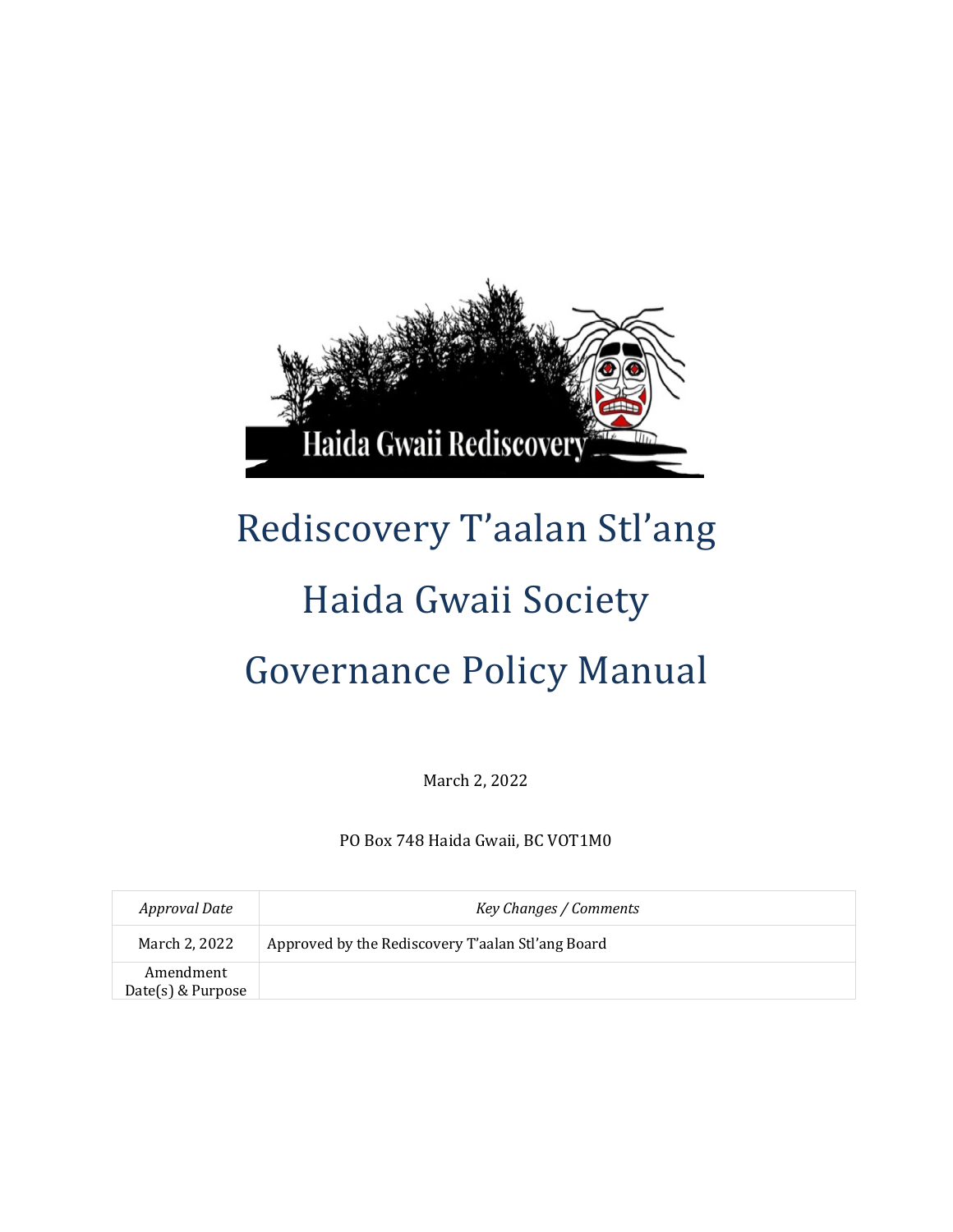## **Table of Contents**

| 1.  |                                                                                |  |
|-----|--------------------------------------------------------------------------------|--|
| 2.  |                                                                                |  |
| 3.  |                                                                                |  |
| 4.  |                                                                                |  |
| 5.  |                                                                                |  |
| 6.  |                                                                                |  |
| 7.  |                                                                                |  |
| 8.  |                                                                                |  |
| 9.  |                                                                                |  |
| 10. |                                                                                |  |
| 11. |                                                                                |  |
| 12. | Tll yah da (making things right) - Alternative Dispute Resolution Policy 40    |  |
|     |                                                                                |  |
| 13. |                                                                                |  |
|     | SECTION III: BOARD RELATIONSHIP TO REDISCOVERY T'AALAN STL'ANG SOCIETY MEMBERS |  |
|     |                                                                                |  |
|     | SECTION IV: BOARD COMMUNITY ECONOMIC DEVELOPMENT PLANNING AND                  |  |
|     |                                                                                |  |
|     |                                                                                |  |
| 14. |                                                                                |  |
| 15. |                                                                                |  |
|     |                                                                                |  |
|     |                                                                                |  |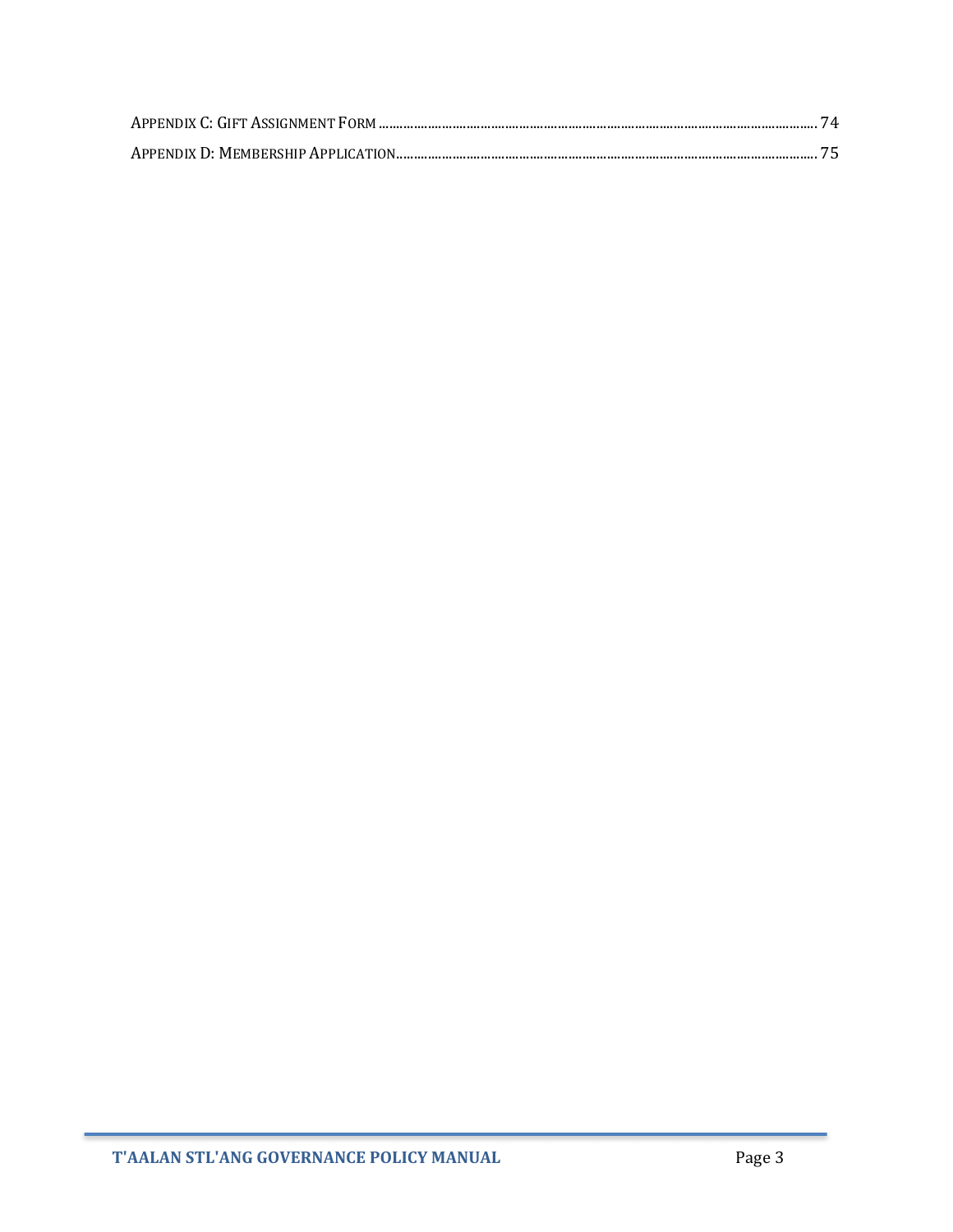## **Board Policy Manual Approval**

The Board of the Rediscovery Rediscovery T'aalan Stl'ang Haida Gwaii Rediscovery Society (Rediscovery T'aalan Stl'ang) approved this *Governance Policy Manual* as of (insert date).

The policies and procedures will be implemented under the direction of the Board. It is the responsibility of the Board, as a whole, to apply, enforce, review, and propose updates to these and other Rediscovery T'aalan Stl'ang policies as required.

Changes to these policies and procedures require the approval of the Board, as a whole.

Rosemary Hart, Chair Neena Hart, Treasurer

Tamara Davidson, Secretary **Fames Hart, Director** 

Carrie Anne Vanderhoop, Director

Tawn Dingwall, Director

Laara Yaghujaanas, Director **Leslie Bellis, Director**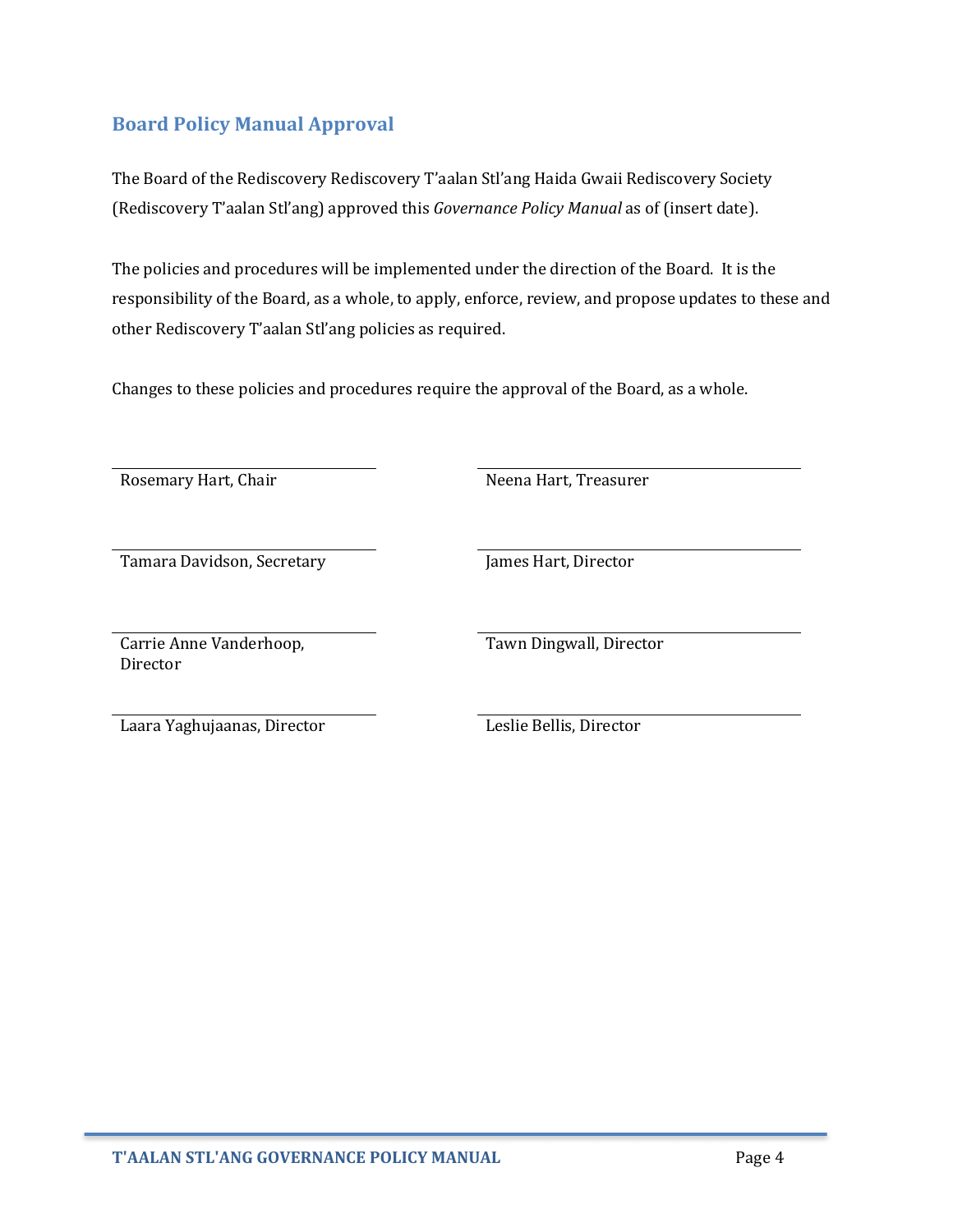## **Introduction**

In the early 1970's Haida Nation members were interested in revitalizing and rediscovering Haida values, way of life. The people living on Haida Gwaii started a camp at Rediscovery T'aalan Stl'ang camp that officially began operations in 1978, was incorporated as a Society, dissolved with an ongoing need to support healing, but continued to with the support of various Haida organizational management (Board of the Haida Nation, Old Masset Village Board, etc.) due to the overwhelmingly positive benefits until 2019 when it was once again incorporated as the Rediscovery T'aalan Stl'ang Haida Gwaii Rediscovery Society (Rediscovery T'aalan Stl'ang).

*Rediscovery* is the longest, continually running youth program on Haida Gwaii. The power of place, of *Kiusta and T'alaan Stl'aang, is very strong.* 

The purpose of this *Rediscovery T'aalan Stl'ang Governance Policy Manual* is to ensure and promote good governance through documentation of collaboratively developed rules and procedures of the Rediscovery T'aalan Stl'ang Board in performance of their duties, and best practices. The holistic governance policy model utilized in the development of this manual is intended to address all areas that leadership can, and should influence, within the organization.

Finally, this manual should be treated as a living document that is intended to be reviewed and updated as needed on an annual basis, to remain responsive to the internal and external environments, and to realize the Rediscovery T'aalan Stl'ang purpose.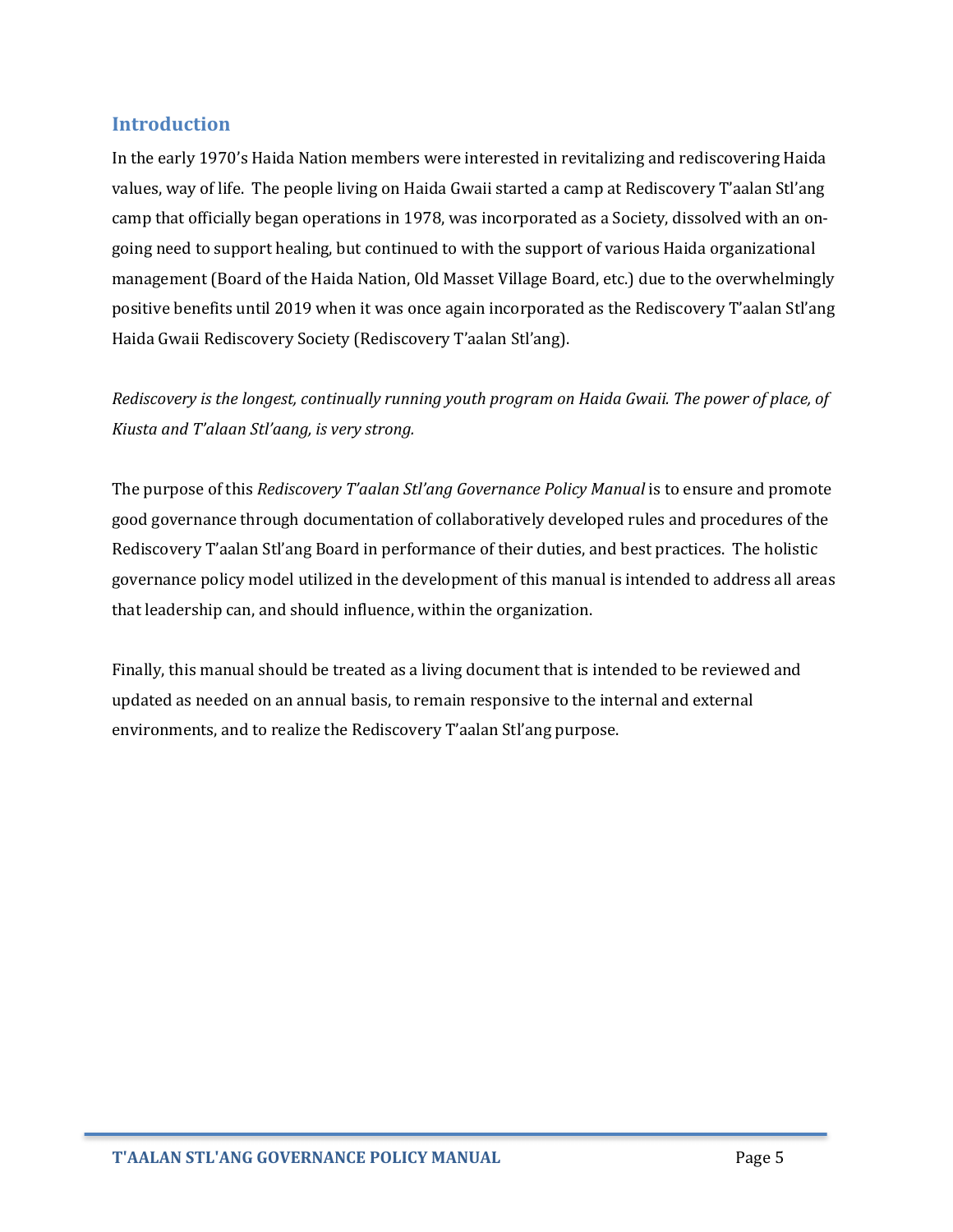## **Policy Manual Outline**

This policy manual includes four (4) primary areas of policy that the Board has developed to holistically address all aspects of governance:

- 1. How the Board governs itself *the Board Governance*
- 2. How the Board interrelates with operations through the General Manager – *the Board Relationship to the General Manager*
- 3. How the Board relates with *to Rediscovery T'aalan Stl'ang Society Members* Haida and Haida Gwaii community members - *the Board Relationship to Rediscovery T'aalan Stl'ang Society Members* and
- 4. How the Board undertakes planning that is consistent with ancestral processes and best practices -*Strategic Planning and Reporting.*

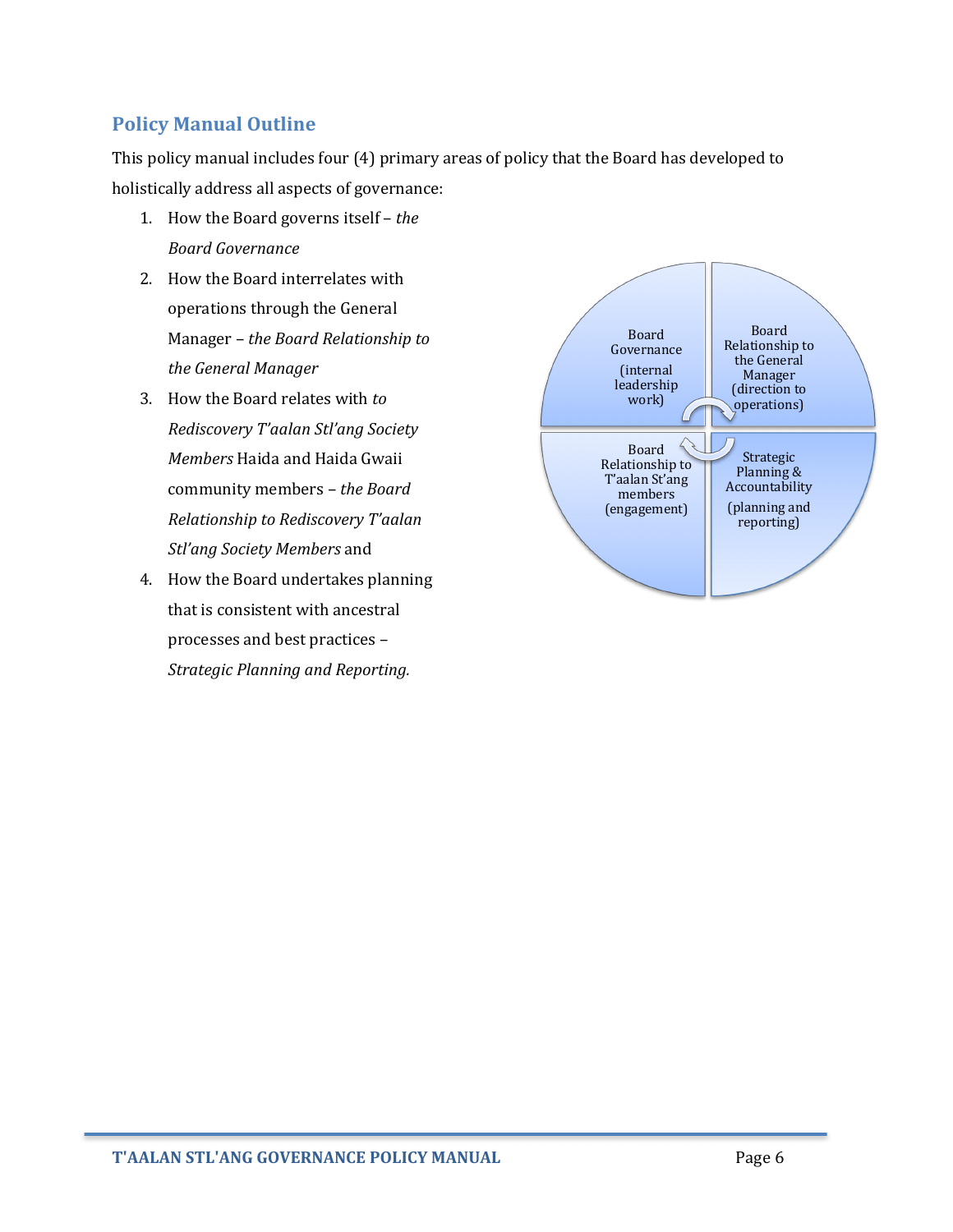## **Oath of Office**

## HAIDA GWAII REDISCOVERY SOCIETY BOARD OATH OF OFFICE

I, \_\_\_\_\_\_\_\_\_\_\_\_\_\_\_\_\_\_\_\_\_\_, a representative of the Haida Gwaii Rediscovery Society (Rediscovery T'aalan Stl'ang) Board, I declare that I have read, understood, and agree to comply with the Rediscovery T'aalan Stl'ang Governance Policy Manual, and that in carrying out my duties as a member of the Board, I will:

- 1. Do my best to carry out my responsibilities respectfully, efficiently, and effectively consistent with Haida Values and beliefs.
- 2. Work with the Board members, Rediscovery T'aalan Stl'ang employees and Haida peoples and community members in a positive, problem-solving, and collaborative manner.
- 3. Remember that my primary duty is to serve the best interests of Rediscovery T'aalan Stl'ang Society Members, Haida and Haida Gwaii community members.
- 4. Adhere to and support these governance policies, values, and decisions of the Rediscovery T'aalan Stl'ang Board, including conducting myself at all times in a manner that will bring credit to the Rediscovery T'aalan Stl'ang Board, Haida Peoples and community members.
- 5. Continually work towards self-improvement and development through self-evaluation, ancestral teachings, and the current educational system.
- 6. Act as a community resource and guide for all Haida Peoples and community members to help advance and resolve issues regarding the Rediscovery T'aalan Stl'ang.
- 7. Respect the decisions of the Rediscovery T'aalan Stl'ang Board if I do not uphold and fulfil my responsibilities.

| Signature: |  |  |
|------------|--|--|

| Wit<br>n<br>. ت ت<br>_____ | . |
|----------------------------|---|
|----------------------------|---|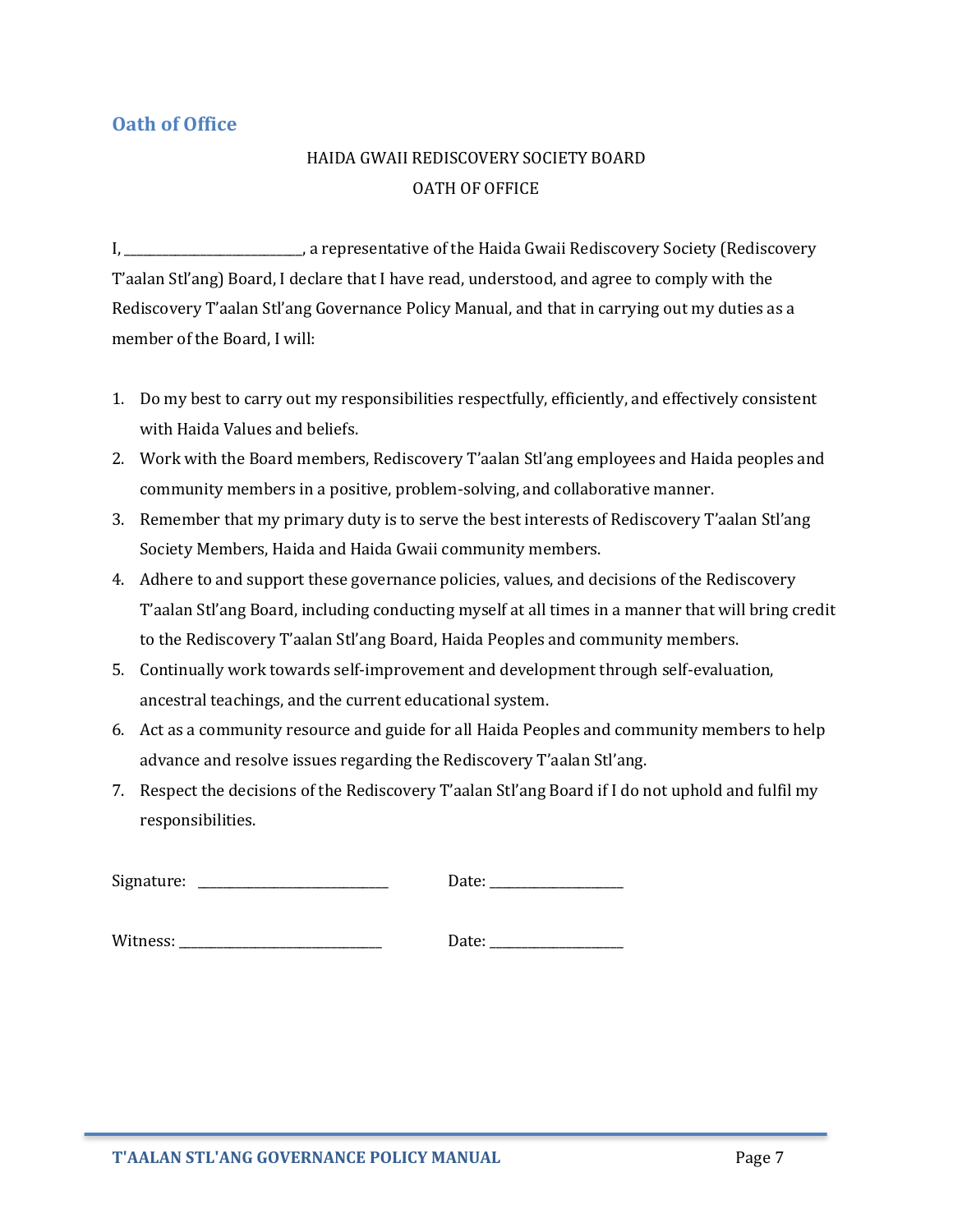*We value yahguudang (respect)* and waadluxan gud ad kwaagidang *(everything depends on everything else).* 

*This* means creating opportunities for people to safely learn and experience Haida culture, language, Haida ways of knowing and *being. Our intent is to support a deep understanding of waadluxan gud* ad kwaagidang (everything depends on everything else), *awakening, empowering, belonging, joy, and responsibility, kinship* and connection with our lands, water, all life, spirituality, ceremony, and celebrations to be become stronger as a people, while stewarding *our rights and jurisdiction of our ancestral territory, for the benefit of all peoples, and future generations.*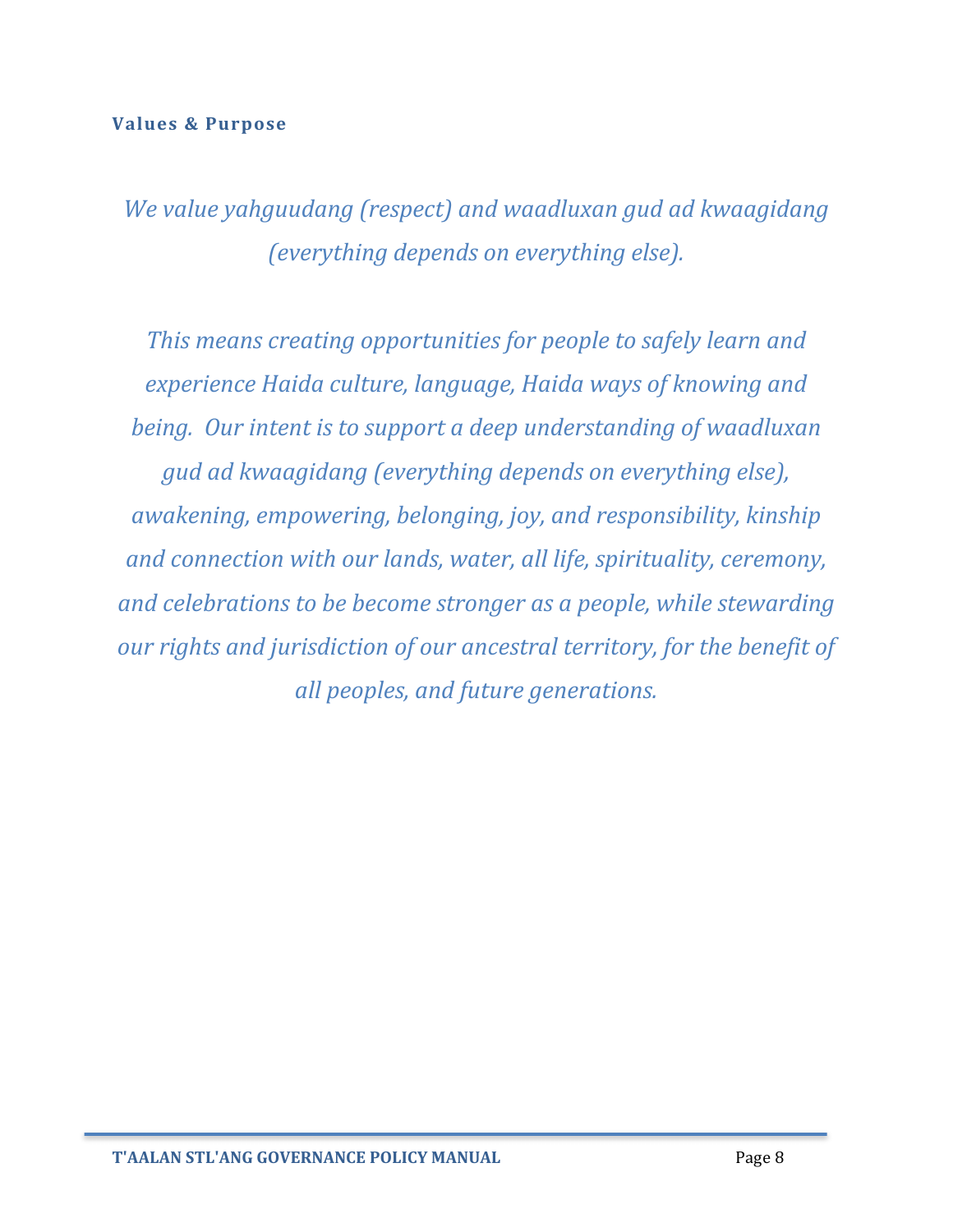## **Section I: Governance**

The purpose of the Board is to build the organizational capacity of the Rediscovery T'aalan Stl'ang through the development of by-laws, policies and procedures that enable the Rediscovery T'aalan Stl'ang to effectively realize its purpose.

## **1. Board Structure**

- 1.1 The Rediscovery T'aalan Stl'ang Board has eight (8) members, with a majority being Haida Nation members.
- 1.2 Board positions are three (3) year terms, using staggered terms starting in 2019 with the four incumbent Board member terms expiring in 2022 at the AGM, and four new Board members established in November 2021, expiring in 2024.
- 1.3 The limit on the consecutive terms that a Board member can serve is three (3).
- 1.4 The *Recruitment Policy and Procedure* guides the selection of Board members.

#### **2. Recruitment**

- 2.2 Board members are nominated, based upon an approved competency matrix, which identifies the recommended experience and skills that the Board needs to effectively govern a Society, based upon best practices. The competency matrix includes, but is not limited to:
	- 2.2.1 Business
	- 2.2.2 Financial Skills/Experience
	- 2.2.3 Governance and Leadership (consistent with Haida ancestral leadership skills)
	- 2.2.4 Haida Culture and Language, and/or
	- 2.2.5 Member of the Rediscovery T'aalan Stl'ang and understand the purpose of the Rediscovery T'aalan Stl'ang.
- 2.3 The Board will review and update the Rediscovery T'aalan Stl'ang competency matrix, during an election year, based upon the strategic plan and needs of the Rediscovery T'aalan Stl'ang.
- 2.4 All Board members, new or existing, must meet the requirements identified in the *BC Societies Act1*,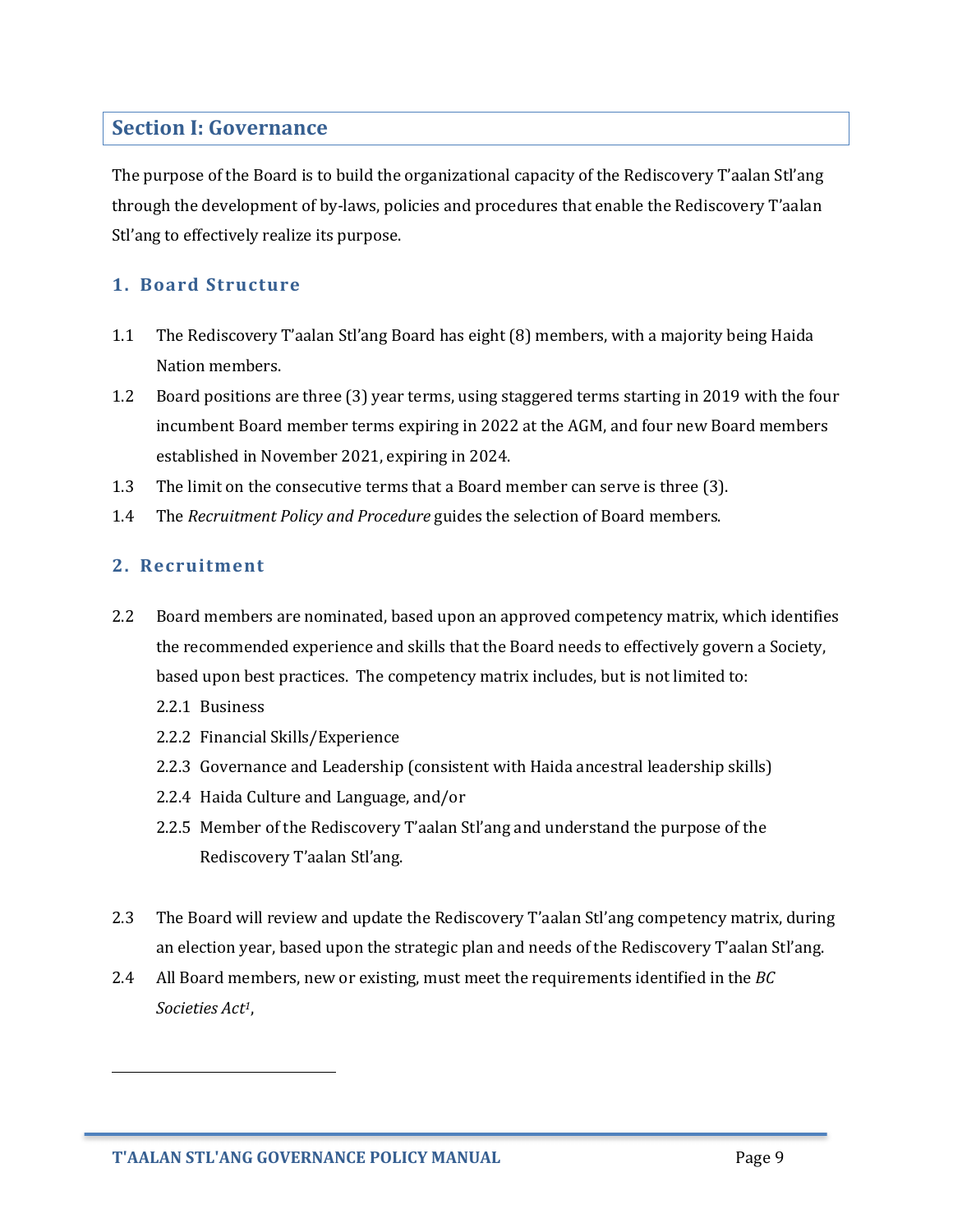- 2.5 All Board members must have a vulnerable persons check and clear criminal record (for Canada and any jurisdiction the Board member has lived) or were pardoned. This does not include criminal charges related to assertion of Aboriginal rights (including title) actions endorsed by CHN. This will be demonstrated through an up-to-date clearance letter demonstrating they are clear of any serious offences (including civil convictions for fraud, theft, or assault of any kind - physical, sexual), and completed a vulnerable persons check.
- 2.6 Board Selection.

Nominees who meet the competency matrix may submit their letter of intent to serve on the Rediscovery T'aalan Stl'ang Board and will be required to participate (in person or via on-line methods) at the AGM. At the AGM they will be invited to provide an overview of their affiliation with the Haida Nation, their work and life experience, and their suitability as it relates to the approved competency matrix at the AGM, and their ability to satisfy all background checks required (including a criminal record check and vulnerable persons check). 

- 2.7 Applicants must declare any potential conflict of interest (direct or indirect), as outlined in the Code of Conduct, Sec. 4.
- 2.8 Final Decision. The incumbent Board will call for voting of applicants from Rediscovery T'aalan Stl'ang Society members, with successful applicants immediately identified and announced at the AGM.
- 2.9 All Board members are required to agree in writing to serve as a Board member and adhere to the Rediscovery T'aalan Stl'ang Governance Policies.
- 2.10 To avoid any potential or real conflict of interest, former employees may not be nominated as Board member for twelve (12) months, after leaving the employ of the Rediscovery T'aalan Stl'ang.

#### **Procedures**

- 2.11 The following are recommended procedures for recruiting Rediscovery T'aalan Stl'ang Board members:
	- 2.11.1 Call for Nominations. A Rediscovery T'aalan Stl'ang information package will be publicly posted. The Rediscovery T'aalan Stl'ang information package will include:
		- a. Rediscovery T'aalan Stl'ang background
		- b. Composition (competency matrix)
		- c. Term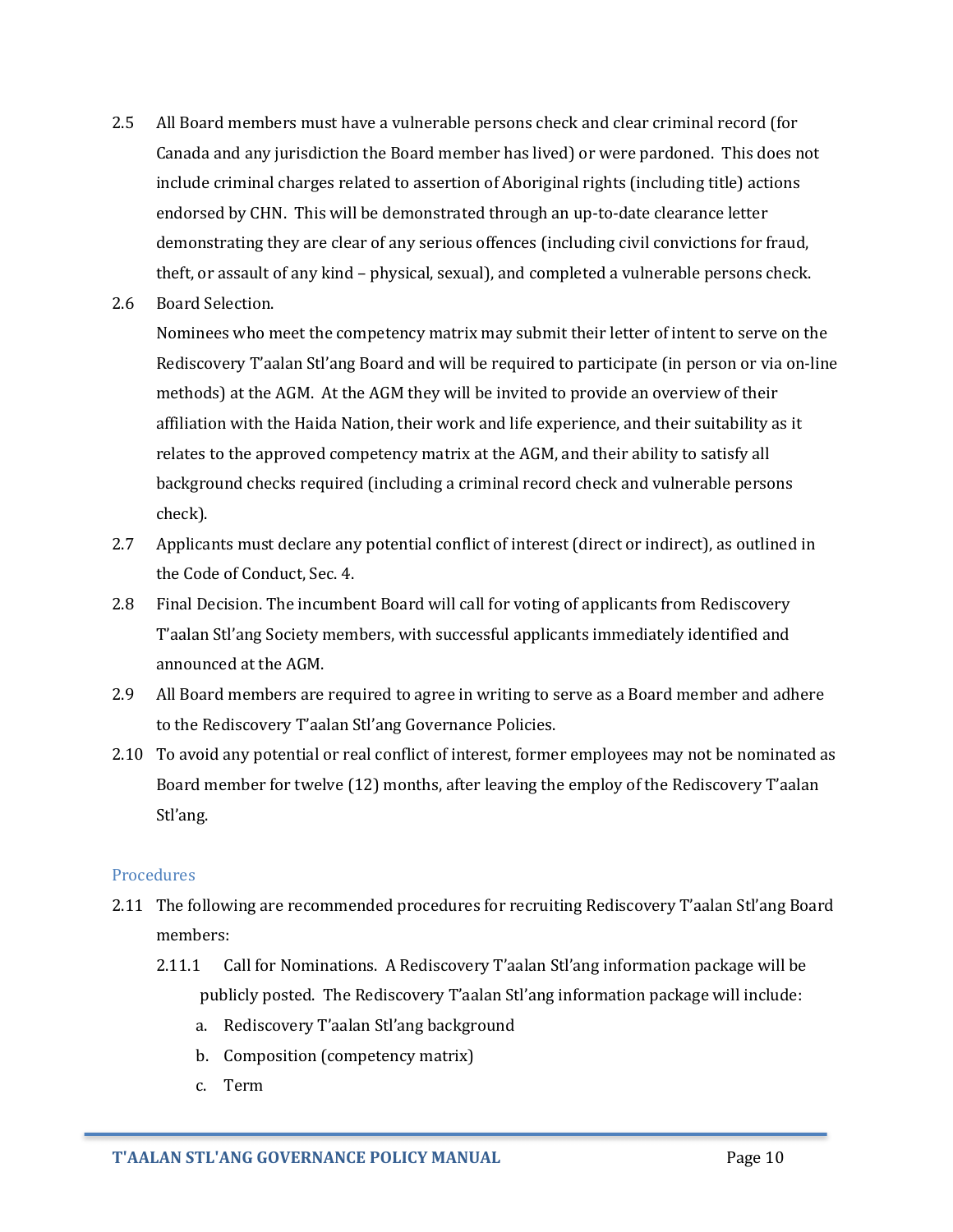- d. Roles and responsibilities
- e. Accountabilities
- f. Staff resources
- g. Vacant positions being sought
- h. Personal attributes
- i. Time commitment
- j. Compensation
- k. Orientation and
- l. Nomination process.
- 2.11.2 The approved nomination package is attached as Appendix A in this manual.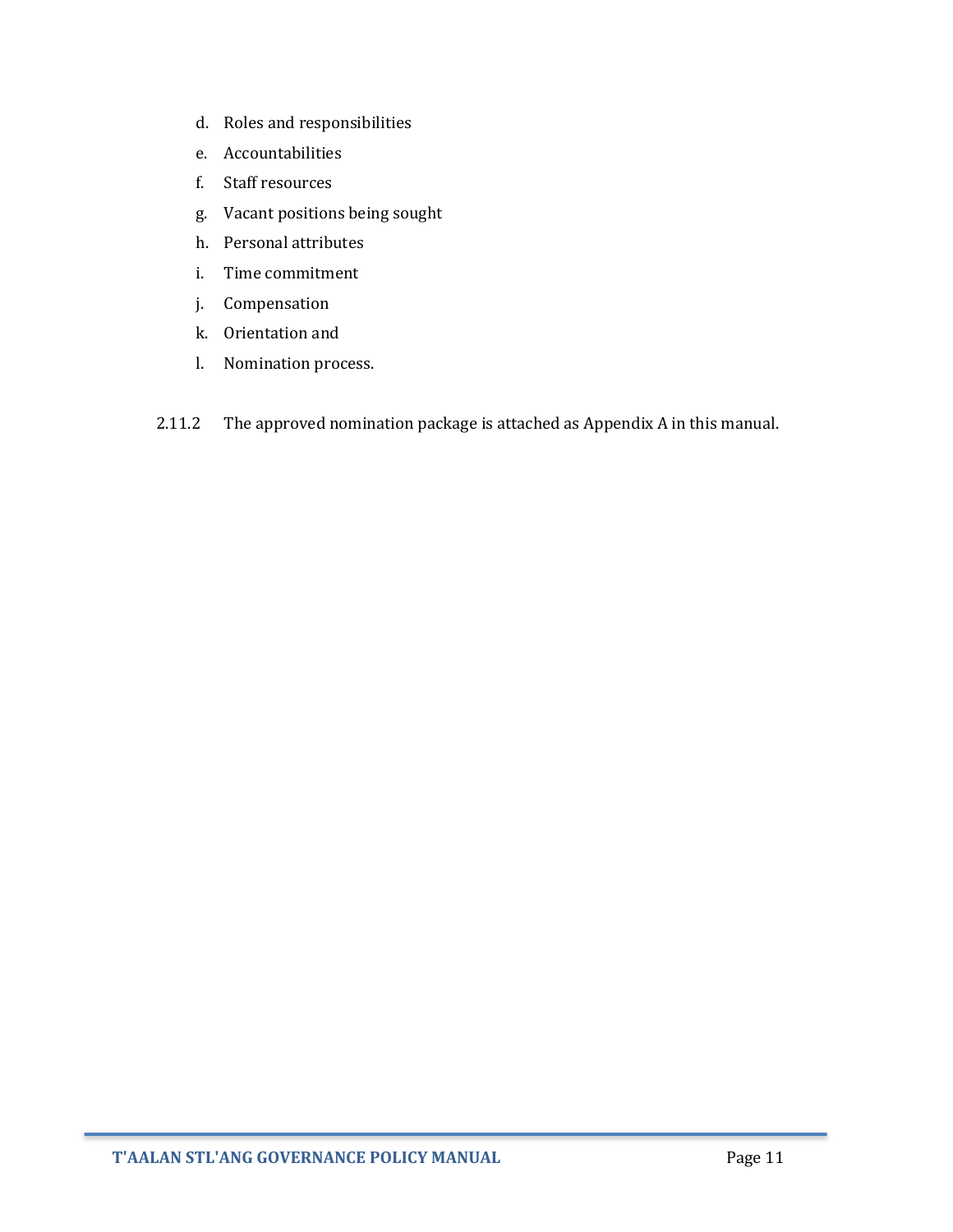#### **3. Roles and Responsibilities**

- 3.1 Roles & Responsibilities of the Board
- 3.1.1 The Board is responsible for developing the organizational capacity development of the Rediscovery T'aalan Stl'ang through the establishment of effective policies and procedures that address the following areas:
	- a. Organizational Development of the Society, adherence to, and regular updating of governance and operations policies.
	- b. Manage the General Manager, provide direction, and if needed discipline the General Manager.
	- c. Undertake strategic planning, to update updated annually and renewed regularly (3-5 years).
	- d. Engaging Rediscovery T'aalan Stl'ang Society Members to identify needs and interests that guide the Society, provide regular reporting, and have Rediscovery T'aalan Stl'ang Society Members participate in substantive decisions that affect the purpose of the Society.
- 3.1.2 Other Activities. The Board may also undertake the following actions to generally fulfill their responsibilities, as needed: to attend relevant meetings and assemblies to represent Rediscovery T'aalan Stl'ang interests and concerns; monitor the Rediscovery T'aalan Stl'ang to ensure progress on the strategic plan and mitigate risk; strengthen the development of external partners, participate on outside boards that align with Rediscovery T'aalan Stl'ang goals and objectives; collaborate with local, regional, provincial and national governments, and private sector partners for Rediscovery T'aalan Stl'ang related business opportunities; communicate and negotiate with third parties in conjunction with the General Manager; and appoint a spokesperson to engage in media relations.
- 3.1.3 Appointing Officers: The Board is responsible to appoint Officers at the first official meeting of the Board each year and ensuring the development.
- 3.1.3.1 Officers will be limited to the Chair, Secretary, and Treasurer.
	- a. The Board will consider the skills and competency of each Board member to best serve in each of the Officer positions.
	- b. All Officer appointments must be confirmed in writing.
	- c. Officers will serve for the balance of the year in which they were appointed.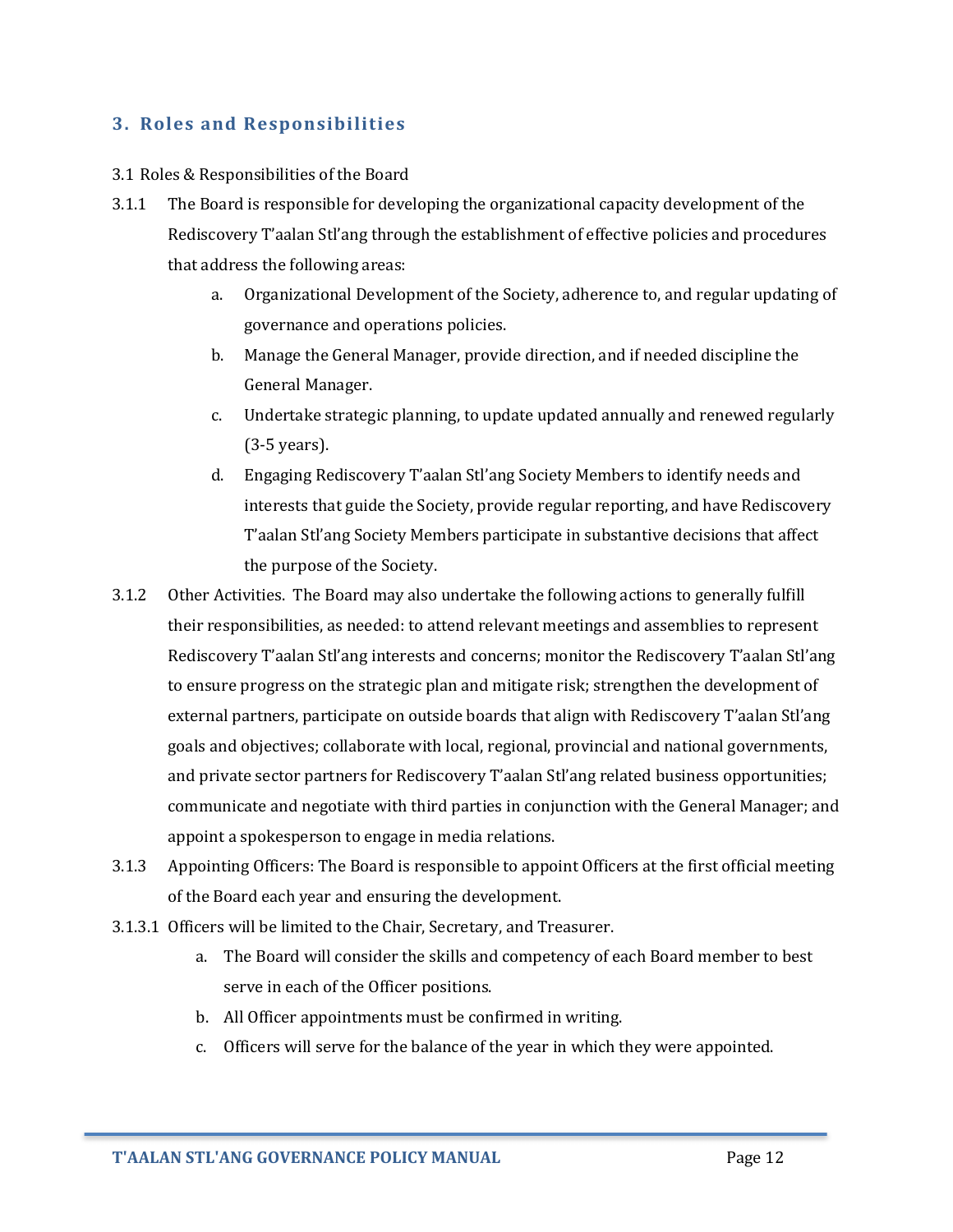- 4.1 Roles and Responsibilities of the Chair
	- 4.1.1 In addition to the roles and responsibilities of the Board as a whole, the Chair has the responsibility to:
		- a. Approve all Board Meeting Agendas (based upon the recommendations of the Board and General Manager).
		- b. Ensure the convening of all meetings of the Board, in accordance with established procedures.
		- c. Chair all meetings of the Board, consistent with *Modern Rules of Order*.
		- d. Act in a supervisory capacity for all Board members' activities.
		- e. Acting as the representative and spokesperson of the Rediscovery T'aalan Stl'ang Society, or ensuring another Board member is appointed, with the approval of the remainder of the Board.
		- f. Signing documents on behalf of the Board, consistent with decisions of Board.
		- g. Providing day to day direction to the General Manager, based upon the understood will of the Board, and consistency with policies and prior decisions of the Board (including the Strategic Plan).
		- h. Undertake disciplinary measures with another Board member or the Senior Manger if needed, as determined by a quorum of Board.
		- i. Making decisions when required, on behalf of the Board, when such decisions are necessary to govern effectively. Such decisions will be reported to the Board at the next meeting of the Board.
		- j. Appointing another Board member to fulfill responsibilities in her/his/their absence in writing with notification to the remainder of the Board.
	- 4.1.2 The Chair may delegate her/his/their authority but remains accountable for the exercising of the Chair's authority.
	- 4.1.3 The Board is responsible for monitoring the role of the Chair, and if the Chair does not fulfill her/his/their responsibilities it is the responsibility of the remainder of Board to immediately draw attention to this. If the Chair continues to not fulfill her/his/their responsibilities the remainder of Board must follow the *Non-Conformance Policy.*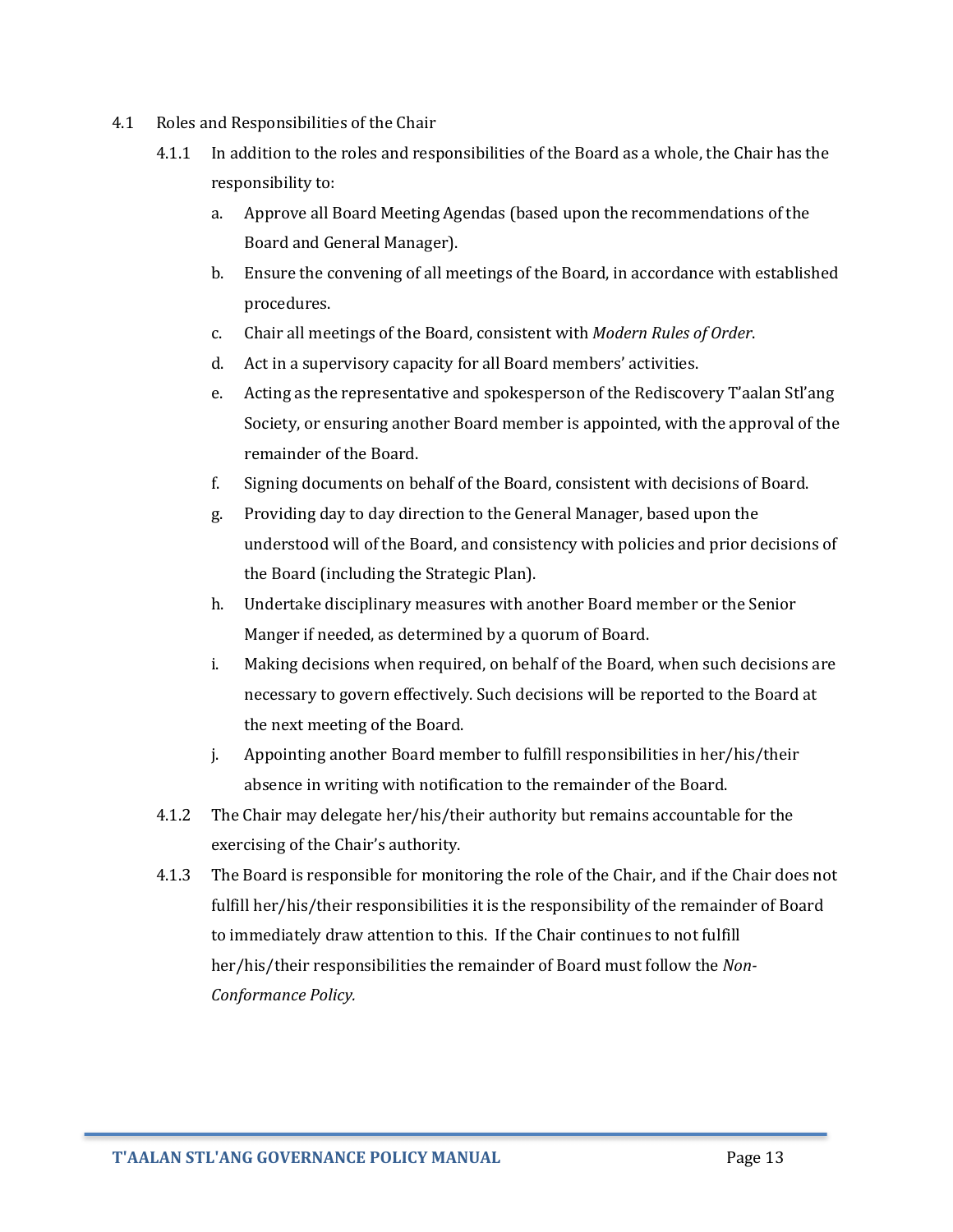- 4.2 Roles and Responsibilities of the Treasurer
	- 4.2.1 The Treasurer is nominated by the Board from amongst the Board members, and is responsible for:
		- a. Assisting with the preparation of the annual budget.
		- b. Make recommendations for financial management services, for approval by the Board, in the form of a briefing with any required materials (e.g., letter of authorizations, etc.)
		- c. Assisting with regular financial reporting, annually and as determined necessary by the Board.
		- d. Ensuring policies that safeguard the assets of Rediscovery T'aalan Stl'ang are effective.
		- e. Recommend the appointment of external auditors for the Board.
		- f. Review the external auditor's annual management letter.
		- g. Review the audited financial statements and recommend their approval to the Board.
		- h. Review any other financial reports and forward its recommendations to the Board, if any.
		- i. Maintaining appropriate controls over the receipt and disbursement of Rediscovery T'aalan Stl'ang funds.
		- j. Investigate and report on any financial matter referred to him/her by the Board.
		- k. Performing those functions delegated to him/her by the Board and/or Chair.
	- 4.2.2 The full Board is responsible to monitor the role of the Treasurer, and if the Treasurer does not fulfill her/his/their responsibilities it is the responsibility of the remainder of the Board to immediately draw attention to this. If the Treasurer continues to not fulfill her/his/their responsibilities the remainder of the Board must follow the Discipline section of the *Non-Conformance Policy.*
- 4.3 Roles and Responsibilities of the Secretary
	- 4.3.1 The Secretary is nominated by the Board from amongst the Board members, and is responsible for maintaining the integrity of the Board's documents by:
		- a. Ensuring the completion and filing of all Board Oaths and legal appointments as secure files that are considered privileged information.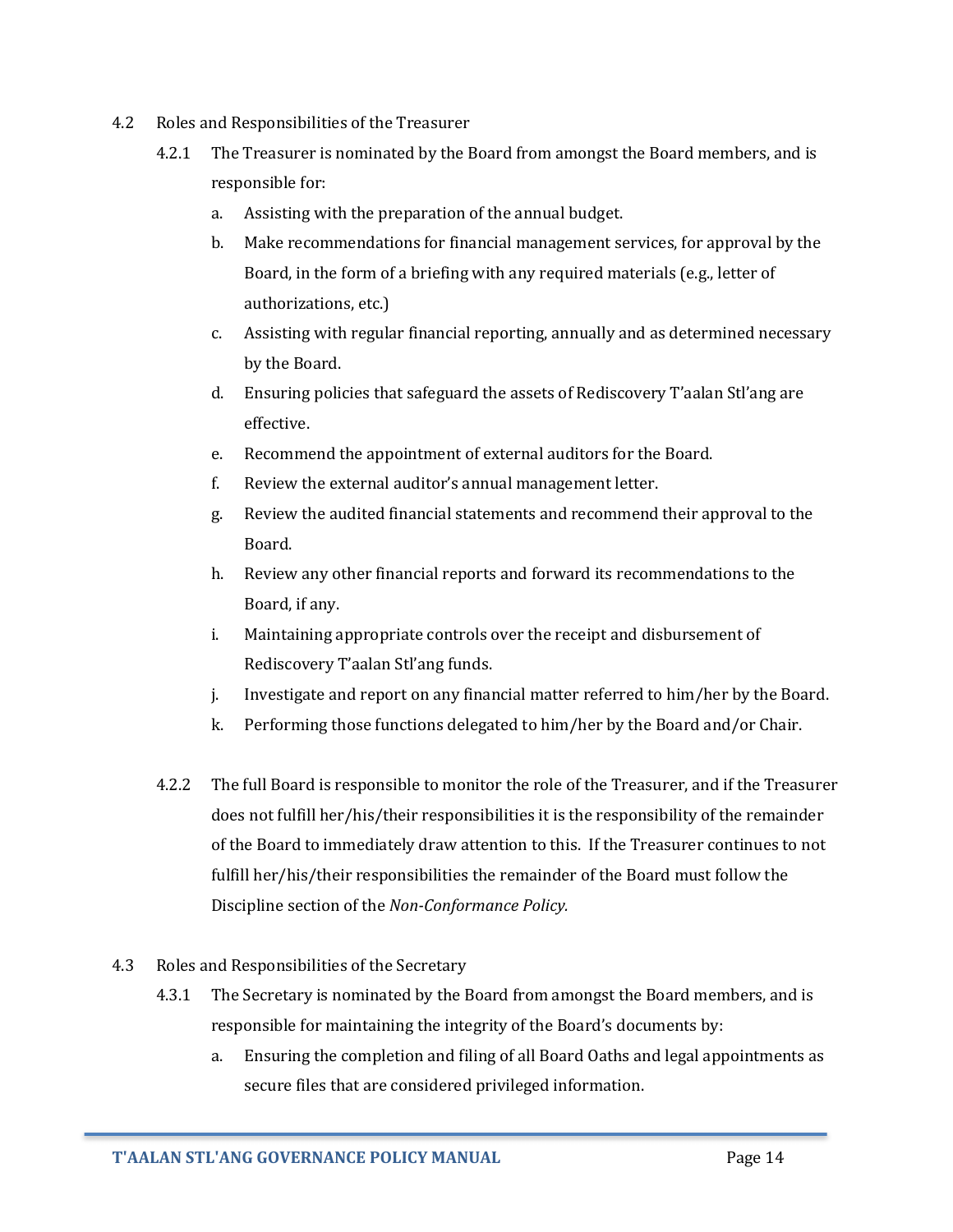- b. Ensuring the annual schedule of meetings is determined for regular meetings and providing notice for additional or special meetings of the Board for any additional work required, as agreed upon by the Board.
- c. Ensuring the timely preparation of comprehensive Board meeting packages for each meeting.
- d. Being present at all Board meetings and taking meeting minutes for Board review within five  $(5)$  business days.
- e. Ensuring meeting minutes for in-camera meetings are secured and kept confidential in a secure electronic filing system as privileged information.
- f. Ensuring that all Rediscovery T'aalan Stl'ang information management systems, data and records are updated regularly by the Board, the General Manager, and staff, and are maintained as secure<sup>2</sup>. This includes ensuring that the Board retains all account ownership and password controls established through an annual review. This includes operations files and other assets, including the website, and all forms of digital intellectual property.
- g. Ensuring the legal filings and other reporting of the Rediscovery T'aalan Stl'ang are completed as needed, which includes but is not limited to:
	- i. Annual Reporting
	- ii. Updating filings (including any Board approved amendments to the bylaws, as needed).
	- iii. Making available all approved Rediscovery T'aalan Stl'ang Policies (Governance, Operations) and Board approved policies, plans, reports (including financial reporting) for the Rediscovery T'aalan Stl'ang Society Members at community engagements, the AGM, Rediscovery T'aalan Stl'ang website, and other methods, approved by the Board.
- h. Performing those functions delegated to the Secretary by the Board and/or Chair.
- 4.3.2 The full Board is responsible to monitor the role of the Secretary, and if the Secretary does not fulfill her/his/their responsibilities it is the responsibility of the remainder of the Board to immediately draw attention to this. If the Secretary continues to not fulfill her/his/their responsibilities the remainder of the Board must follow the Discipline section of the Non-Conformance Policy.

<sup>&</sup>lt;sup>2</sup> As required by the BC Societies Act.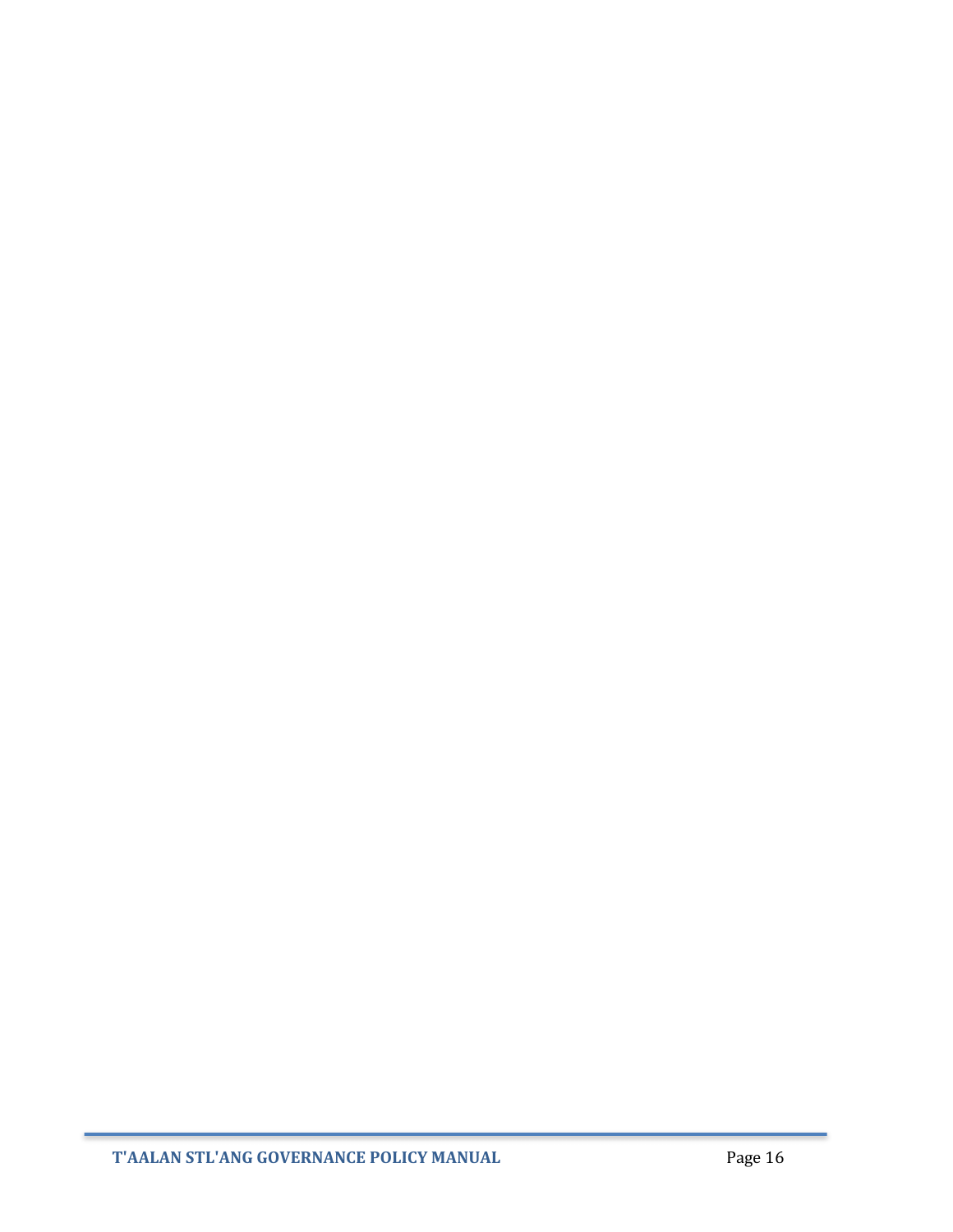## **4. Code of Conduct**

- 4.1 Above all, Board members will be led by the Board's values. Board members will also adhere to the following rules of conduct to ensure good governance.
	- 4.1.1 Loyalty
		- a. All Board members must be loyal to the Rediscovery T'aalan Stl'ang. This loyalty supersedes Board members' affiliation with external organizations, enhancing or promoting their or any other interests, and their personal interests.
		- b. Board members will take an active role in developing trust amongst each other.
	- 4.1.2 Conflict of Interest
		- a. A Board member holds a position of trust. As such there is an obligation for members to avoid conflicts of interest, perceived or real<sup>3</sup>.
		- b. Upon becoming a member of another Board, or Working Group, organization or other type of group, the Board member will disclose the involvement to the rest of the Board. At that time, the Board will determine if there are any situations that may arise where such membership may constitute a real or perceived conflict.
		- c. To avoid perceived or real conflict of interest Board members will:
			- i. Openly declare if they find themselves in a real or perceived conflict of interest
			- ii. Not take part in planning, decision making, or have access to applicable Board information related to issue unless all other Board members are in the same potential conflict of interest
			- iii. Bring to the attention of the Board if a member is in a perceived conflict of interest and pursue planning to mitigate or eliminate any perceived or real conflict of interest. If there is doubt regarding whether or not a conflict exists, legal advice may be sought as determined by the Board as a whole.

<sup>&</sup>lt;sup>3</sup> A conflict of interest arises when a Board member's personal and/or business (direct or indirect) interests compete with or supersede his or her dedication to the interests of the T'aalan St'ang. For greater certainty, a real or perceived conflict of interest occurs when a Board member fulfills an official function and, at the same time, knows that in doing so there is an opportunity to benefit directly or indirectly.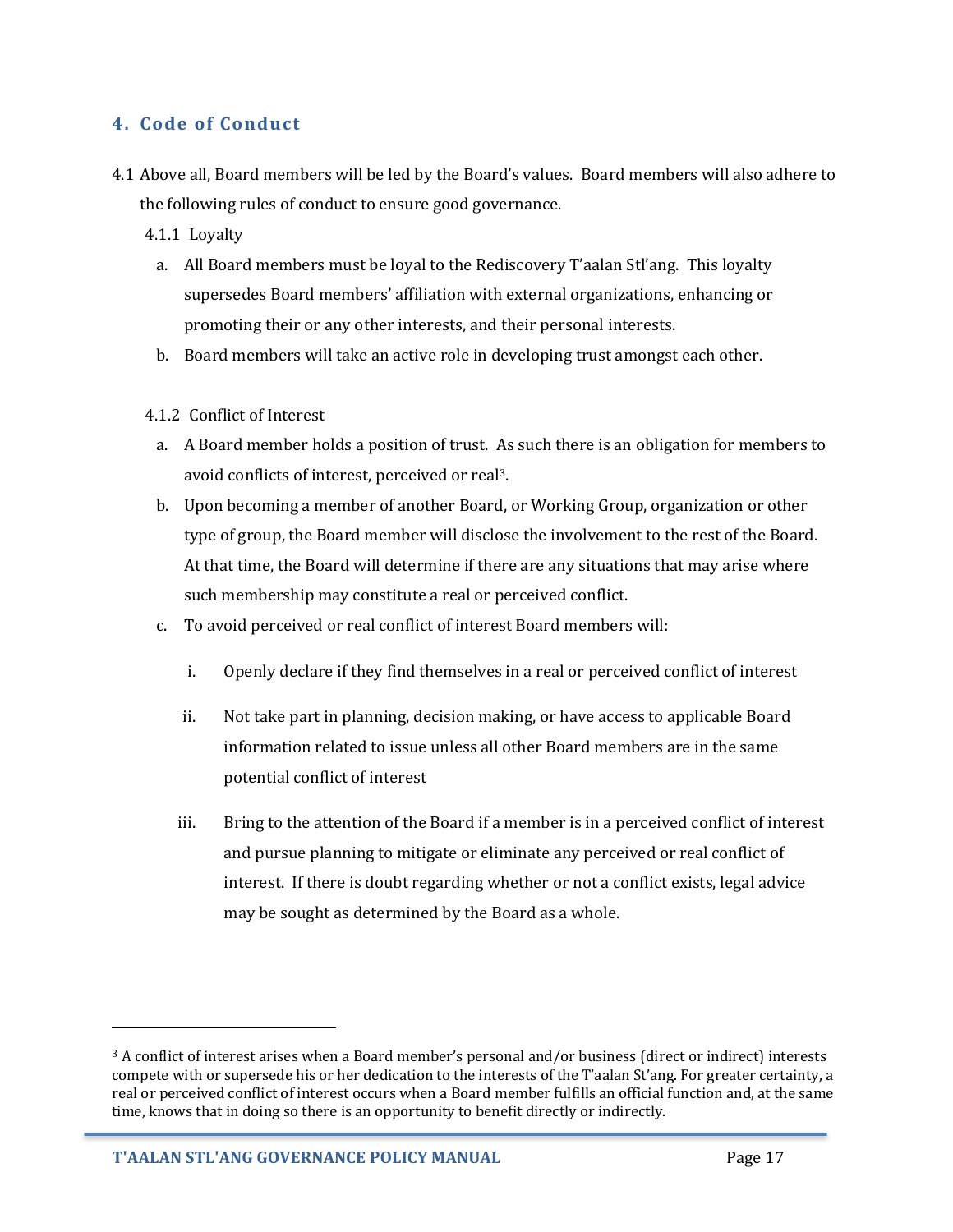- iv. Where the Board member has left the table due to a real or perceived conflict, the Chair will reassess whether a quorum is still present and proceed accordingly.
- v. Board members who are in real or perceived conflict of interest will be informed of the Board decision when they return to the Board table.
- vi. All conflicts of interest whether real, or perceived, and the procedures followed will be noted in the meeting minutes.

#### 4.1.3 Communication & Role Modeling:

- a. Board members are role models and ambassadors of Rediscovery T'aalan Stl'ang and as such, will conduct themselves professionally by avoiding obscene language, violence, excessive use of alcohol or drugs (legal or illegal) that negatively affect the reputation of the organization, or that may endanger their health and safety or any other person.
- b. Board members will deal with each other, staff, Rediscovery T'aalan Stl'ang Society members, other persons, and outside entities or individuals in a fair, open, honest, and respectful manner.
- c. Board members will deal with issues, not personalities.
- d. Board members will approach their work together in a collaborative manner by: openly sharing ideas and information demonstrating appreciation for diverse points of view and contributing to problem-solving by discussing solutions.
- e. Board members will respect the right of all Board members to be heard and will listen attentively to others.

#### 4.1.4 Authority

- a. Board members must act as a team, and do not have any individual authority other than that outlined in the Board policies or other documents.
- b. Individual or groups of Board members have no authority to direct the General Manager or staff except as outlined in the policies.
- c. Except for the authority granted to the Chair, or authority delegated from the Chair to other Board members, Board members have no authority to interact with the public, the media and others on the Board's behalf.
- d. Board members will respect and adhere to all Rediscovery T'aalan Stl'ang policies, including those that: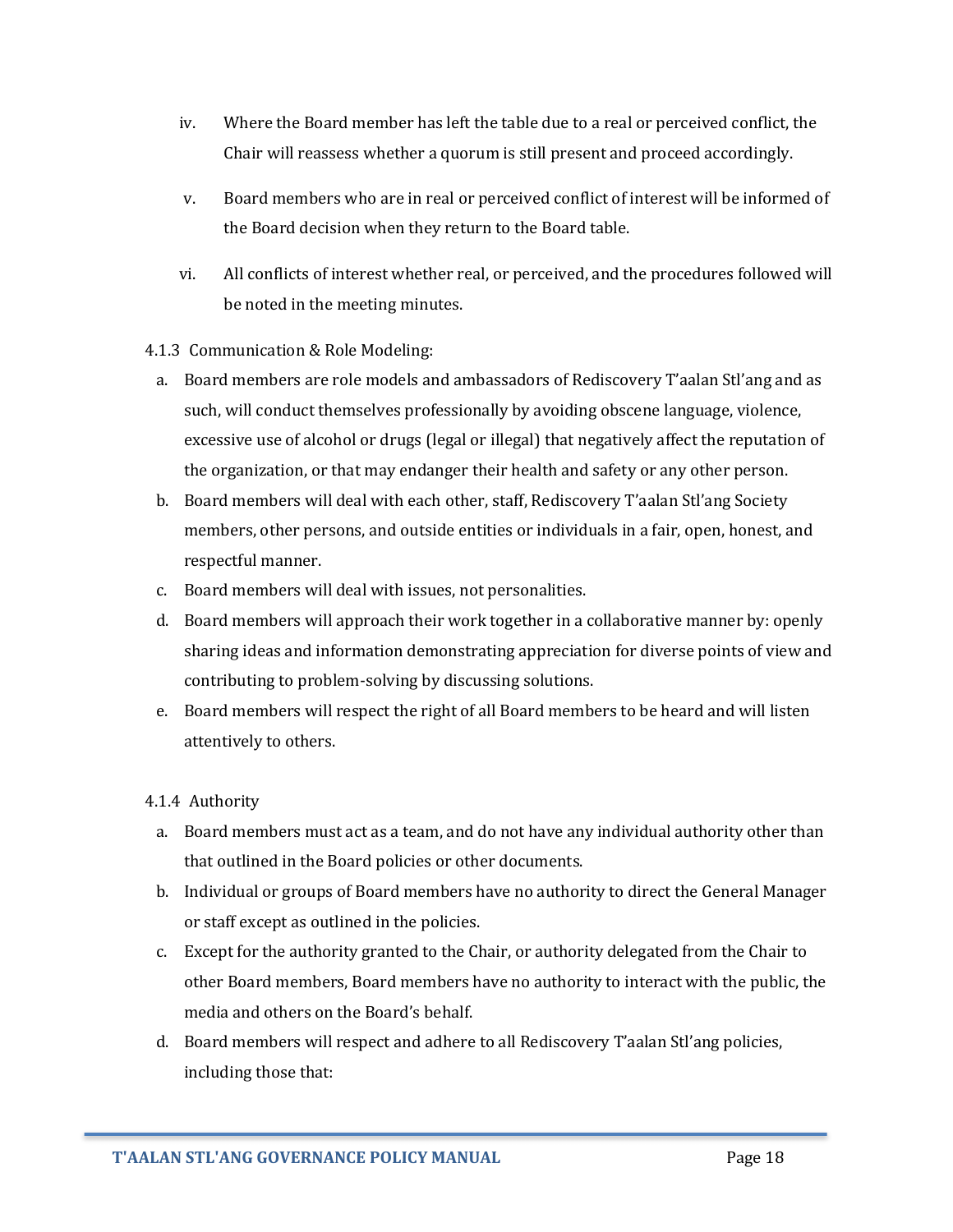- i. Outline approved signing authorities and approval processes (e.g. the Board motions, contracts, purchases and payments)
- ii. Outline the use of Rediscovery T'aalan Stl'ang logos, equipment, vehicles, or property for anything other than official Board business, or as authorized by approved Board policy and
- iii. Draw attention to potential areas of risk and support policy development that mitigates the identified risk.
- e. Board members will not make any judgment of the General Manager or staff performance unless that performance is included as a part of the Board approved policies.
- f. All requests to maintain information as confidential will be respected when such requests adhere to existing policies.
- g. Persons bringing forward valid requests for confidentiality will be treated with respect and due care. This includes, but is not limited to, personnel issues, unresolved conflicts of interest, sensitive/private personal information, legal proceedings, and proprietary information.
- h. While there are legitimate reasons for confidentiality to be established and maintained, Rediscovery T'aalan Stl'ang is also committed to transparency. Therefore, requests for confidentiality that are inconsistent with any Rediscovery T'aalan Stl'ang policy and processes to resolve issues will not be tolerated and any intentional attempts to circumvent Rediscovery T'aalan Stl'ang policy and processes may result in disciplinary action.

#### 4.1.5 Standard of Care

a. Board members should exercise their powers honestly, professionally, and in good faith, with a view to the best interest of the Rediscovery T'aalan Stl'ang, Rediscovery T'aalan Stl'ang Society members, community members, and future generations. Board members should exercise the care, diligence, and skill that a reasonably prudent person would exercise in comparable circumstances.

#### 4.1.6 Confidentiality

a. Board members have a responsibility for maintaining confidentiality of all information obtained by them as a result of their position, including but not limited to Rediscovery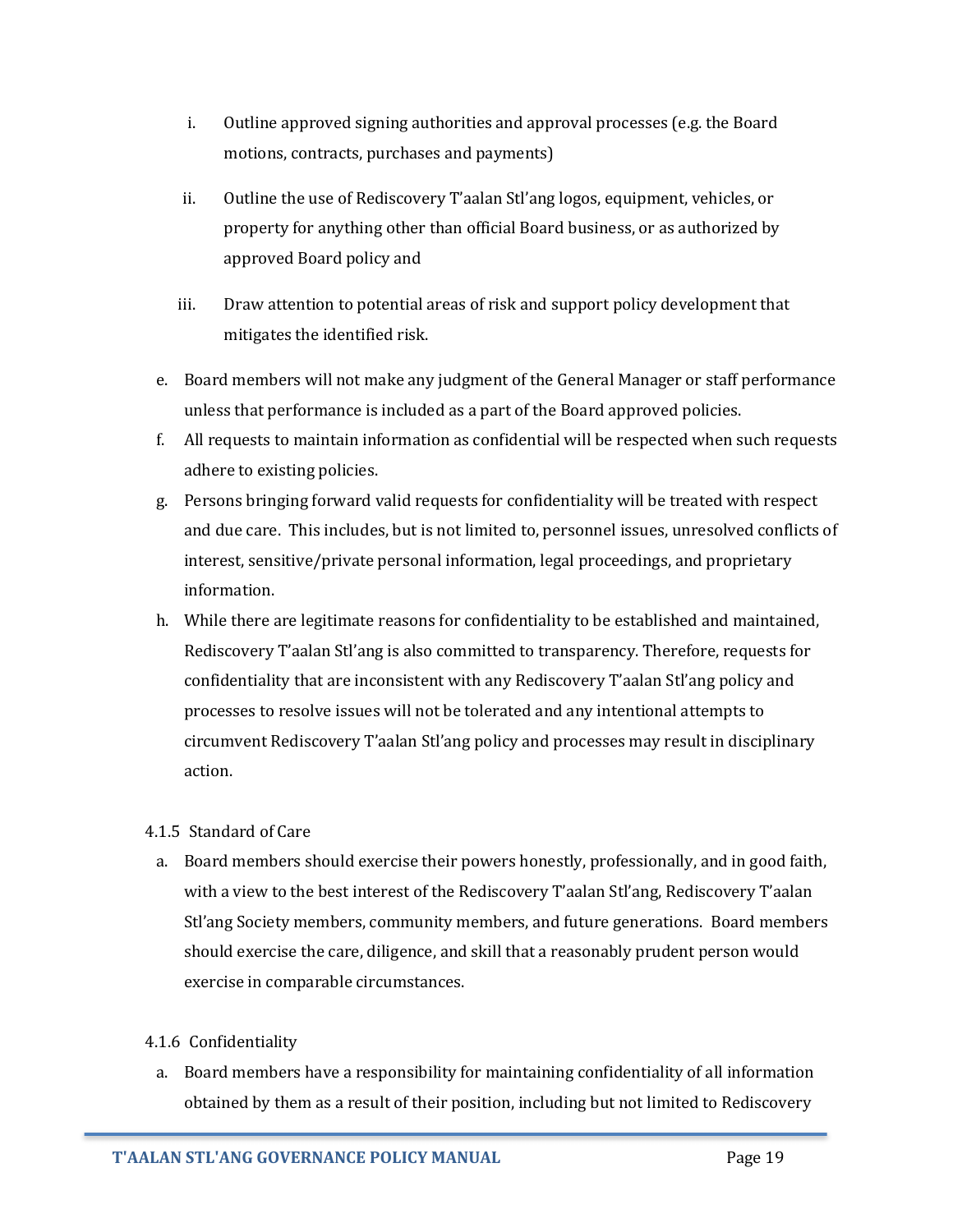T'aalan Stl'ang governing, business information and opportunities, operating information, member information, and planned/existing agreements that have not been deemed public by the Board as a whole.

- b. Board members will not give out official and/or confidential information acquired as a result of their elected position, unless they have the expressed written permission from the Board.
- c. The duty of confidentiality remains even beyond a Board member's term.

#### 4.1.7 Gifts

- a. Gifts of Protocol/Custom/Courtesy may be accepted in the course of performing Board responsibilities. Gifts of protocol/custom/courtesy are defined as being non-monetary items that are nominal in value (e.g., gift under \$100), clearly associated with the individual Board member's presence/service (e.g. speaking engagement), usually coming from a source that Rediscovery T'aalan Stl'ang does not have a commercial/business relationship with (e.g. universities, conferences, celebrations), and made by the donor without any further expectation.
- b. A monetary gift intended to reimburse costs incurred by the Board member to attend an event/function may be accepted if Rediscovery T'aalan Stl'ang has not already covered the costs (e.g., nominal funds for fuel).
- c. These types of gifts do not need be declared and can be retained by the individual Board member for personal use.
- d. Gifts that are worth a higher than nominal value must be declared, and the Board will be recorded by the Secretary, and the Board, as a whole, will ensure compliance with the pending Rediscovery T'aalan Stl'ang Donations Policy, or decide on the appropriate disposition of the gift for community benefit (e.g., Elders raffle).
- e. Declining Gifts. Despite any good intentions behind the offering of a gift of protocol/custom/courtesy, an official gift or business gift may be construed by an impartial observer as a bribe, pay off, influence over decision-making, or improper or illegal payment, compromise Rediscovery T'aalan Stl'ang's image or values, come from a questionable source  $(e.g.,$  illegal) or expose the Board to liability that could not be managed. These kinds of gifts must be declined by Board members and report the situation/incident to the remainder of the Board.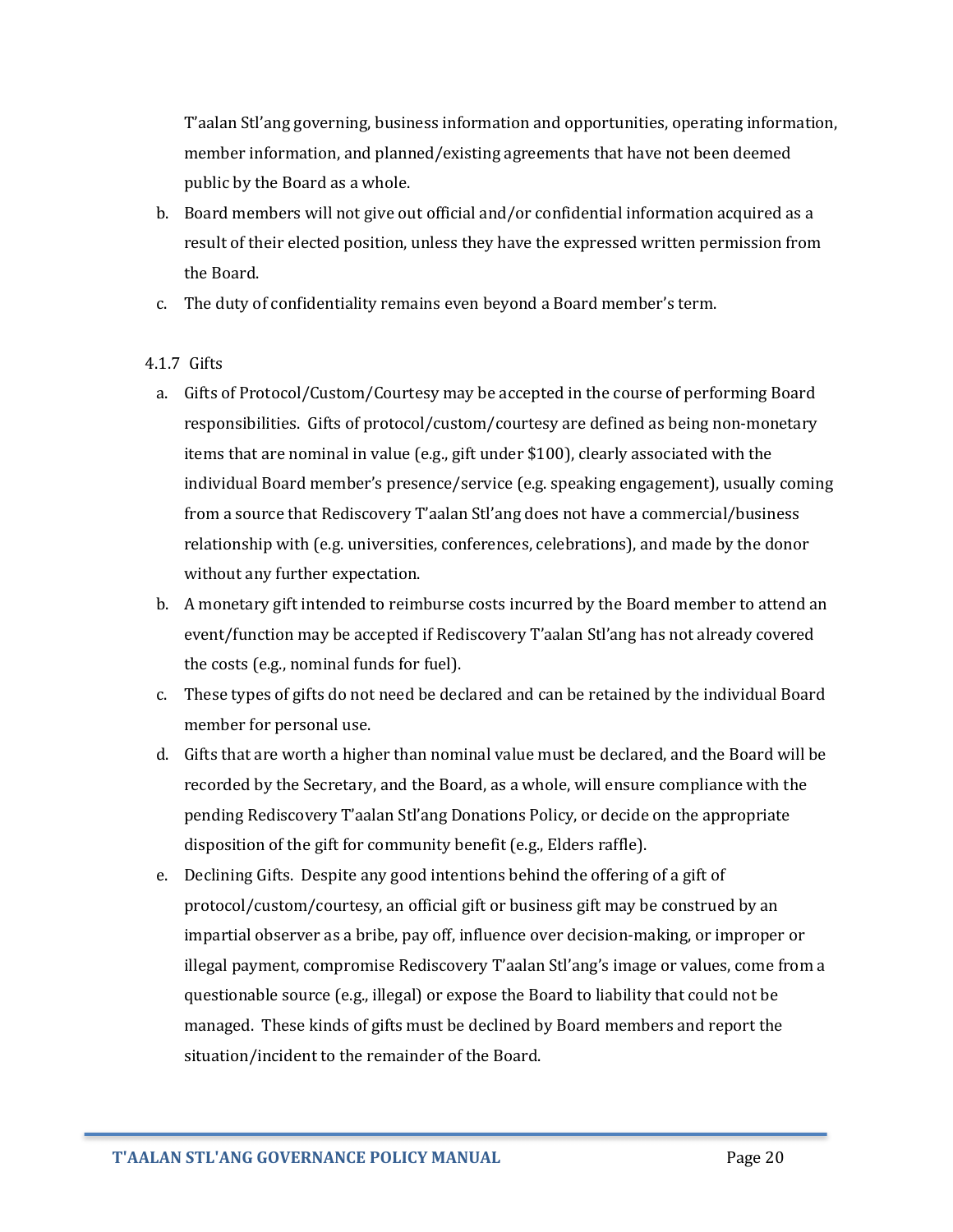- f. If a gift is accepted by a Board member, but the Board as a whole later determines that the gift is inappropriate, the Board will determine how best to dispose of the gift, which may include returning the gift.
- 4.1.8 Employment/Contracting
- a. Board members may not also work as an employee or contractor for the Rediscovery T'aalan Stl'ang.
- b. Board members may volunteer for the Rediscovery T'aalan Stl'ang, in accordance with Rediscovery T'aalan Stl'ang volunteer policies, unless determined otherwise by the Board where there is no perceived risk (e.g., ensuring that there is sufficient liability insurance, WCB insurance).

## **5. Meeting and Agenda Setting**

- 5.1 Board attendance at regularly scheduled monthly meetings is mandatory, on the first Wednesday of each month, unless determined otherwise by the Board.
- 5.2 Board members are encouraged to meet in person but may participate via conference call or secure on-line methods.
- 5.3 Additional meetings may be held to complete unfinished business, or for special items requiring significant time for discussion.
- 5.4 Agendas for meetings will be approved by the Board, as a whole, based upon standing and rotating agenda items, and the recommendations of the General Manager.
- 5.5 All recommendations for agenda additions from external parties will be directed to the Secretary for review and recommendations to the Board. If any applicant feels that their issue was not addressed appropriately, they may submit their issue directly to the Board using the Issue Resolution Policy procedures.
- 5.6 All Board members must be provided with a minimum of five (5) business days' notice for all meeting dates (new and rescheduled), times and locations, unless all Board members unanimously waive such notice. Notice will include draft agendas and all supporting materials.
- 5.7 Board members are expected to:
	- a. Respect everyone's time and commitment by arriving to meetings on time
	- b. Come to Board meetings prepared (read all meeting packages containing prior meeting minutes, briefings, etc.)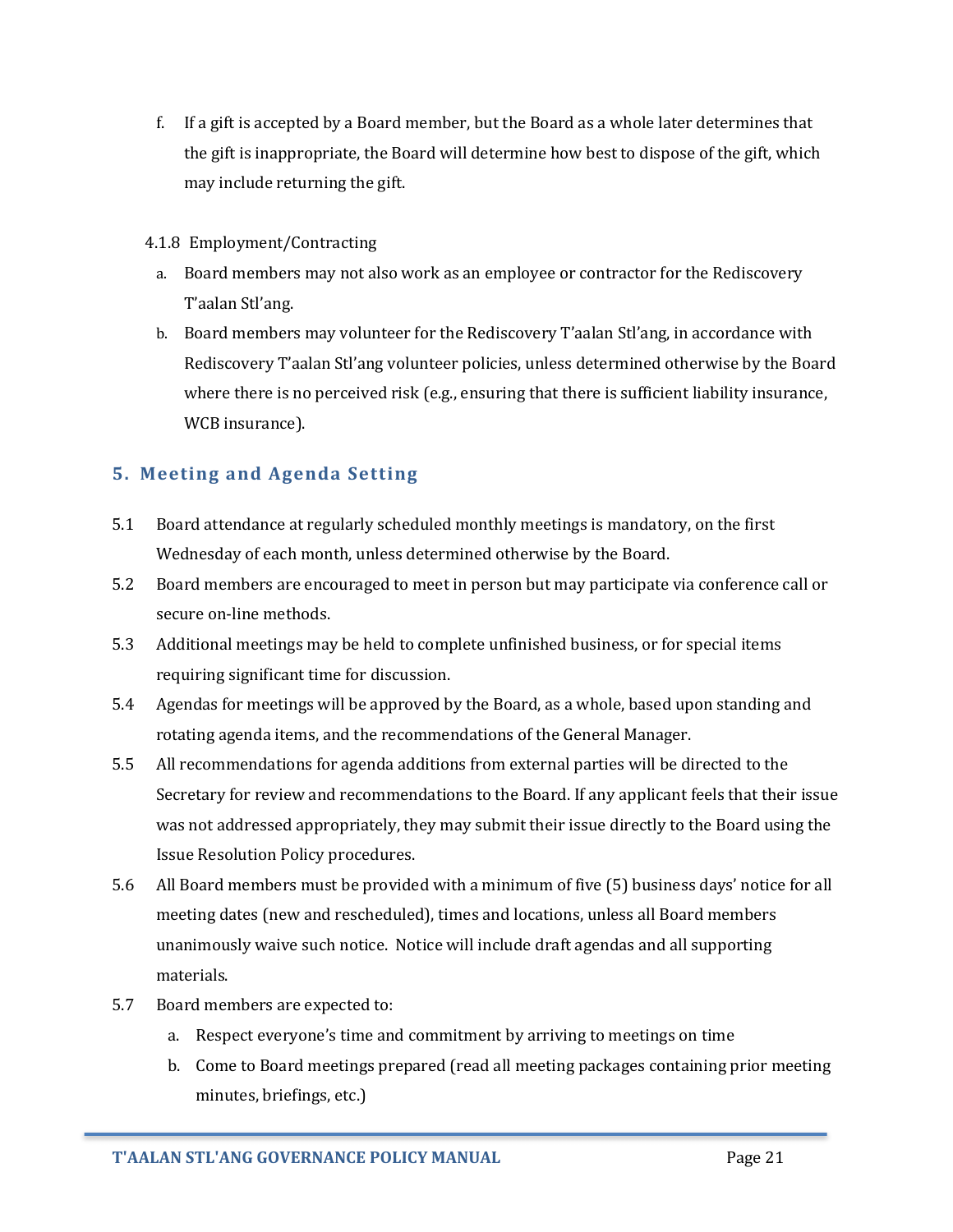- c. Actively participate in all Board meetings and
- d. Undertake all responsibilities in a conscientious manner.
- 5.8 On exceptional occasions when a Board member must miss a meeting due to a valid absence, the Board member will provide notice to the General Manager and remainder of the Board as soon as possible.
- 5.9 Unless a valid reason for absenteeism is provided, an absent Board member will be recorded as being absent without cause.
- 5.10 Board members who are absent without cause for more than three (3) meetings annually, may be subject to discipline (see Breaches Policy), suspension, or dismissal.
- 5.11 Chairing of Meetings
	- 5.11.1 Each meeting must have an assigned chairperson.
	- 5.11.2 The Chair, or designate who is notified as soon as possible, will act as Chair at all Board meetings.
	- 5.11.3 The job of the Chairperson is to:
		- a. Maintain the strategic level of Board meetings (focusing upon policies, and achievement of the strategic plan)
		- b. Support the integrity of the Board's processes
		- c. Ensure meeting minutes are developed, action items are tracked, and report on all tasks and activities that arise from the Board meetings
	- 5.11.4 The Chair utilizes *Modern Rules of Order* to guide meetings.
	- 5.11.5 The Chair will have a second or casting vote in the event of a tie.
	- 5.11.6 At Special Meetings of the Board, such as strategic planning sessions, a facilitator or  $person(s)$  with other expertise may be used to guide the Board's process.
- 5.12 Meeting Quorum
	- 5.12.1 Quorum is established with five  $(5)$  of the eight  $(8)$  Board members being present at a meeting.
	- 5.12.2 A quorum is required to conduct official Board business.
	- 5.12.3 If a quorum has not been obtained within fifteen (15) minutes of the scheduled meeting time, the Board may either adjourn the meeting until the next scheduled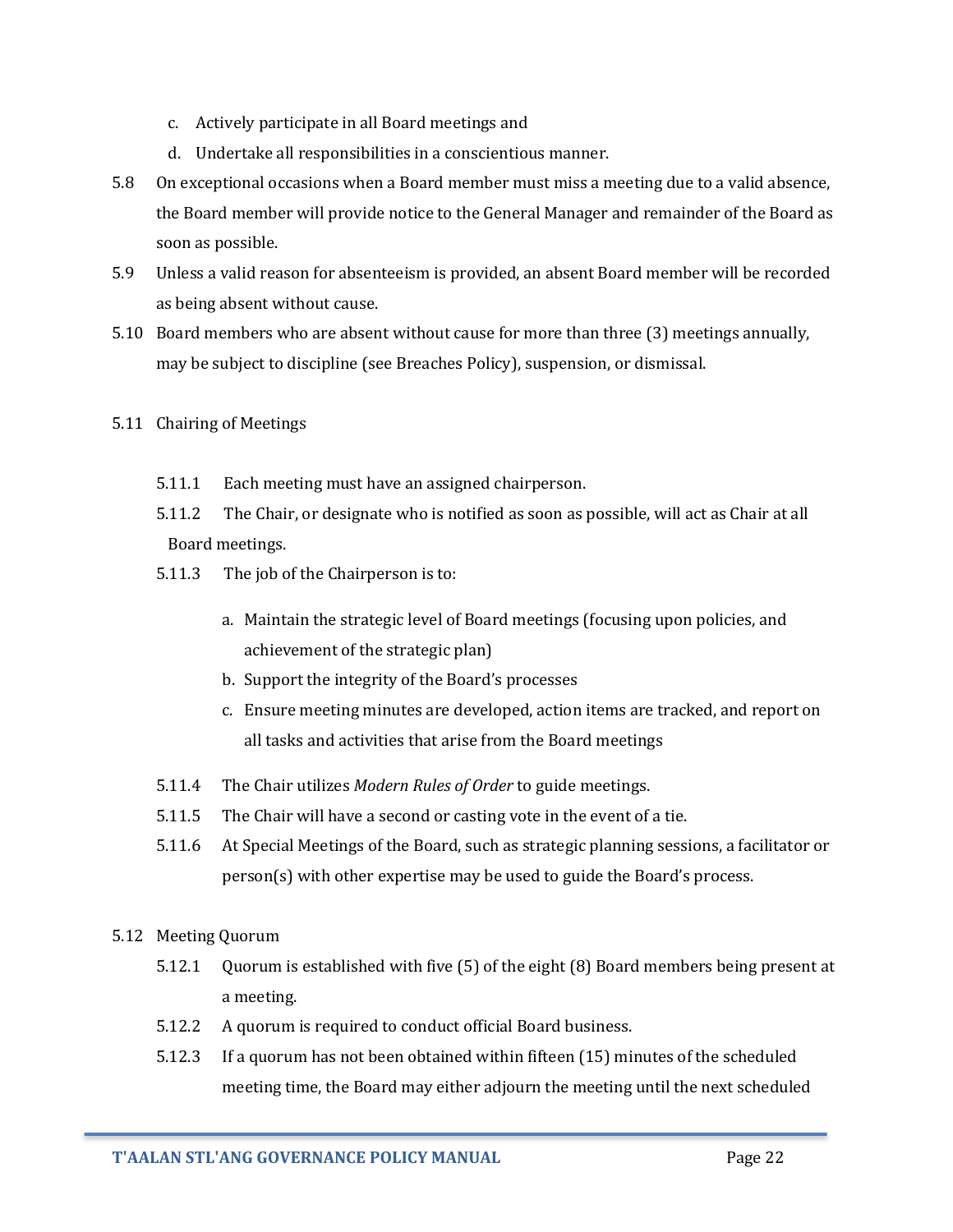time or continue meeting to discuss and debate issues but not make decisions. Any recommendations from meetings where quorum is not established must be presented for consideration and decision-making by the Board at the next meeting.

#### 5.13 Rules of Order

5.13.1 The Chair is guided by *Modern Rules of Order*.

#### 5.14 Rules of Debate

- 6.0.1 Diversity of opinion and debate is welcomed as part of the Board's deliberations. To facilitate constructive debate, but come to a decision in a timely manner, the following rules of debate will be utilized:
	- a. The Chair may establish or revise item time limits, to ensure all agenda items are addressed, or due diligence is undertaken, with the majority of the Board approval.
	- b. Discussion will be focused on the agenda item. If any remarks are improper (e.g. personally directed vs. issue directed), it is the responsibility of the Chair to intervene and to resume the meeting according to the agenda.
	- c. The Chair will ensure that all Board members have the opportunity to speak and may delay Board members from speaking multiple times on an issue before all Board members wishing to speak have had a first chance to comment.
	- d. If there are clearly "for" and "against" Board members on a particular issue, the Chair will attempt to alternate these Board members on the speakers list to balance the discussion. When developing a speaker's list, the Chair will place him/herself at the end of the speaking rotation.
	- e. During meetings Board members who believe additional due diligence is required for an issue or believe there is potential risk must present their concerns during debate or during a regularly scheduled meeting.
	- f. When the Chair decides that there has been sufficient discussion (e.g., no new information being raised), the Chair will summarize the discussion and suggest closure of the topic or recommend that a decision be made.

#### 5.15 Decision Making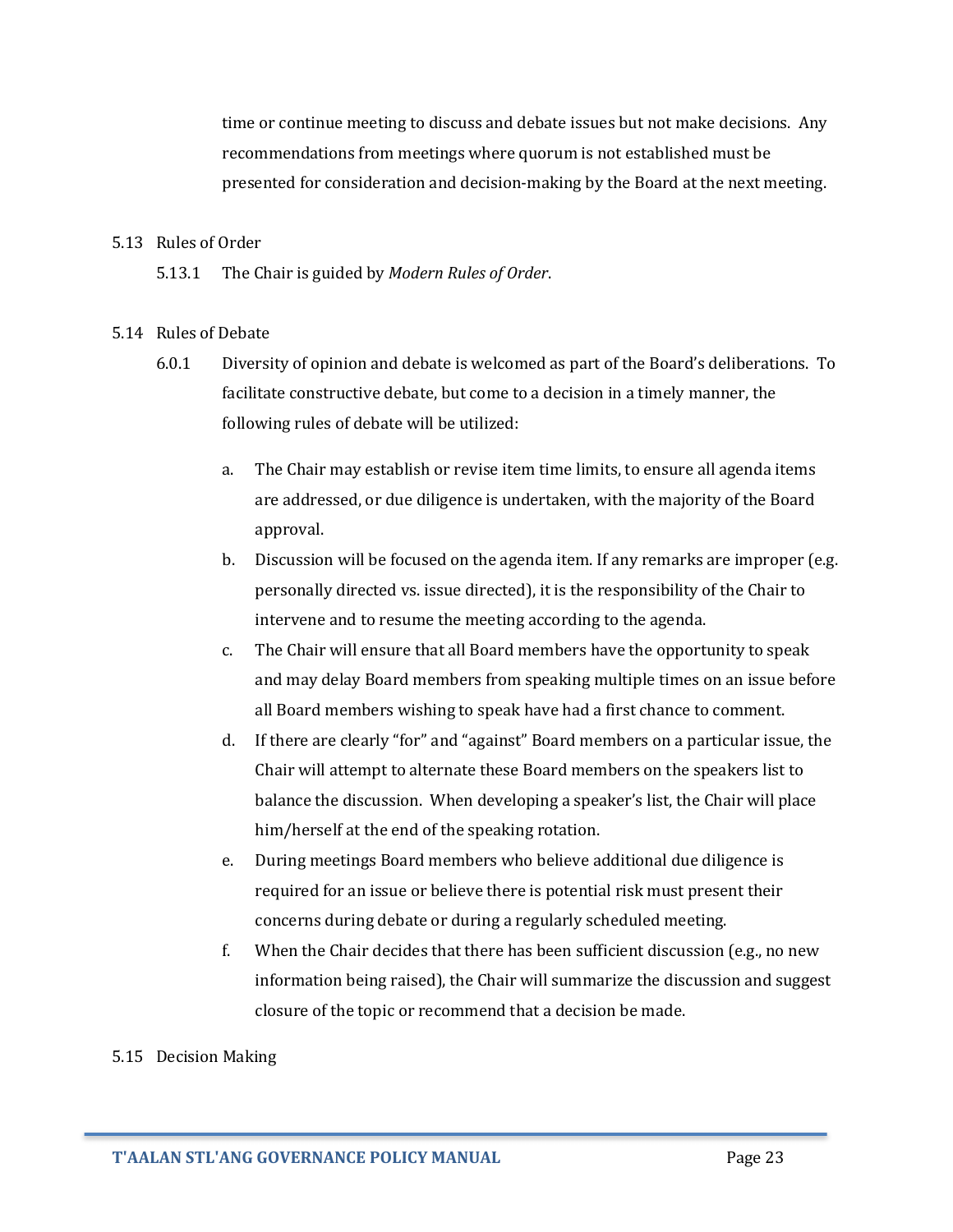- 5.15.1 Decision-making will only occur once the Board, as a whole, has completed the required due diligence appropriate to each particular issue. For example, review of the annual strategic plan to ensure alignment, seeking professional (accounting, legal) advice, or directing the completion of research to support knowledge-based decisionmaking.
- 5.15.2 Board members who believe there is additional due diligence required for a decision, or believe there is potential risk, are required to recommend additional due diligence and present their concerns before a motion is presented.
- 5.15.3 Board members are encouraged to meet in person but may participate to vote on issues using secure on-line methods, with the approval of the remainder of the Board.
- 5.15.4 The Board combines consensus and majority decision-making processes when discussing an issue. Consensus is sought for all issues through the use of thorough discussion.
- 5.15.5 Where consensus is reached, the decision is recorded in the minutes. Consensus can be demonstrated informally by the Chair verbally confirming the "will of the group", or formally through by voting by way of a show of hands. Where consensus cannot be reached, then voting by way of a show of hands will be used.
- 5.15.6 The call for a decision to be made can be made by the Chair. Where a written motion is required, the motion will include what is being proposed; why it is being proposed; who is recommending the decision; how the proposed activity will be resourced (human and financial resources), if applicable; who will be responsible for implementation and reporting; and the date(s) that follow up reporting will be provided to the Board.
- 5.15.7 Written calls for a decision are required for all substantive issues.
- 5.16 Decisions will only be revisited in the event that:
	- 5.16.1 new information of significant substance comes forward;
	- 5.16.2 the environment, conditions (including financial conditions), or assumptions that the decision was based on significantly changes;
	- 5.16.3 the decision becomes inconsistent with future strategic planning or the Rediscovery T'aalan Stl'ang Purpose and Values; and/or
	- 5.16.4 the outcomes of a prior decision are inconsistent with intended objectives.
- 5.17 Board members may disagree on the outcome of a decision but must support the legitimacy of the process by which it was made.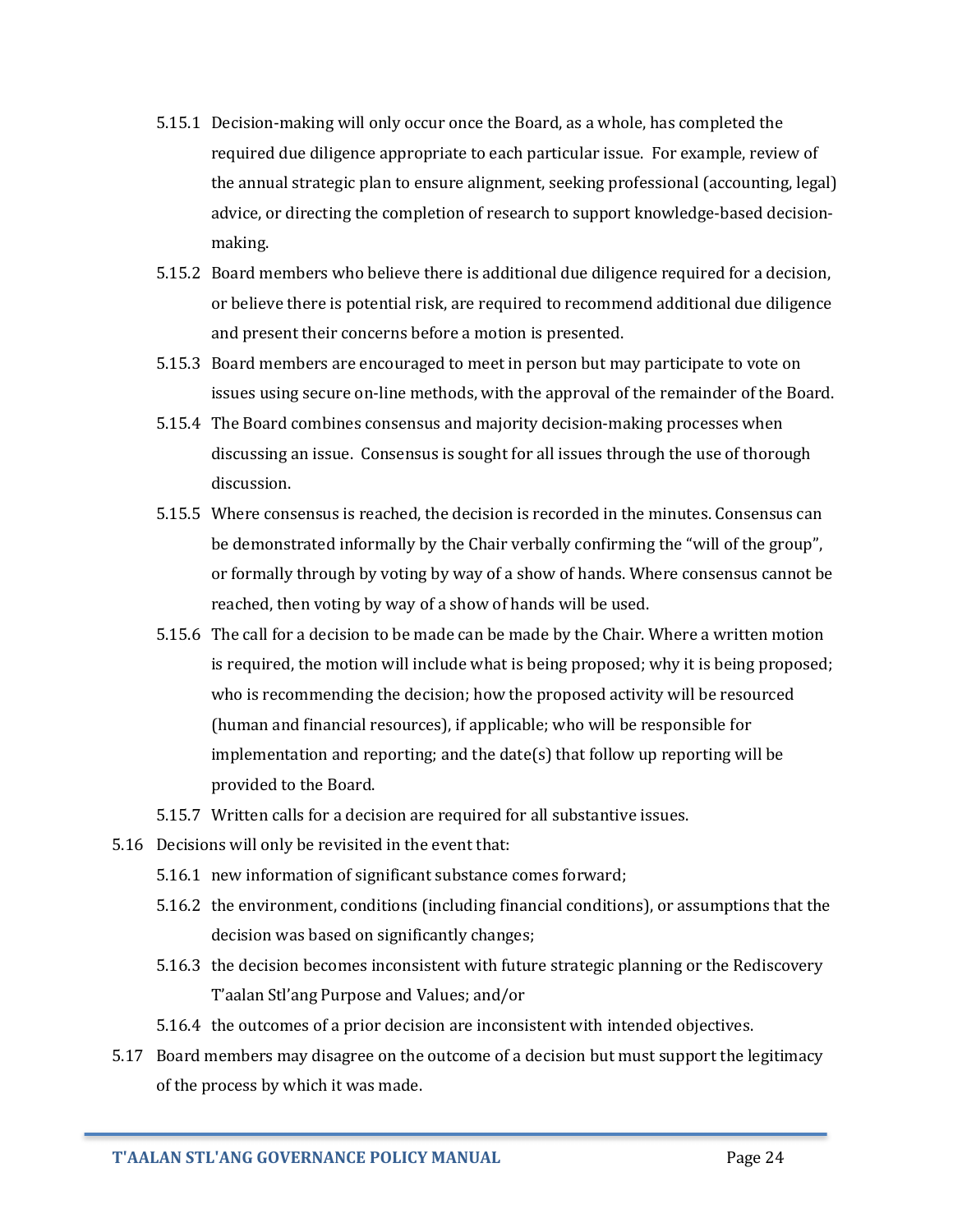- 5.18 A Board member may let others know that they did not support the decision, however they cannot provide direction that is contrary to the decision, announce their own views as being the Board's decision, direct those implementing the decision to disregard the decision or, engage Rediscovery T'aalan Stl'ang Society Members without having exhausted the Board's Issue Resolution Process.
- 5.19 A Board member that has voted against a motion will not be selected as the spokesperson to communicate the Board's decision.

#### 5.20 Levels of Decision-Making

- 5.20.1 Board decisions can be categorized as either procedural or substantive.
- 5.20.2 Substantive issues that will be brought to the Rediscovery T'aalan Stl'ang Society Members includes:
	- a. Rediscovery T'aalan Stl'ang constitution amendments,
	- b. New by-laws and/or changes that affect the original spirit and intent of existing by-laws,
	- c. Issues related to non-conformance of Rediscovery T'aalan Stl'ang by-laws, or policies where discipline is required and/or has led to an asset/financial loss,
	- d. Real or potential impacts to lands and waters that the Rediscovery T'aalan Stl'ang are responsible to steward, and
	- e. Issues defined as substantive by a majority of the Board.
- 5.20.3 The Board's processes for arriving at a decision will adapt according to the scope and weight of the issue being considered. Appropriate time, consideration and due diligence will be afforded to ensure decisions are made in the most effective and efficient manner. This includes ensuring the Board is informed with the best information possible, and that those affected by the decision are respected.

#### 5.21 Recording and Reporting:

- 5.21.1 The Board will maintain proper reporting of meetings by ensuring minutes for each meeting are prepared, which includes at a minimum:
	- a. List of participating Board members, absent Board members and if their absence was excused or unexcused
	- b. The name of the minute recorder
	- c. Meeting date and time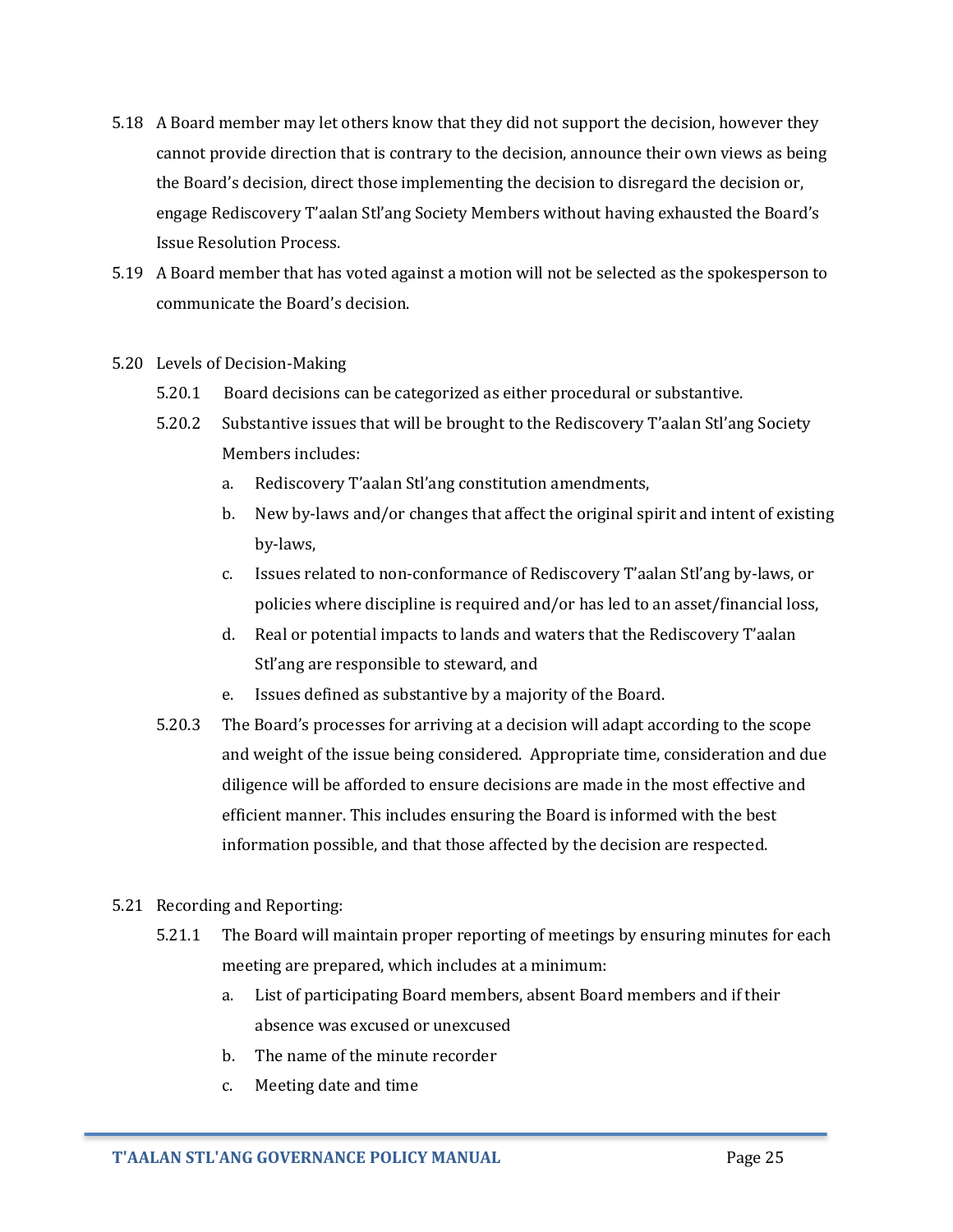- d. Date of approval of minutes from the previous meeting
- e. Follow up of prior meeting tasks
- f. Motions and/or Working Group Reporting Summaries, consistent with approved Agendas (standing and rotating)
- g. Items requiring further action, responsibility center(s), and due date(s)
- h. Items tabled to the next meeting and
- i. Date, time, and place of next meeting.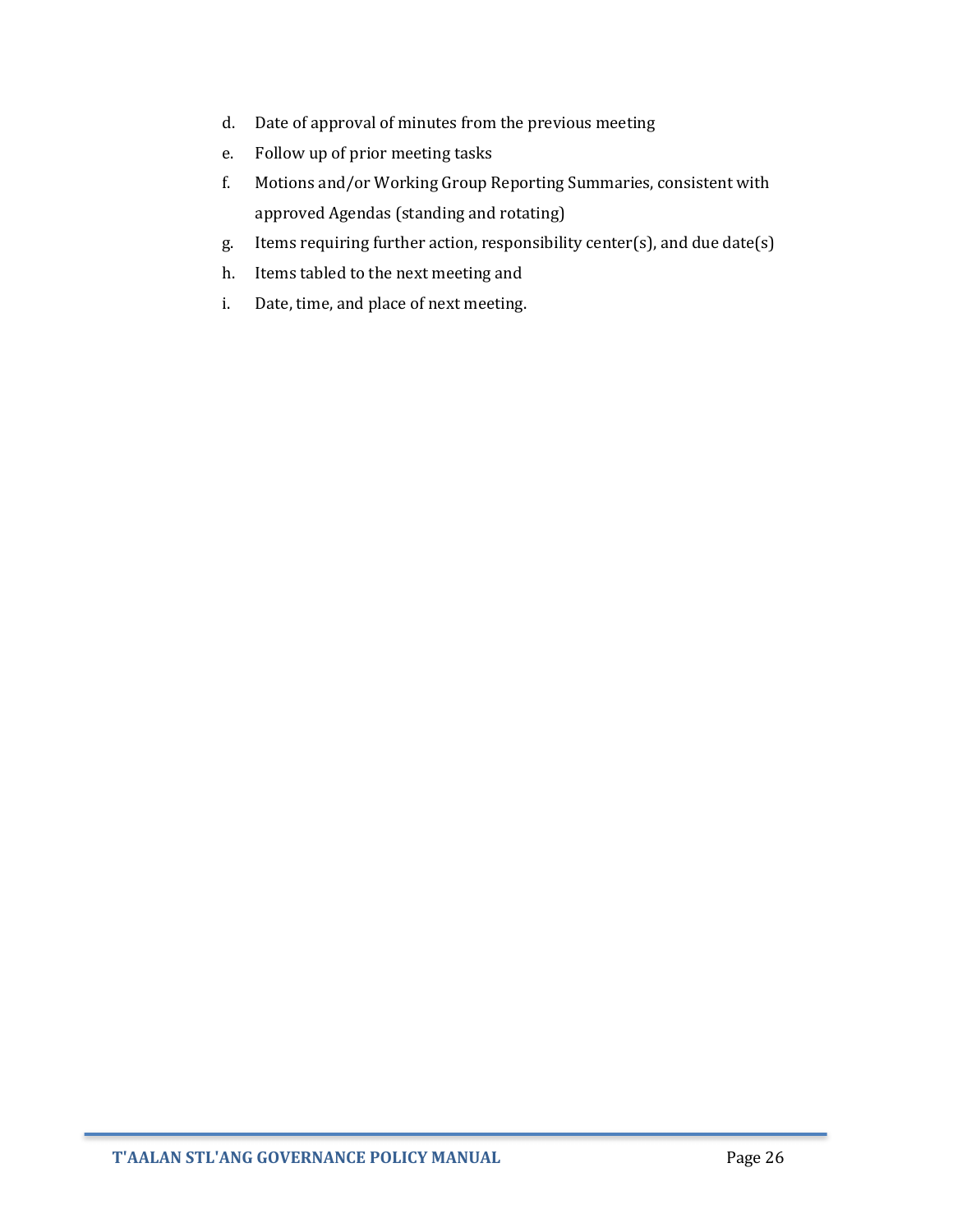## **Board Standing Agenda**

| Agenda Items<br>(Topic, Presenter, and Reference Documents) | Purpose<br>(Information,<br>Discussion, Decision) | Time allotted |
|-------------------------------------------------------------|---------------------------------------------------|---------------|
| 1.0 Call to Order                                           |                                                   |               |
| 2.0 Approval of Prior Meeting Minutes                       | Decision                                          |               |
| 3.0 Delegations/Visitors                                    | Information                                       |               |
|                                                             | Discussion, decision if<br>required               |               |
| 4.0 Carry Forward Items/Action Items                        | Discussion/decision                               |               |
| Briefing(s) Review<br>a.                                    |                                                   |               |
| Correspondence<br>b.                                        |                                                   |               |
| Carry Forward Items must include action<br>$C_{\star}$      |                                                   |               |
| items, responsibility center, and deadline                  |                                                   |               |
| dates                                                       |                                                   |               |
| 5.0 Reporting                                               | Informational, review                             |               |
| General Manager Report (Briefing, focused<br>a.             | and decision, as                                  |               |
| upon Strategy progress, and financial                       | needed.                                           |               |
| management, and any potential risks and                     |                                                   |               |
| risk mitigation recommendations).                           |                                                   |               |
| b. Board Working Group Reporting                            |                                                   |               |
| 6.0 Review of Rotating Agenda Items, and any                | Discussion/decision                               |               |
| required planning for the coming quarter                    |                                                   |               |
| 7.0 In-camera (standing practice to review General          | Discussion, decision if                           |               |
| Manager Report and prepare                                  | required.                                         |               |
| direction/feedback)                                         |                                                   |               |
| 8.0 Meeting Adjournment & Closing Prayer                    |                                                   |               |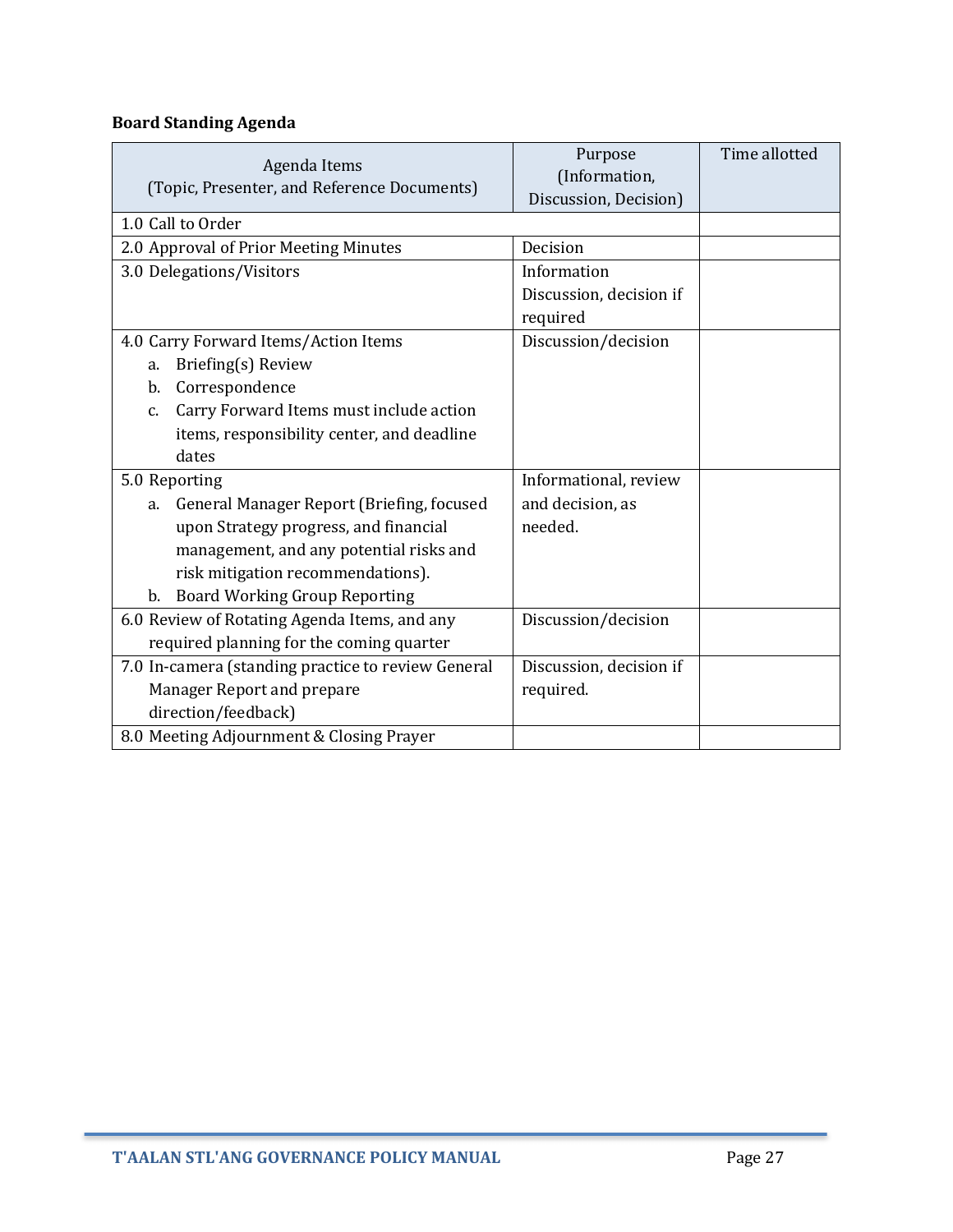## **Board Rotating Agenda Items**

| Date      | Agenda Items                                                                                                                                                                                                                                                                                               |  |  |
|-----------|------------------------------------------------------------------------------------------------------------------------------------------------------------------------------------------------------------------------------------------------------------------------------------------------------------|--|--|
| January   | Annual Safety Plan, including confirmation for summer camp<br>$\bullet$<br>season asset inventory/replacement, safety and evacuation<br>plan.<br>Collaborative HR Plan Review and update (including org chart<br>$\bullet$<br>update and training) and Resourcing Plan (costs for safety<br>tickets, etc.) |  |  |
| February  | Post all required job openings<br>Collaborative review/approval of camp advertisement and<br>$\bullet$<br>forms (including review of sponsorships available)                                                                                                                                               |  |  |
| March     | Advertise camps Summer Camp season hiring's<br>$\bullet$<br>Advertise camps                                                                                                                                                                                                                                |  |  |
| April     | <b>Trail Maintenance</b><br>Camp safety inspection (camp infrastructure and lands) and<br>protection area inspection                                                                                                                                                                                       |  |  |
| May       |                                                                                                                                                                                                                                                                                                            |  |  |
| June      |                                                                                                                                                                                                                                                                                                            |  |  |
| July      |                                                                                                                                                                                                                                                                                                            |  |  |
| August    | Preparing Annual Report, including financial<br>$\bullet$<br>reporting/selection of the auditor                                                                                                                                                                                                            |  |  |
| September | Draft report Board review/approval<br>$\bullet$<br>Board Policy Review/Update (governance and operations)                                                                                                                                                                                                  |  |  |
| October   | Performance evaluation of the General Manager (and summary<br>$\bullet$<br>of staff performance evaluation/PD plan)<br>General Manager Job Description Update (and confirmation of<br>$\bullet$<br>staff job description updates)                                                                          |  |  |
| November  | <b>Annual General Meeting</b><br>$\bullet$                                                                                                                                                                                                                                                                 |  |  |
| December  | Annual Strategic Plan Update, including annual camp plan (and<br>$\bullet$<br>curriculum update), and Financial Plan & Resourcing Plan<br>update.                                                                                                                                                          |  |  |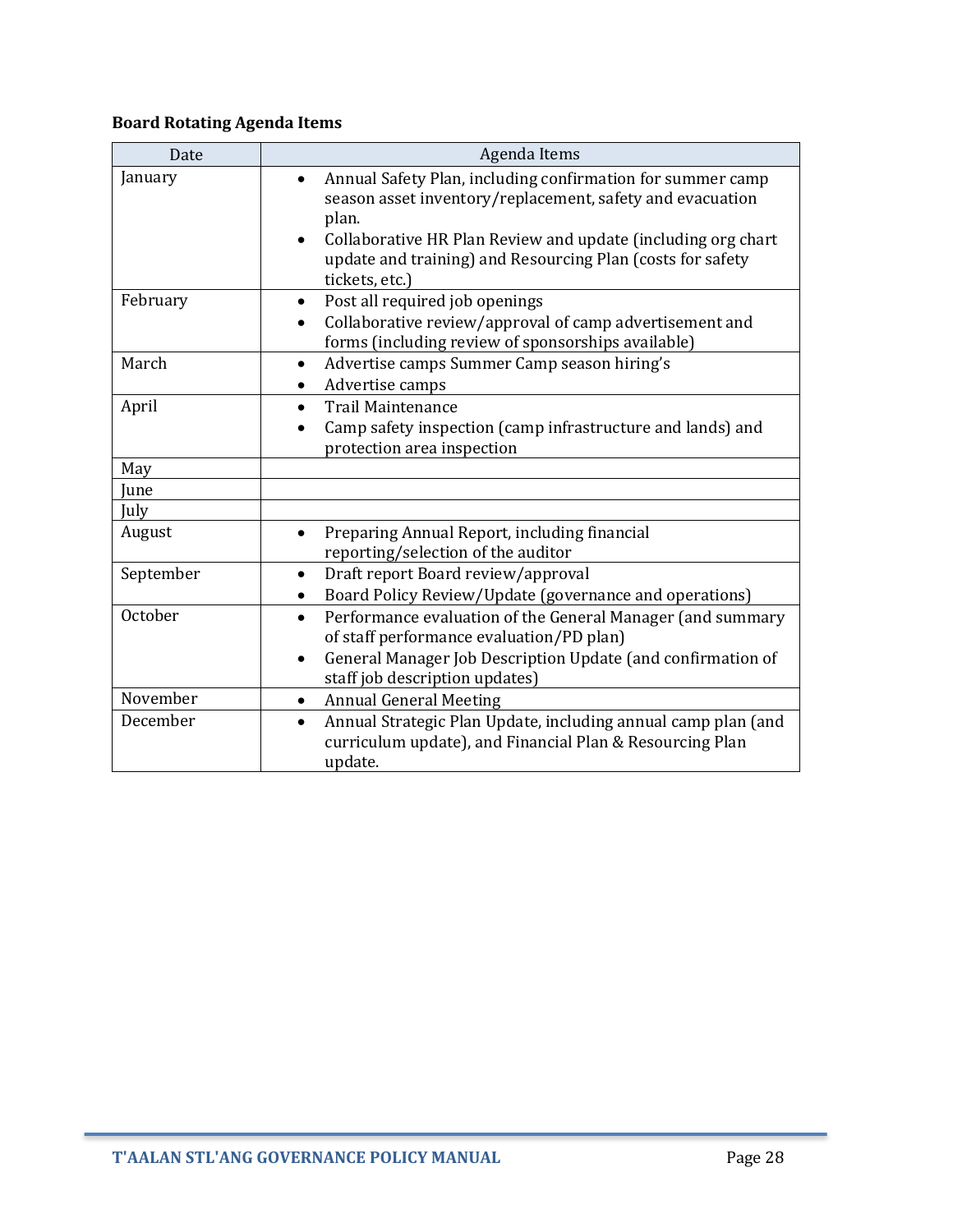## **6. Leadership Capacity Development**

- 6.1 The Board will ensure their knowledge and skills, individually and collectively, are sufficient to ensure strong and effective governance. To achieve this:
	- 6.1.1 The Chair, or appointed Board member, will ensure that all incoming members are oriented no less than one (1) month from the effective date of taking office. The orientation will be undertaken utilizing an orientation package prepared by the General Manager, that includes, but is not limited to:
		- a. The Rediscovery T'aalan Stl'ang history,
		- b. All Rediscovery T'aalan Stl'ang Policies (Governance and Operations), Board Working Groups Terms of Reference, and legislation that affects the Rediscovery T'aalan Stl'ang,
		- c. The current Rediscovery T'aalan Stl'ang Strategy or annual plan update,
		- d. The most recent Rediscovery T'aalan Stl'ang Year-End Report, and
		- e. Approved meeting minutes of the Board and a summary of all activities since the most recent report.
	- 6.1.2 Completion of this orientation will be documented through signing and submitting the Oath of Office attesting to understanding and agreeing to adhere to all current Rediscovery T'aalan Stl'ang policies.
	- 6.1.3 The Board will arrange for an evaluation (internal and/or external) of Board knowledge and skills compared to the competencies required to following the completion of each year's strategic plan/annual update.
	- 6.1.4 The Board will identify annual training priorities, individually and collectively, to prepare Board members for their roles and responsibilities, and to increase their understanding of relevant issues. Based upon these priorities, the Board will collectively, or individually, develop a training plan including planned activities, intended outcomes, and estimated costs.
	- 6.1.5 The Board will allocate funds for individual or collective Board member training, when finances permit. Applications for training for the Board, or an individual Board member, must include a written quote, and explanation of how the training aligns with the Board's work for the year, and intended training outcomes. All approvals for training must be made in the form of a written motion.
	- 6.1.6 Board members will, individually and collectively, exhaust all external funds for direct and indirect training needs. Training rates for Board members will be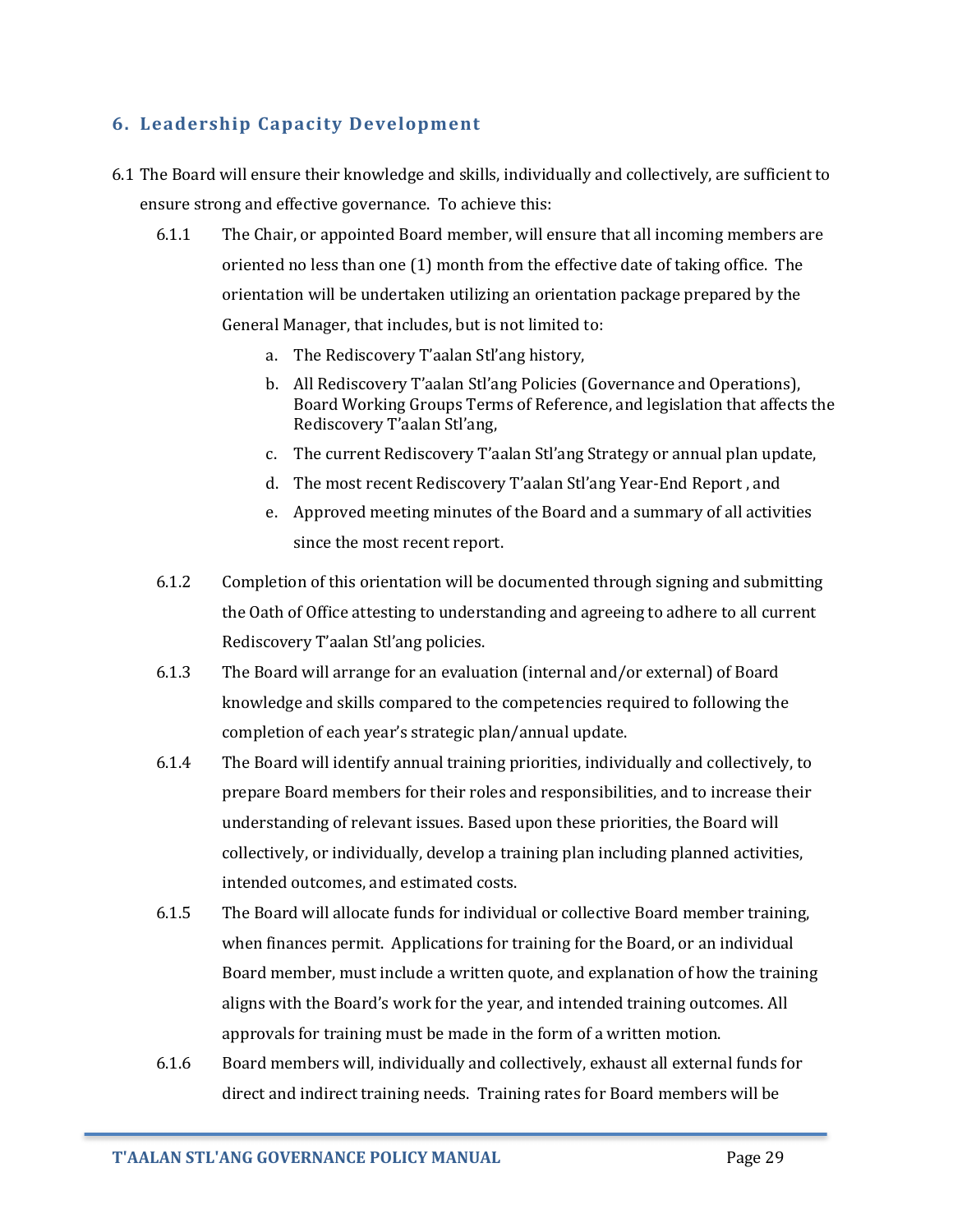determined by the Board as a whole, dependent upon the budget and training resourcing plan (external funds exhausted to the greatest degree possible).

6.1.7 Individual Board members who are approved and funded will prepare a report for the Board within two weeks of the completion of training, and must include how the training aligned with the Board's work, actual training outcomes, and actual costs.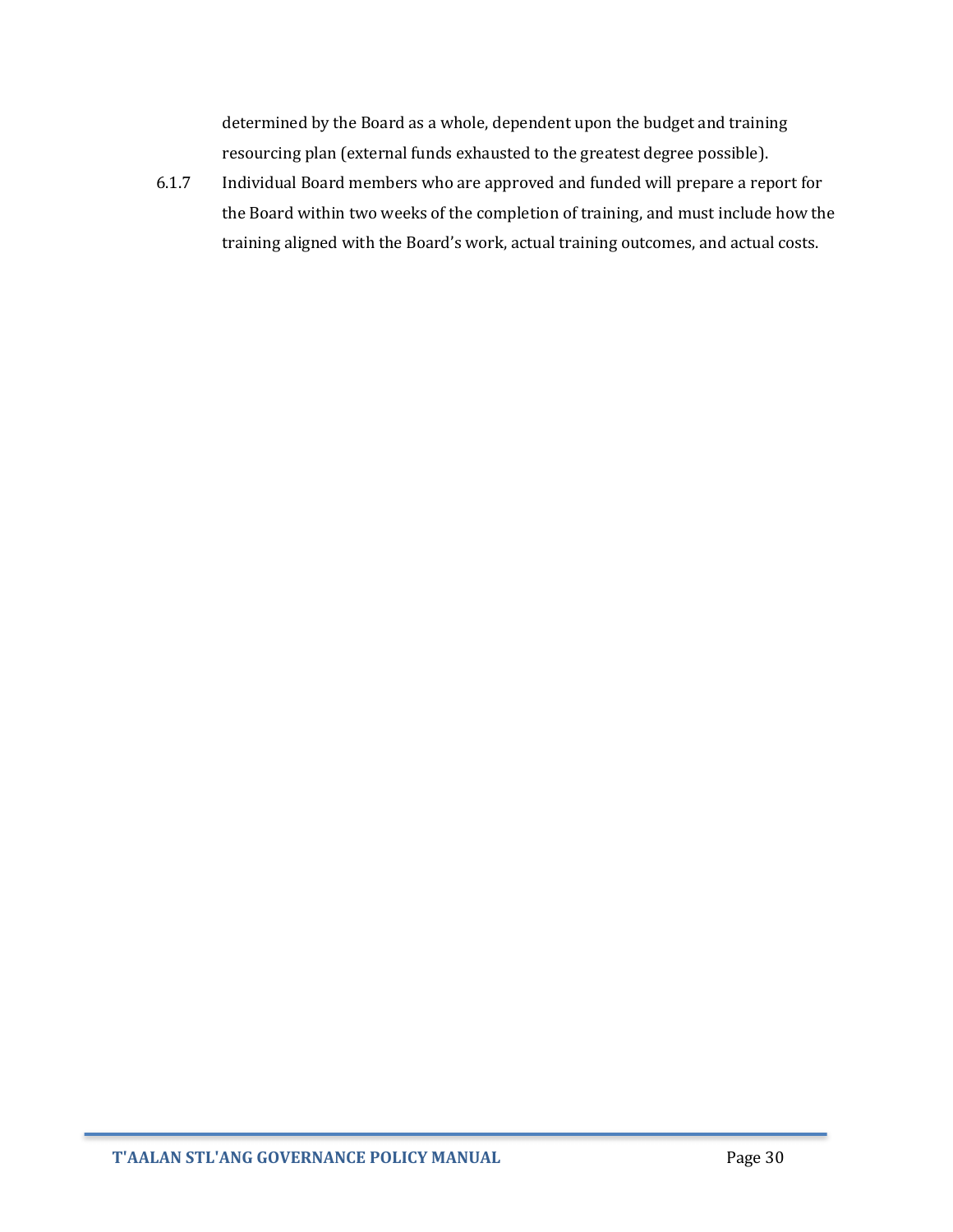## **7. Working Groups**

- 7.1 The Board as a whole may create Working Groups for the purpose of:
	- 7.1.1 Advising the Board on matters related to strengthening Rediscovery T'aalan Stl'ang internal organizational development and related policy development and
	- 7.1.2 Advising the Board on activities, projects or research that support aligning Rediscovery T'aalan Stl'ang operations with the Board's annual strategic plan and achievement of the purpose.
- 7.2 Working Groups may be standing (on-going activities) or ad-hoc (short-term or one-time activities that do not fall under the assigned function of a standing Working Group).
- 7.3 Working Groups are advisory in nature only, and are not decision-making bodies.
- 7.4 All Working Groups must have a Board approved Terms of Reference that includes, but is not limited to: purpose, intended outcomes, Working Group member information, support (from operations and/or technical), meeting frequency, meeting order, and limits for decisionmaking, reporting requirements (form and frequency).
- 7.5 Working Groups form only part of the Board's informed decision-making process by acting as the lead information-gathering source for particular topic areas, and by bringing information to the Board for consideration, deliberation, and decision-making.
- 7.6 Limitations of Working Groups
	- 7.6.1 The Board as a whole is ultimately responsible, and potentially liable, for all actions of Working Groups that it creates, therefore:
		- a. The Board cannot delegate away its trustee role, or allow a Working Group to take it over
		- b. Working Group members will not make decisions that bind the Board as a whole, and will only make recommendations to the Board who, as a whole, who are responsible for all Rediscovery T'aalan Stl'ang governing level decisions
		- c. Each Working Group will act within a Terms of Reference that has been approved by the Board
		- d. Working Groups are solely and directly accountable to the Board as a whole
		- e. Working Groups will not instruct, advise, help in or share in any responsibility delegated to the General Manager, or other Rediscovery T'aalan Stl'ang staff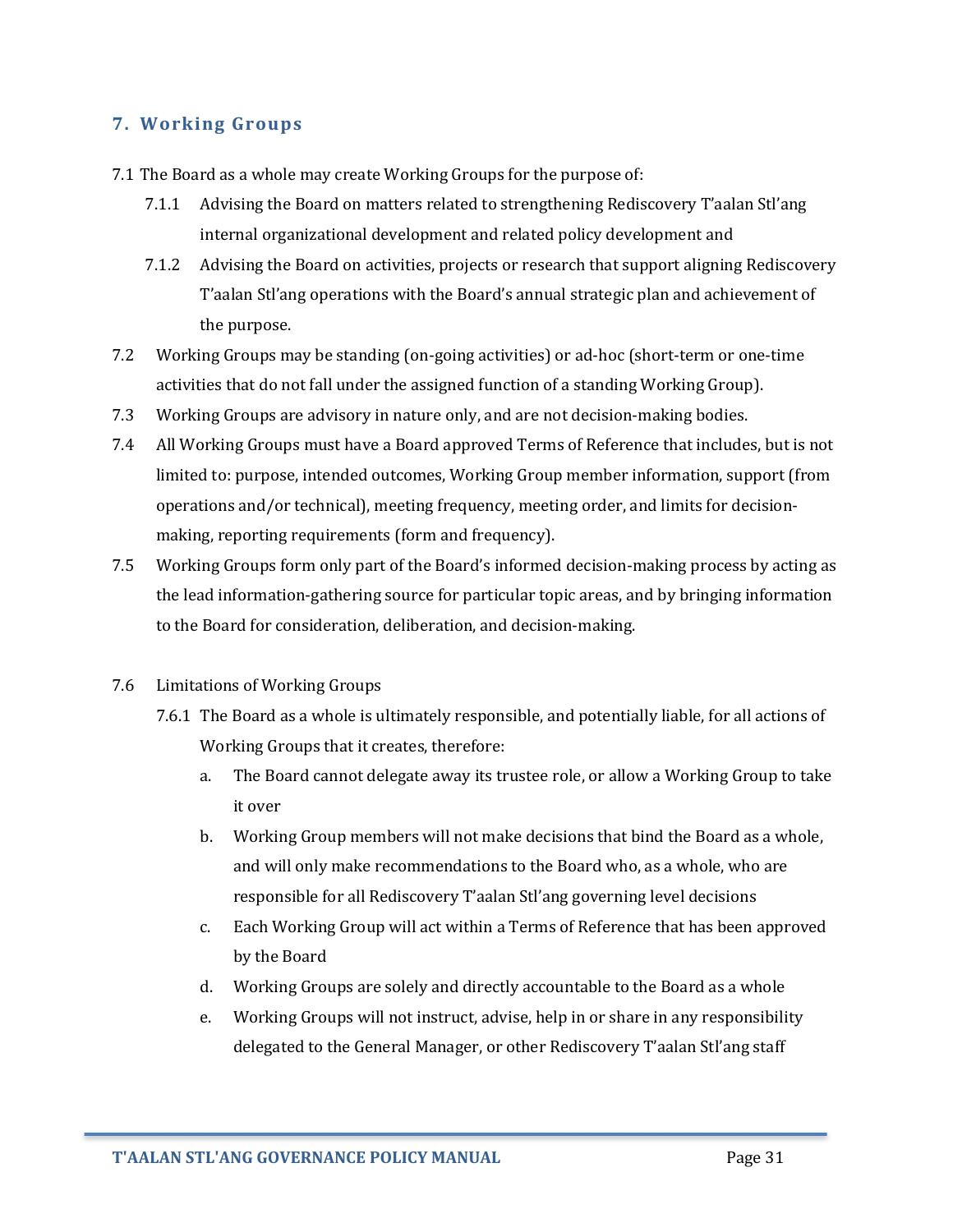- f. Working Groups may not use the Board or Rediscovery T'aalan Stl'ang Management resources (human and financial) for their work, unless the Board as a whole approves such resources
- g. The Board will review and approve each Working Group's annual work plan and ensure all resources (human and financial) that are required in the Working Group plan are made available from the Board and/or Management within available resources, as a part of the Board's approval process
- h. Working Groups requesting resource (human and financial) support from Management must receive prior approval from the General Manager and
- i. The Board will review Working Group outcomes no less than once per annum to ensure the overall effectiveness and necessity of Working Group.
- 7.7 Representation on Working Groups
	- 7.7.1 Within one (1) month of completing the Haida Gwaii Strategy/Plan Update the Board will review and appoint representatives, including identifying Working Groups.
	- 7.7.2 When considering an appointment to a Working Group, the Board will consider the Board member's available time, interest/expertise, and the equitable distribution of workload amongst Board members, while striving to maintain consistency and stability of each Working Group.
	- 7.7.3 Once appointed to a Working Group, representatives will serve on that Working Group for the balance of the year unless otherwise determined by the Board. Once appointed to a Working Group, members will serve on that Working Group for the term specified by the Board. Resignations with respect to extenuating circumstances will be considered by the Board.
	- 7.7.4 New appointments will be made as needed, and in a timely manner, if appointments change over the course of the fiscal year.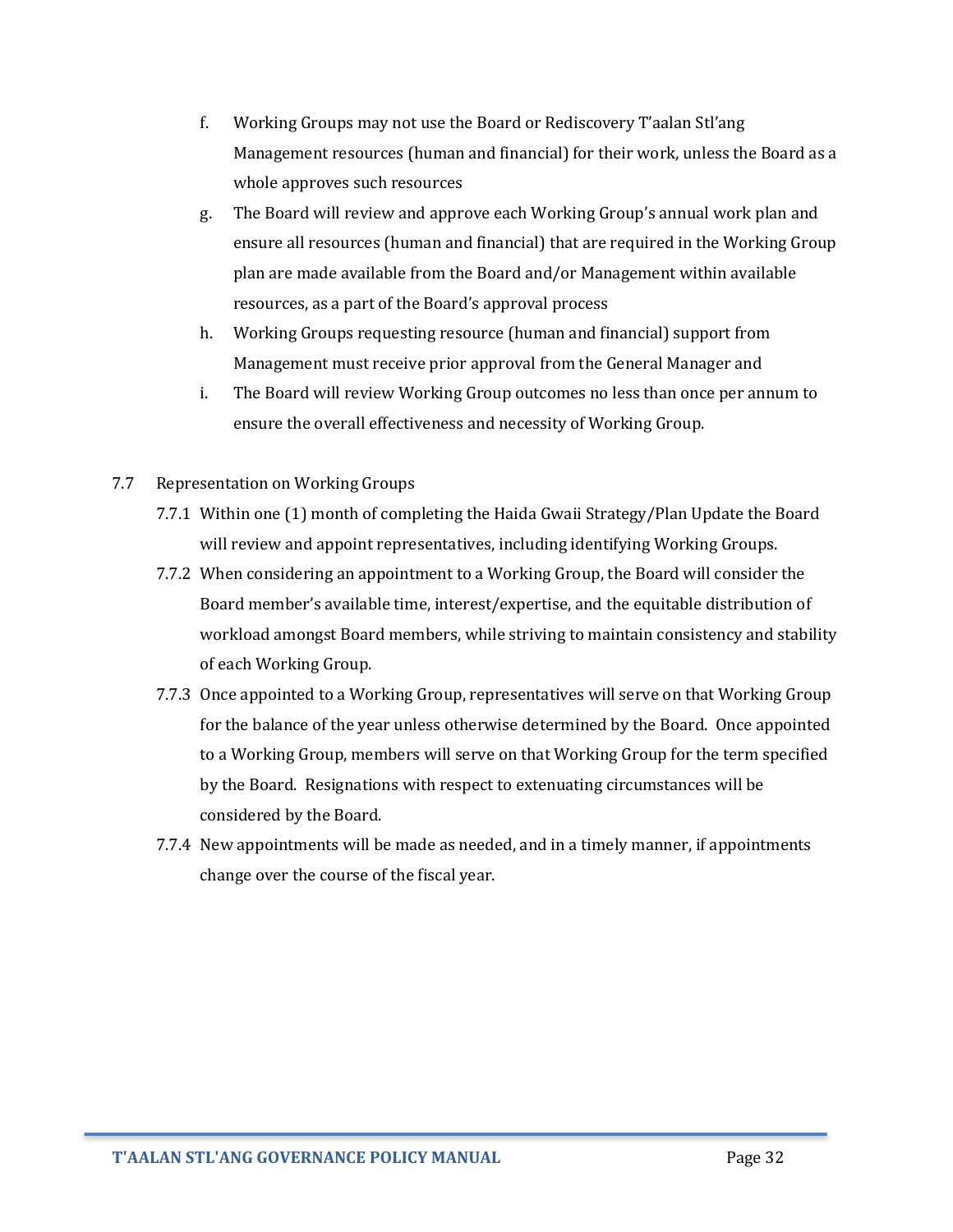- 7.8 Procedures for Establishing Working Groups
	- 7.8.1 The Board will only consider establishing or altering Working Groups following completion of the Rediscovery T'aalan Stl'ang Strategic/annual plan update.
	- 7.8.2 The Board will establish Working Groups only where there are both the financial and human resources available to support them.
	- 7.8.3 The Board will approve a Terms of Reference for each Working Group that defines:
		- a. Working Group type (standing or ad-hoc)
		- b. Working Group purpose
		- c. Specific outcomes that the Working Group should achieve/address
		- d. Representation
		- e. What resources the Working Group has access, and the authority, to use
		- f. Working Group Chair
		- g. Working Group Chair and member roles and responsibilities
		- h. Recording and reporting requirements
		- i. Meeting schedule for Working Groups
		- j. Rules of order and
		- k. Code of Conduct (including confidentiality).
- 7.9 Roles and Responsibilities of Working Group Chairs
	- 7.9.1 The Chairs of Working Groups are nominated by the Board. The Chairs are responsible for:
		- a. Calling and coordinating all meetings of their Working Group
		- b. Effectively Chairing the meeting according to Modern Rules of Order
		- c. Ensuring meeting minutes, consistent with the Board meeting minute requirements, are developed and distributed to Working Group members for each meeting
		- d. Providing all Working Group reporting and progress on strategic plan goals, objectives, outcomes, and financial reporting and
		- e. Performing those functions delegated to him/her by the Board.
	- 7.9.2 The Board is responsible for monitoring the conduct the Working Group Chairs, and if a Chair does not fulfill her/his/their responsibilities it is the responsibility of the remainder of the Board to immediately draw attention to this. Breaches of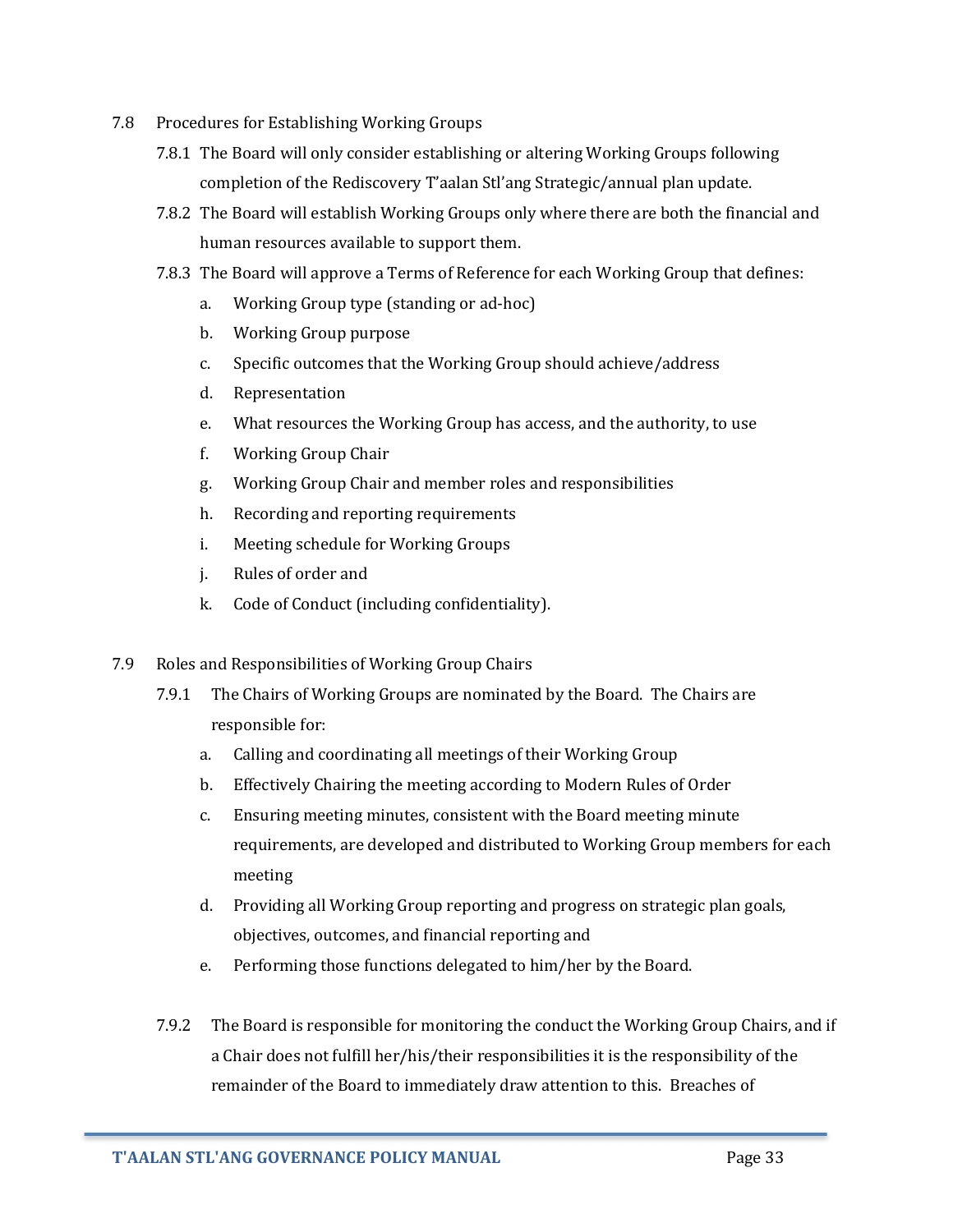appropriate conduct may be subject to discipline by the remainder of the Board. See Breaches Policy. 

- 7.10 Working Group Member Responsibilities
	- 7.10.1 Each Working Group, as a whole, will prepare an annual Terms of Reference to be approved by the Board within two (2) months of the Working Group formation.
	- 7.10.2 Working Group members, regardless of being a Board member or not, will be guided by the Board's Policies for meetings (including specifically code of conduct and conflict of interest) while participating in Working Group meetings.
	- 7.10.3 Working Group members will actively undertake the work of the Working Group through strategic efforts (e.g. policy and strategic plan focused, and advocacy).
	- 7.10.4 The Working Group, as a whole, will prepare and submit written reporting as part of each regular meeting of the Board, and will ensure that copies of approved meeting minutes are made available for communities at each AGM.
	- 7.10.5 During Board meetings, the Working Group Chair will provide all reporting to the remainder of the Board.
	- 7.10.6 Working Group members will also perform those functions delegated to them by the Board and/or the Chair.
- 7.11 Working Group Member Conduct
	- 7.11.1 The Board is responsible for monitoring the conduct the Working Group Members, and if a member does not fulfill her/his/their responsibilities it is the responsibility of the remainder of the Board to immediately draw attention to this. Breaches of appropriate conduct may be subject to discipline by the remainder of the Board. See *Breaches Policy.*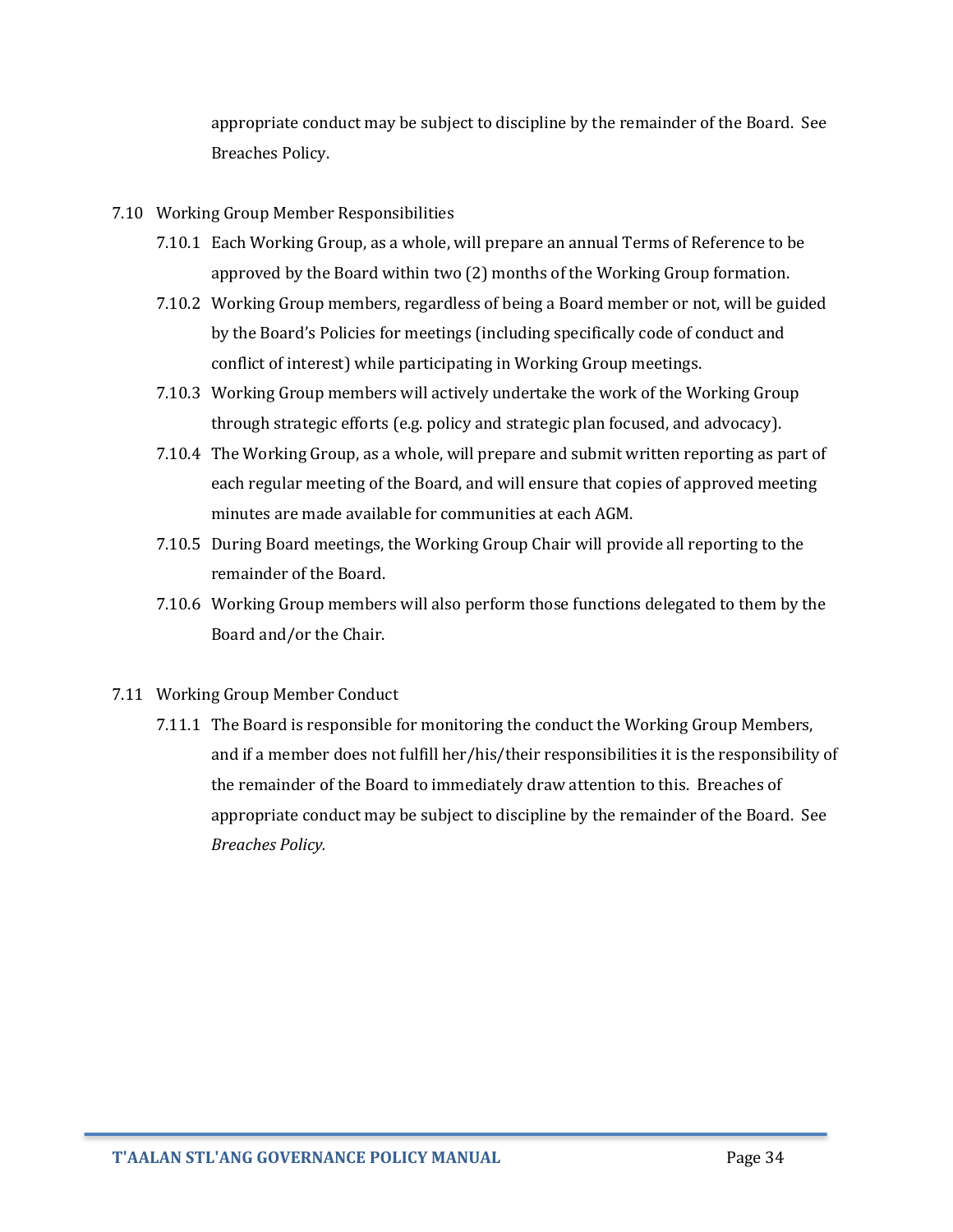## **Working Groups**

| W/G            | Admin & Finance                                   | Partnerships (and<br>Funding)       | <b>Camp Polices and</b><br>Curriculum |
|----------------|---------------------------------------------------|-------------------------------------|---------------------------------------|
| Purpose        | <b>Draft Operation Policies</b><br>$\mathbb{R}^2$ | Develop a long-term<br>Е            | <b>Update Camp</b><br>u.              |
|                | (e.g., HR, Financial                              | Financial Strategy that             | Policies (include                     |
|                | Mgmt., Donations w.                               | identifies core funding             | safety                                |
|                | <b>CHN, Reporting Forms)</b>                      | requirements and                    | requirements, etc.)                   |
|                | for Board                                         | plan                                | <b>Update Camp</b><br>$\mathbb{R}^n$  |
|                | review/approval                                   | ID funding sources<br>$\pm$         | Curriculum                            |
|                | Monitoring and<br>$\mathbb{R}^2$                  | that meets core                     |                                       |
|                | Compliance of all                                 | funding needs                       |                                       |
|                | Policies                                          | Develop proposals,<br>$\pm$         |                                       |
|                |                                                   | secure funding                      |                                       |
|                |                                                   | agreements                          |                                       |
|                |                                                   | Develop strategic<br>$\mathbb{R}^d$ |                                       |
|                |                                                   | partnerships (funding,              |                                       |
|                |                                                   | in-kind and                         |                                       |
|                |                                                   | community benefit)                  |                                       |
| <b>Members</b> | Carrie Anne                                       | Jim                                 | Tawn                                  |
|                | Neena                                             | Tamara                              | Leslie                                |
|                | Laara                                             | Rosemary                            |                                       |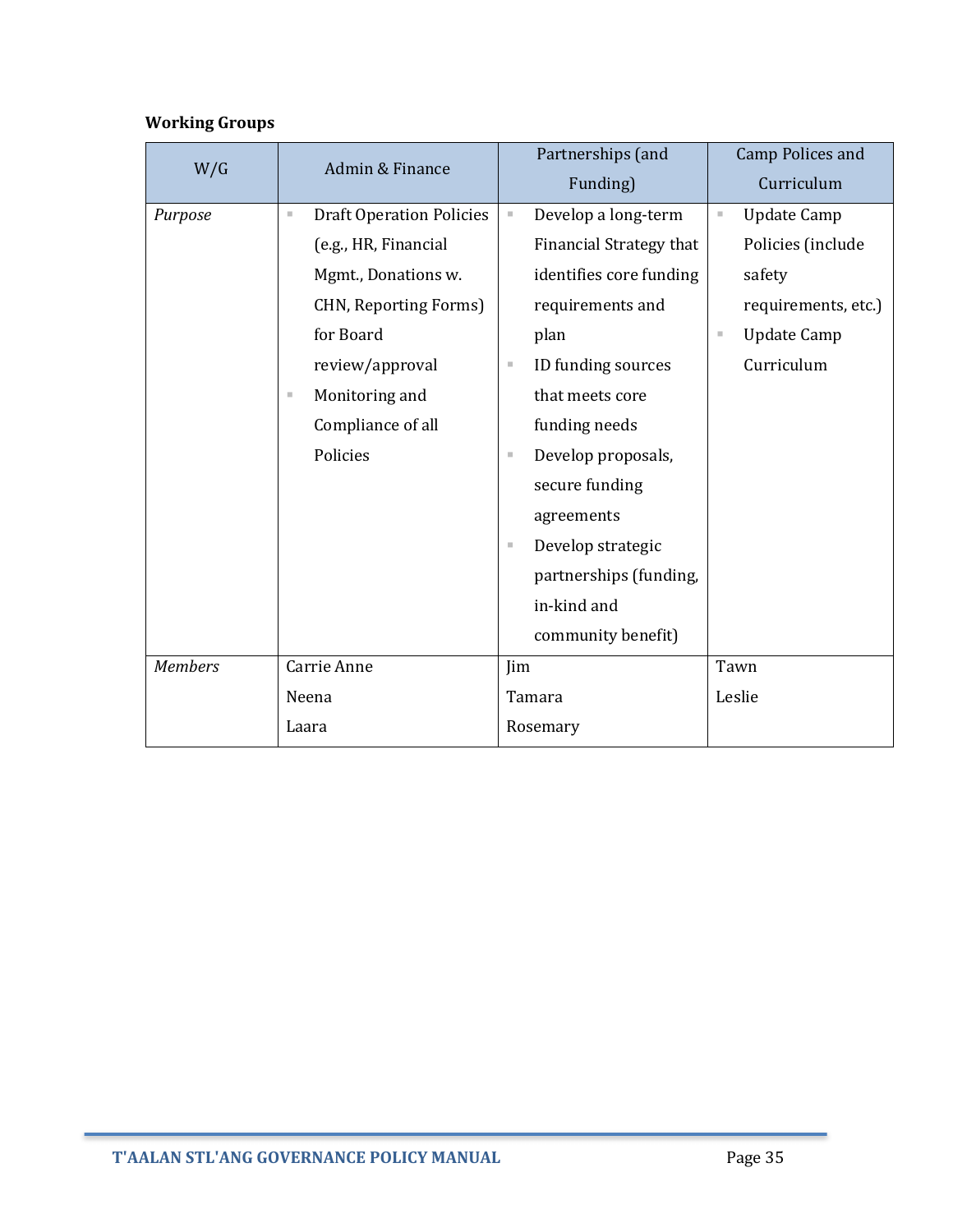#### **8. Remuneration**

- 8.1 Board members serve as volunteers and are not paid honoraria of any kind.
- 8.2 The Board may reimburse Board members for reasonable expenses, where approved in writing through a motion, and where the Treasurer has confirmed availability of funds.
- 8.3 Where possible the Board will exhaust payment for travel from special project budgets at the funders prescribed rate. Where the funder has not prescribed a rate, or where the Board has approved expenses from Board funds the following rates as of writing this policy apply:
	- a. Mileage at the current Gwaii Trust rate (\$.59/km for 2022),
	- b. Meals at the current Gwaii Trust rate (\$17 breakfast, \$22 lunch, \$35 dinner, meeting coffee/snacks \$8 for 2022)
	- c. Accommodation will be reimbursed at Gwaii Trust rate (\$50 per night private accommodation, or \$150 for hotel/motel for 2022), and
	- d. Airfare at the current Gwaii Trust rate (\$750 return to Vancouver for 2022).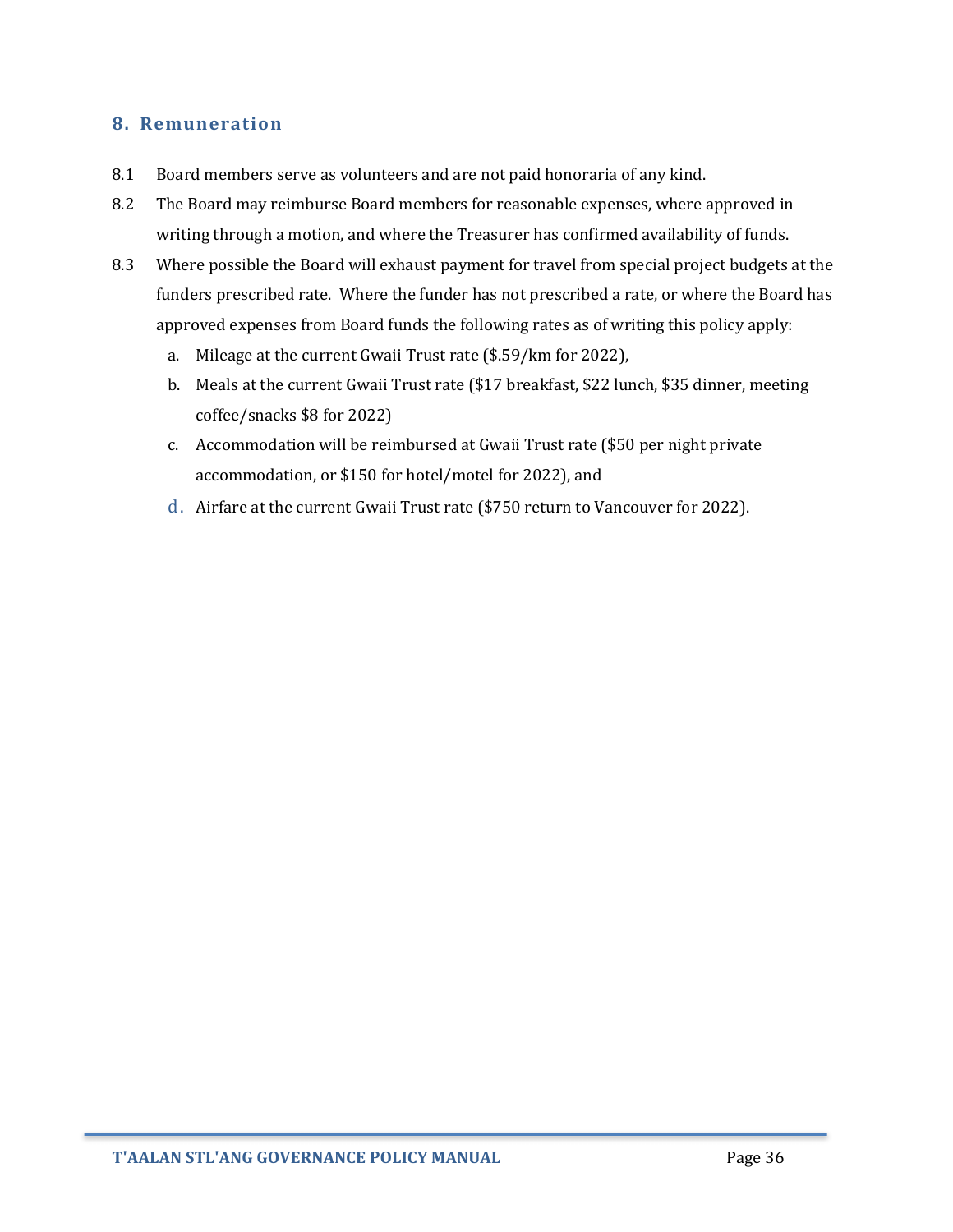## **9. Monitoring Board Performance**

- 9.1 The Board has a responsibility to hold themselves accountable for their overall performance and to evaluate their effectiveness. As such, the Board will regularly review their performance following the completion of the AGM, in writing, by monitoring whether they have:
	- a. Adhered to the Board Governance policies
	- b. Reviewed and amended policies, as needed, to ensure their effectiveness
	- c. Established, at a minimum, Rediscovery T'aalan Stl'ang strategic goals, objectives, and budget as part of an annual strategic plan/plan update and
	- d. Monitored the General Manager, the Board as a whole, the Board Chair, and the Board Working Groups to ensure adherence to all policies and procedures, funding and service agreements, contract obligations, and achievement of strategic plan outcomes.
- 9.2 The only criteria to be used in monitoring these areas are Rediscovery T'aalan Stl'ang policies and procedures.
- 9.3 The only data to be used for monitoring will be data that shows whether or not the Board policies, agreements and contractual obligations are being met, and whether or not progress towards the strategic plan measures of success can be demonstrated.
- 9.4 Monitoring data can come from three (3) sources:
	- a. Internal: General Manager report and reports on the Board conformance for non-legal items/compliance for legal items with approved the Board policies
	- b. External: Neutral third parties who assess compliance (e.g. accountant) and Haida peoples and community members through regular analysis of feedback and
	- c. Direct: The Board, as a whole, may assess its conformance based on policy criteria, agreements and contractual obligations, and completion of strategic plan measures of success. Board members may also assess their own conformance and contributions as a Board member.
- 9.5 The standard for conformance is "any reasonable interpretation" of the Rediscovery T'aalan Stl'ang policy, within the limitations set in the policy.
- 9.6 Board members are responsible for immediately informing, in writing, the remainder of the Board when there has been a contravention to policy, or a risk is identified.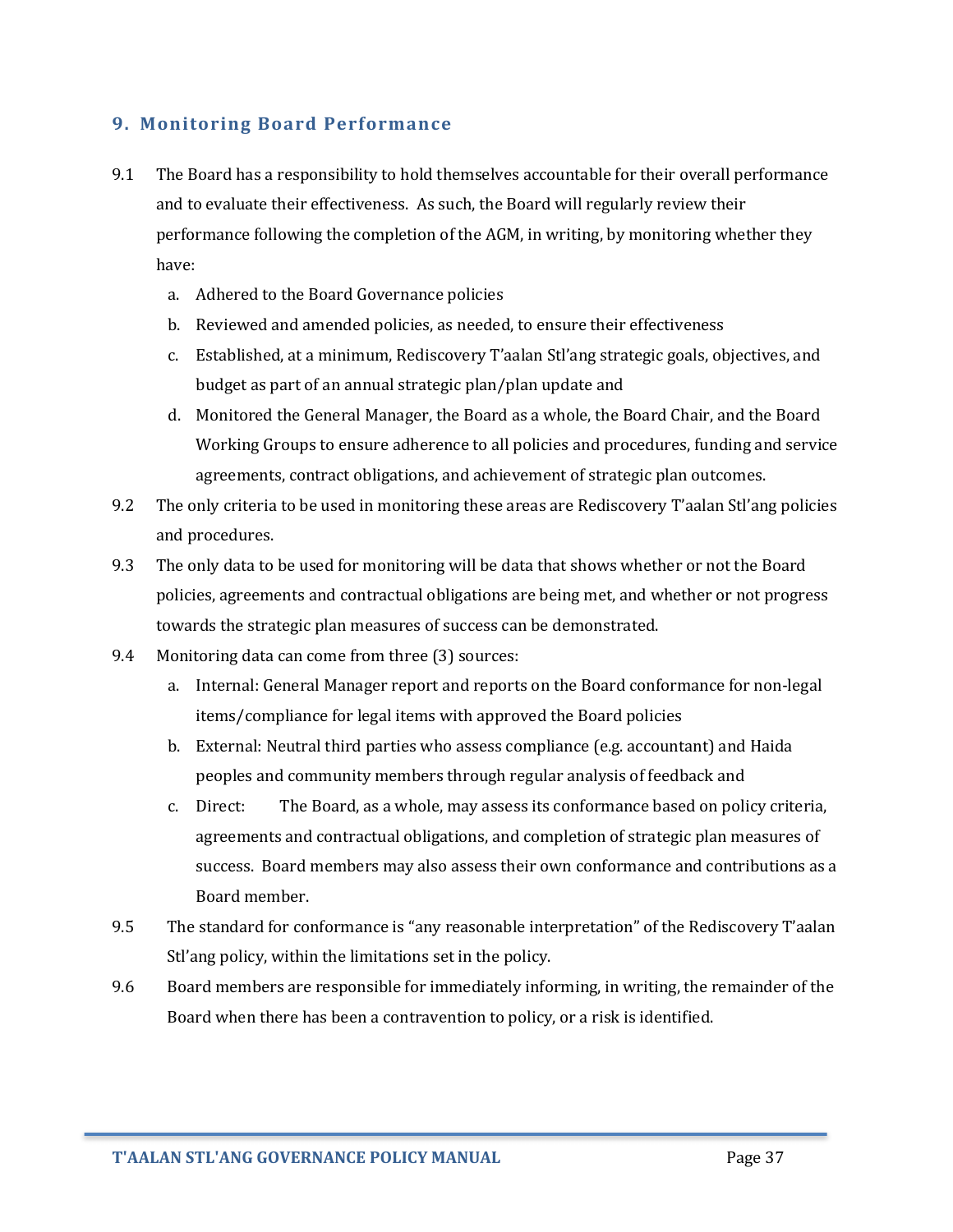## **10. Policy Approval and Amendment**

- 10.1 The development of new policy, policy reviews, and revisions, are expected to occur on a annual basis as Rediscovery T'aalan Stl'ang organizational capacity grows and the internal and external environment changes.
- 10.2 The Board is responsible for approving all new and revised Rediscovery T'aalan Stl'ang governance policies and procedures and will ensure that all new and revised policies and procedures adhere to current applicable legislation.
- 10.3 To improve the effectiveness and mitigate risk for all new policies and policy revisions:
	- a. The Board, as a whole, will seek input from the appropriate parties that may be affected in the policy drafting and revision(s) and
	- b. The Board will ensure that additional support is engaged as needed (e.g., legal counsel, auditor).
- 10.4 Policy or procedures requiring minor revision (text or procedure edits) will be approved as a procedural matter at a regular Board meeting through a motion.
- 10.5 Policy or procedures requiring substantive revision (see substantive issue definitions in the Decision-Making Policy) will be first approved by the Board and then by the Rediscovery T'aalan Stl'ang Society Members at a Special Meeting.
- 10.6 Once approved the Board will ensure that all Board members are provided a copy of the approved new and revised policy to ensure conformance.
- 10.7 All operations policies (e.g., Human Resource policies, Financial Management policies) are approved by the Board and may at the discretion of the Board be subject to regular review to reduce risk or improve organizational capacity or effectiveness.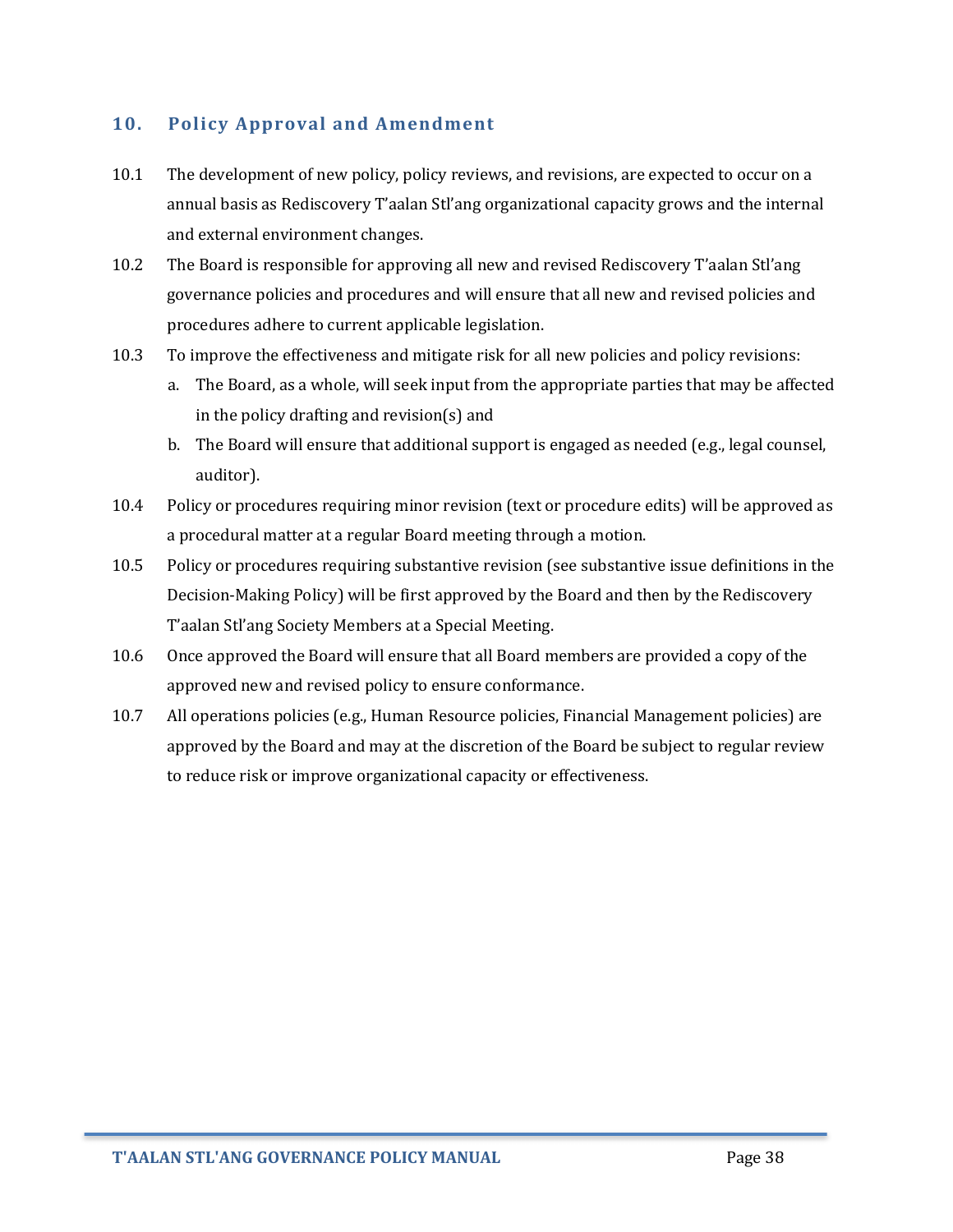## **11. Non-Conformance**

- 11.1 The Board has the authority and responsibility to make, approve, amend, and enforce Rediscovery T'aalan Stl'ang policies and procedures for the Board. Board members who are found negligent in adhering to Board policies and procedures (including Code of Conduct), other Rediscovery T'aalan Stl'ang policies and procedures, or other applicable legislation will be disciplined the remainder of the Board. Where agreement discipline cannot be reached, the Board will solicit a third party to mediate.
- 11.2 Discipline, occurs when a Board member:
	- a. Fails to attend meetings, or demonstrates unbecoming participation at meetings
	- b. Acts dishonesty (e.g., theft, intentionally providing misinformation)
	- c. Fails to disclose a known conflict of interest
	- d. Is insubordinate (refusal to follow the direction of the Board)
	- e. Demonstrates behaviour that negatively affects the reputation of Rediscovery T'aalan Stl'ang (e.g., use of obscene language, violence, use of alcohol or use of drugs)
	- f. Personal or sexual harassment of Rediscovery T'aalan Stl'ang employees, Haida peoples and community members, or any other persons (including intimidation, harassment, bullying, see *Rediscovery T'aalan Stl'ang Discrimination, Harassment and Workplace Violence Policy* for definitions)
	- g. Disclosure of confidential information, and
	- h. Violation of the *BC Societies Act.*
- 11.3 In the event that a Board member is convicted of an indictable offense (or fails to disclose a conviction that was present up to five (5) years prior to taking office the other Board members may immediately remove that Board member.
- 11.4 Board members have formally committed to upholding the policies it sets (e.g., signing of the Board Oath of Office and the Board approval of this Governance Policy Manual). As such, Board members will:
	- a. Report any contraventions of policies to the Board, or other appropriate authorities
	- b. Enforce the policies when violated by a Board member and
	- c. Support those enforcing the policies if a Board member is disciplined.
- 11.5 Discipline will be administered using a progressive discipline approach that is appropriate to the nature and severity of the issue, and apply discipline in a fair and reasonable manner, and as determined by a majority of the remaining Board members. Discipline may include a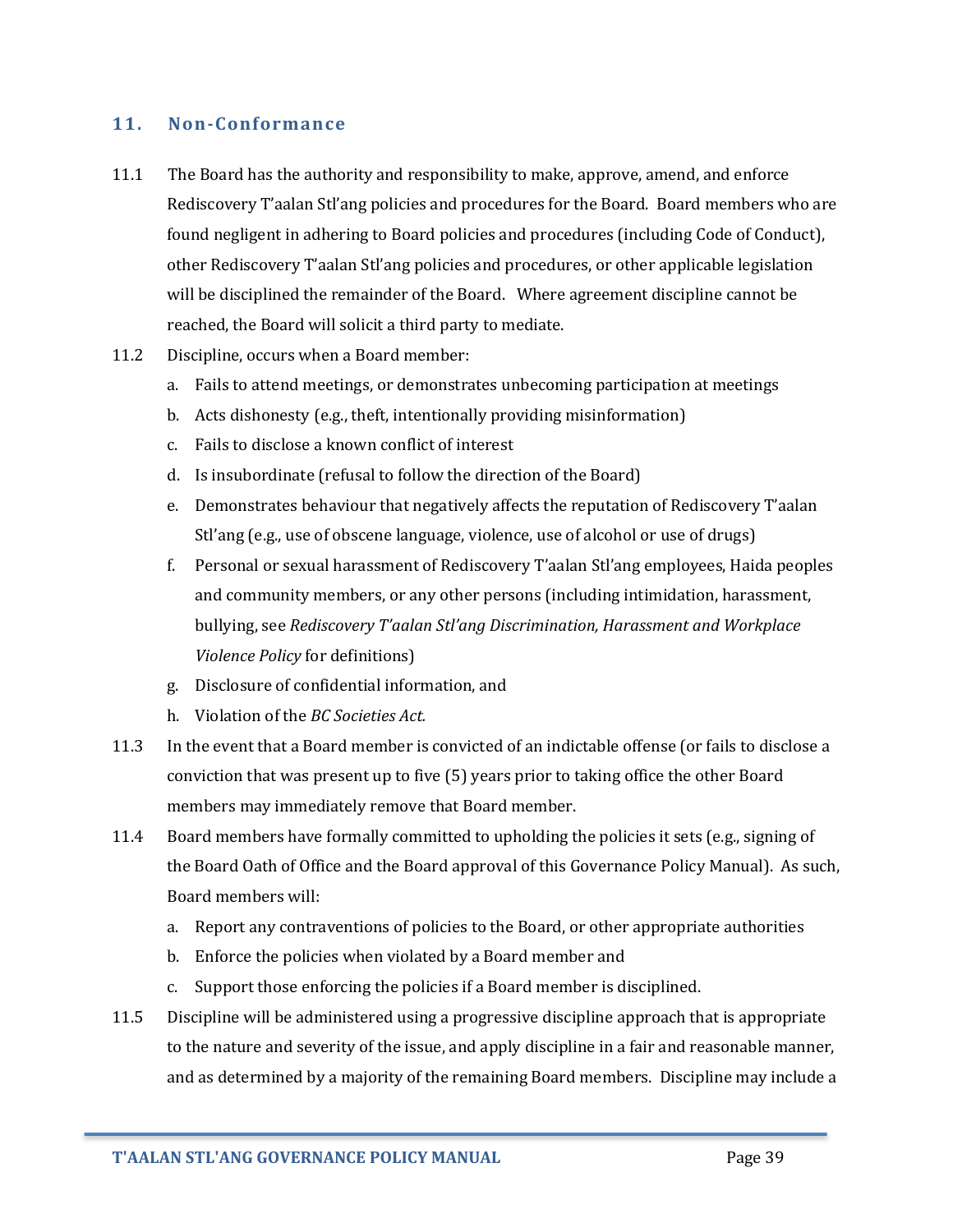verbal warning, letter of reprimand, removal from Working Groups, suspension with or without remuneration, or removal from office through special resolution.

# **12.** Tll yah da (making things right) – Alternative Dispute Resolution **Policy**

- 12.1 The purpose of this policy is to outline a culturally relevant process to teach people how to correctly manage concerns, issues, and conflicts, with the goals of achieving satisfactory resolution for all parties, a healthy work environment, and maintaining healthy relations.
- 12.2 The following is an interest-based resolution process available to Rediscovery T'aalan Stl'ang Board members, staff, Rediscovery T'aalan Stl'ang Society members, and community members, who feel that:
	- a. A policy has been incorrectly/inconsistently applied
	- b. A real or perceived impropriety regarding financial or operational matters has been witnessed (also known as a whistle blower incident), which may be reported directly to any Board member. The Board reserves the right to refuse unsubstantiated claims, as determined by the Board, where the intent is to bypass policies and procedures and will in such cases direct an appellant to the General Manager
	- c. Full and known information was not adequately considered during a decision and/or
	- d. They have been unfairly or unjustly treated.
- 12.3 The Board will manage all issues involving the General Manager, while the General Manager will manage all operational issues.
- 12.4 Appellants may enlist the assistance of a third party to act as a mediator, consistent with ancestral practices. The concern must be submitted directly by the appellant not a third party mediator. Acting Rediscovery T'aalan Stl'ang Board members may not serve as advocates in order to protect the unity of the Board and avoid potential conflict of interest.
- 12.5 At all times, the goals of the Board and the Rediscovery T'aalan Stl'ang staff are to ensure the safety of all parties involved and mitigate any risk that may arise and negatively affect the interests of the Rediscovery T'aalan Stl'ang. As such, the Rediscovery T'aalan Stl'ang has a duty to report any issues that may affect the safety of a youth to provincial and/or local authorities as soon as possible, depending upon the nature and severity of the issue. Despite this the Rediscovery T'aalan Stl'ang will remain an advocate and provide moral support as needed to ensure the safety of any youth.  $\Delta$  copy of the reporting form is attached in the appendices of Rediscovery T'aalan Stl'ang Operations Policies.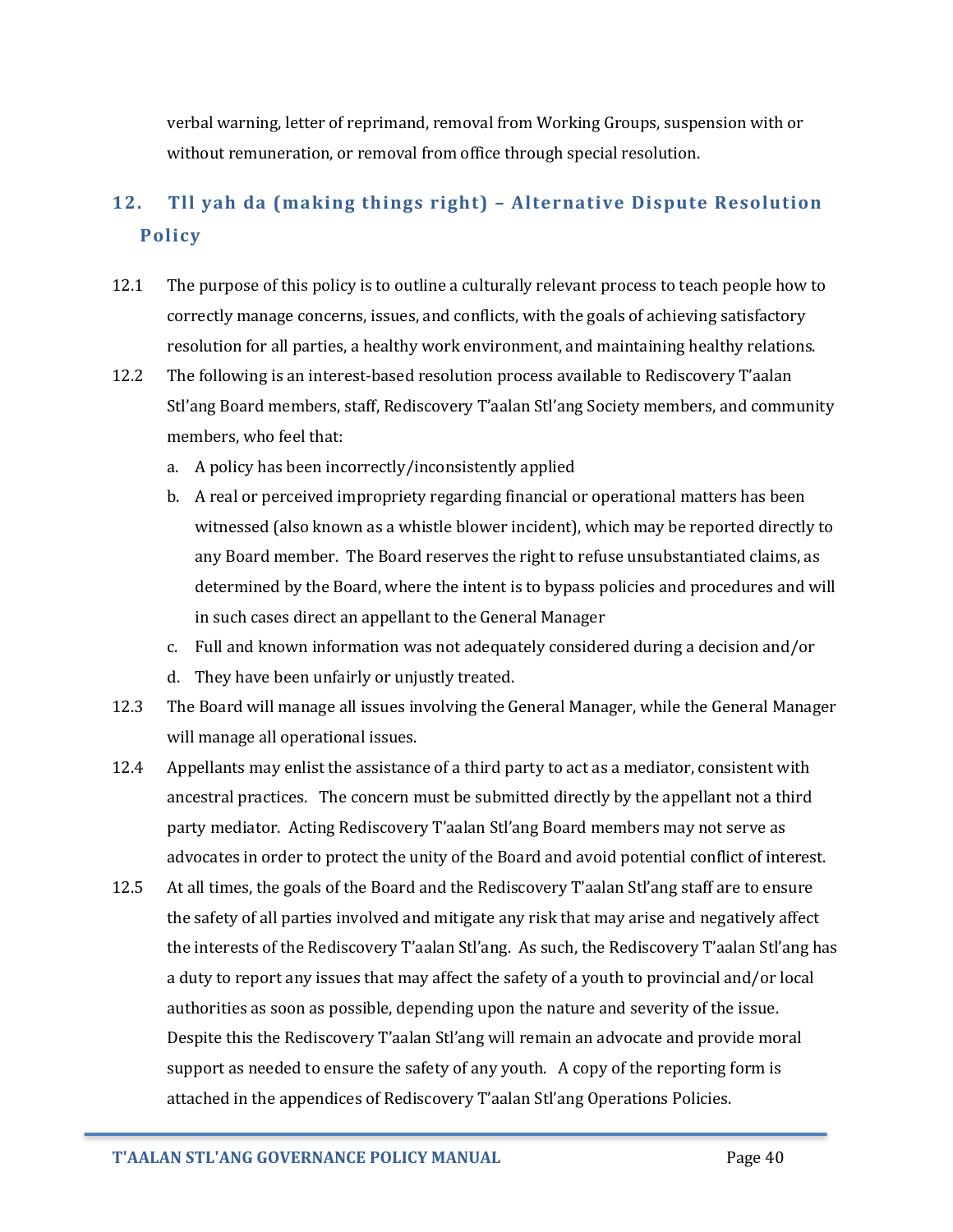- 12.6 All issues communicated to the Board will be treated with confidentiality, due care for the safety of all parties involved, and documented to ensure fair treatment and accountability. All  $person(s)/group(s)$  submitting an issue can do so without fear of retribution.
- 12.7 The availability of the interest-based resolution process no longer applies if:
	- a. The appellant to the dispute fails to follow the steps of the process (e.g., bypasses a step)
	- b. Either party retains legal counsel to resolve an issue or
- 12.8 Either party refers the matter in dispute to a court or other competent jurisdiction. Persons respectfully bringing forward valid concerns will be treated with respect, due care and assured of confidentiality. Intentionally submitted false claims that undermine this policy will not be tolerated and may result in disciplinary action, or possible legal action.

#### Procedure:

- 12.9 For any issue or concern, an aggrieved party is encouraged to raise the matter in a timely manner directly with the person involved, unless there is a legitimate reason to not do so (e.g. fear of reprisal or harassment), in which case the appellant is encouraged to submit their concern to a trusted Board member/the Board).
- 12.10 Where possible and as needed Appellants will be provided assistance of a third party to complete their written letter through the General Manager.
- 12.11 All appellant issues must be submitting to the General Manager in writing and must include:
	- a. The nature of the concern,
	- b. The parties involved,
	- c. When the issue occurred.
	- d. Any actions taken to date to attempt to resolve the issue,
	- e. Any supporting information regarding the concern,
	- f. Their contact information,
	- g. How and when they wish to be contacted, and
	- h. If/why the appellant feels this is an emergency situation.
- 12.12 The General Manager is then responsible for immediately reporting the issue to the Board, as a whole within two  $(2)$  days. The Board will identify an unbiased investigator to undertake an issue investigation and ensure appropriate documentation. Depending upon the nature, severity and risk associated with the reported issue the Board may retain a neutral third party (e.g. legal counsel, mediator) to complete the investigation, and/or train/mentor an investigator.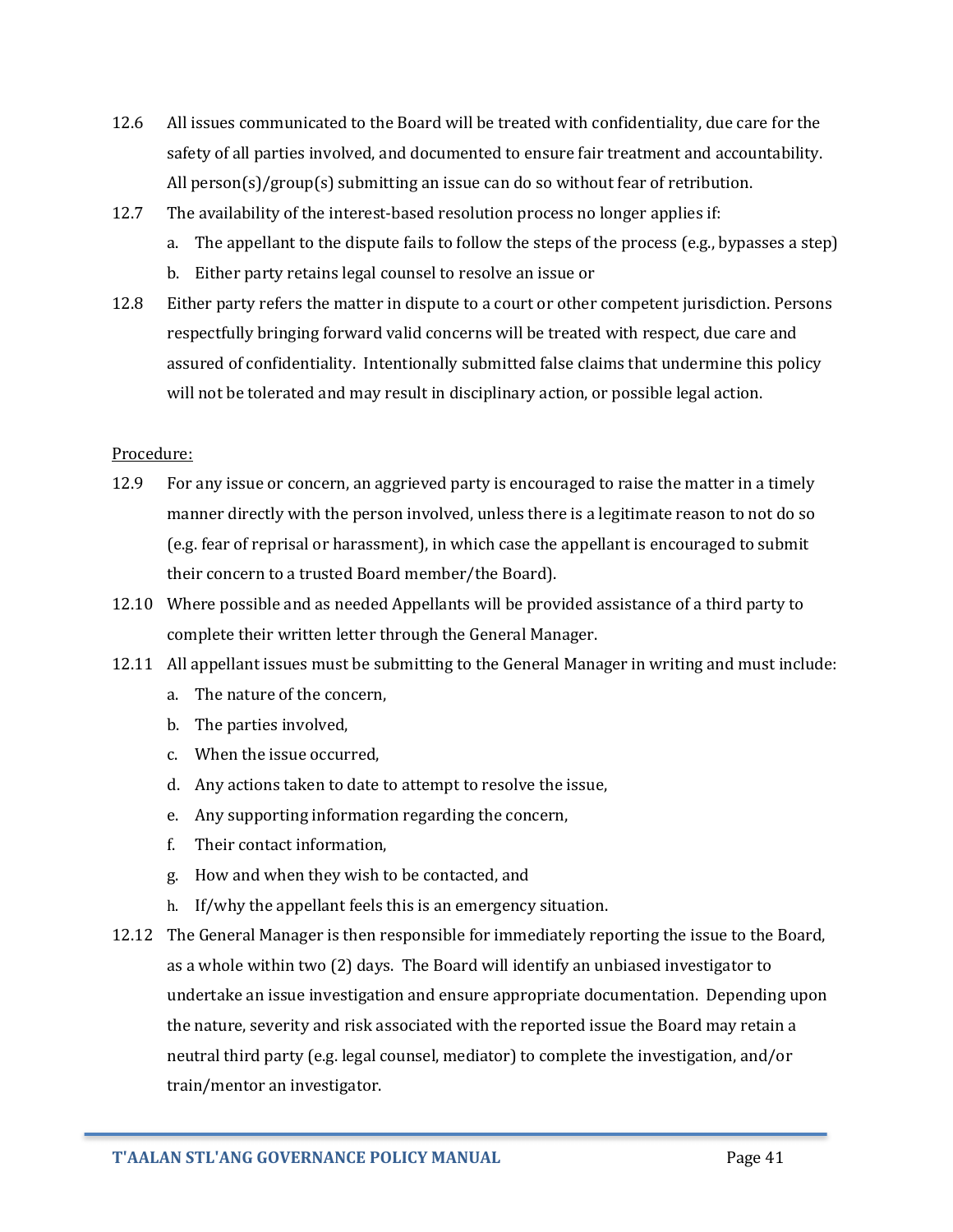- 12.13 The Board will ensure that the investigator or General Manager submit an acknowledgement of receipt to the appellants in a period not exceeding two (2) business days, along with a copy of this issue resolution policy procedures.
- 12.14 The investigator will immediately research all documentation regarding the issue (policies, prior decisions, and applicable legislation), interviewing witnesses, and preparing a report for the Board that includes unbiased recommendations to resolve the concern and any recommended policy changes that mitigate future risk in a period not longer than ten (10) business days.
- 12.15 The Board is responsible for thoroughly reviewing the report and providing a decision to the investigator in a period no longer than five  $(5)$  business days of receiving the investigator's report.
- 12.16 The investigator is responsible for communicating the decision of the Board to the appellant and all relevant parties in writing in a period no longer than three (3) business days after receiving the Board's decision.
- 12.17 The investigator is responsible for following up with the appellant in writing in a period no longer than 10 (ten) business days after delivering the Board's decision to ensure that the decision was implemented effectively, all resolution efforts have been realized, and that relationships have been maintained/restored, consistent with restorative justice practices.
- 12.18 The outcomes of this follow up must be reported to the Board no longer than three (3) days before the issue is considered closed.

## Appeal:

- 12.19 If the appellant is still not satisfied with the decision she/he/they may submit a letter to the General Manager appealing the decision. The appeal must contain information regarding the initial application, areas of remaining dissatisfaction, and any supporting information that warrants the appeal. The General Manager will ensure that the appeal is reported to the Board in a period not exceeding two (2) business days.
- 12.20 Upon receipt of a request for an appeal the Board will ensure that a letter of acknowledgement of receipt is provided to the appellant in a period not exceeding two  $(2)$ business days.
- 12.21 The Board is responsible for appointing an appeal investigator to initiate a review/secondary investigation. The Board will identify an unbiased investigator to undertake an issue investigation and ensure appropriate documentation. Depending upon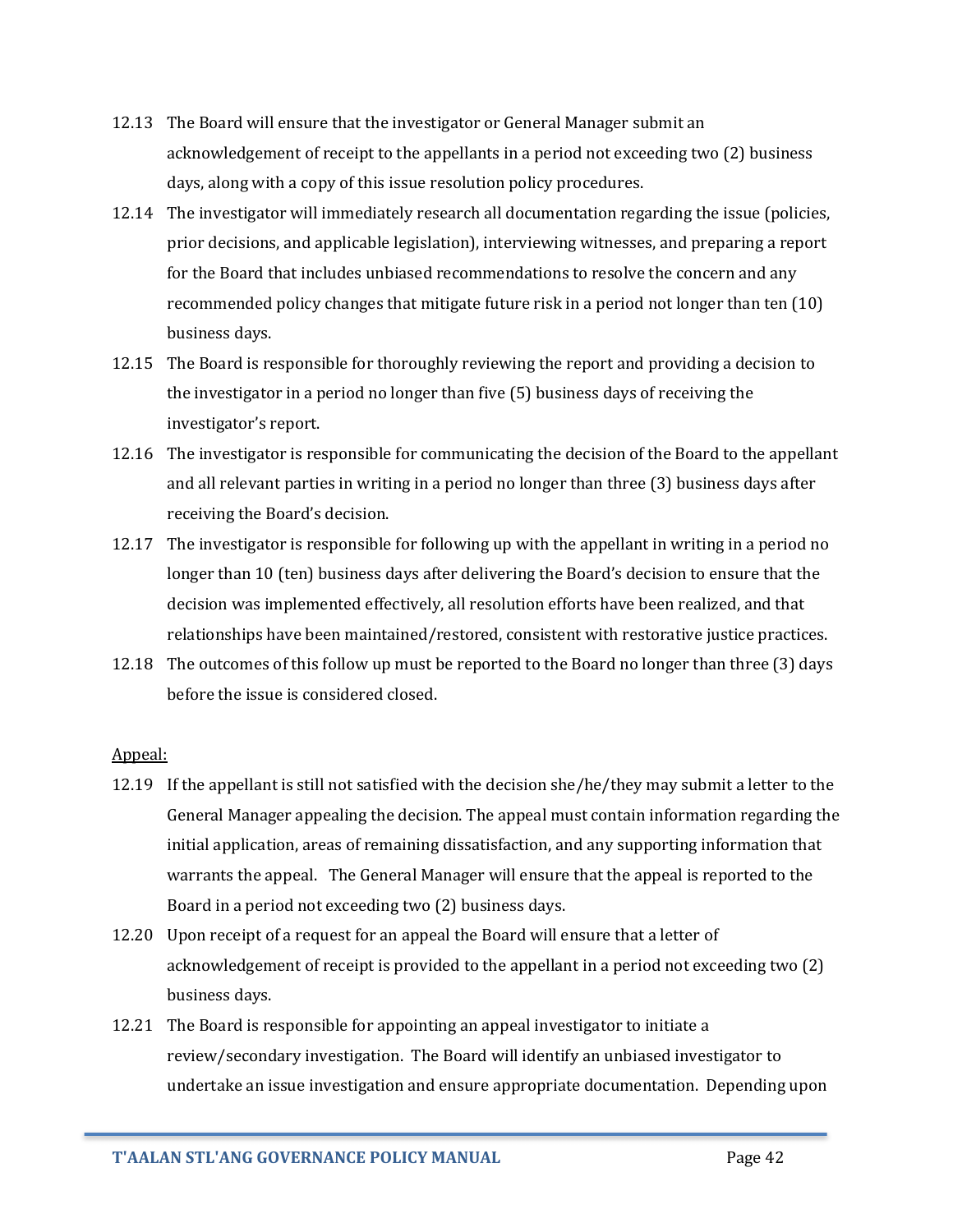the nature, severity and risk associated with the reported issue the Board may retain a neutral third party (e.g. legal counsel, mediator) to complete the investigation. The appellant would be advised who the identified investigator will be and will be provided an opportunity to agree or object to the choice of the investigator. If the appellant objects to the choice  $she/he/they$  will be requested to do so in writing including the rationale for her/his/their objection. At this point the Board may choose an alternate investigator.

- 12.22 The investigator identified is responsible for immediately researching all additional documentation regarding the issue and prepare a report for the Board that includes unbiased recommendations to resolve the concern and any recommended policy changes that mitigate future risk in a period not exceeding five (5) business days.
- 12.23 The Board is responsible for thoroughly reviewing the report and providing a decision to the investigator in a period not exceeding three (3) business days of receiving the investigator's report.
- 12.24 The investigator is responsible for communicating the appeal decision of the Board to the appellant and all relevant parties in writing in a period not exceeding three (3) business days. This written communication must include outlining their right to enlist legal counsel or pursue legal action. Follow up will be undertaken by the investigator at the discretion of the Board.
- 12.25 The decision of the Board for all appeals is final.
- 12.26 The Board respects the right of all applicants to pursue action through legal counsel or a competent jurisdiction at any time. This policy no longer applies should an applicant pursue legal action. This issue resolution process is intended to also assist an appellant towards effective resolution regardless of their chosen avenue of resolution.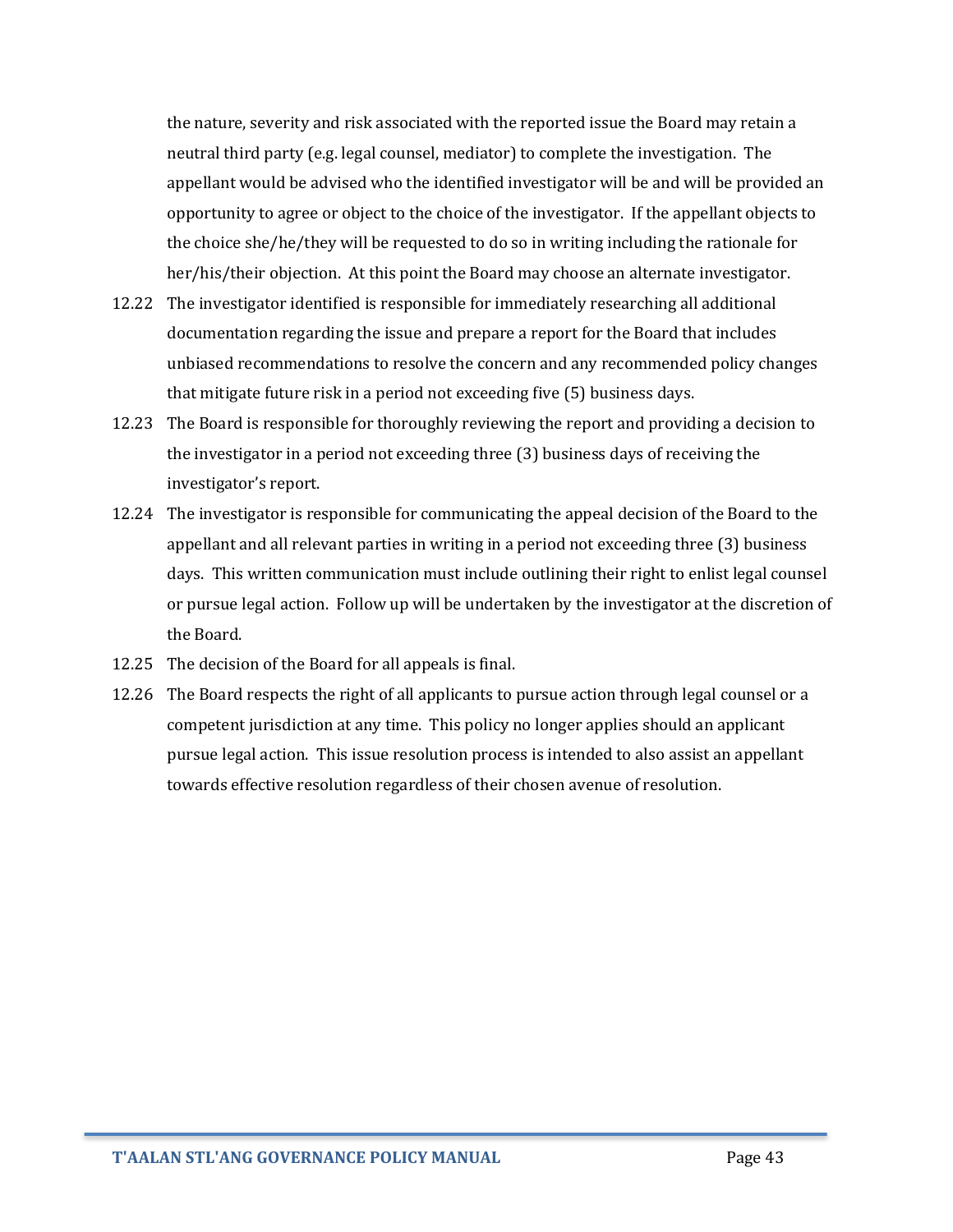## **Board CONFIDENTIAL Issue Management Template**

| document issues as they arise so policy is adhered to, the safety of all parties is protected, and<br>risk is mitigated. |  |  |  |  |
|--------------------------------------------------------------------------------------------------------------------------|--|--|--|--|
|                                                                                                                          |  |  |  |  |
|                                                                                                                          |  |  |  |  |
| Name of Appellant:<br>Date:                                                                                              |  |  |  |  |
| Name of Advocate:<br>Appellant                                                                                           |  |  |  |  |
| (if requested - not in<br>approval of                                                                                    |  |  |  |  |
| Advocate:<br>conflict of interest)                                                                                       |  |  |  |  |
| Date of Issue:<br><b>Board Member</b>                                                                                    |  |  |  |  |
| (recommended to be<br>receiving issue:                                                                                   |  |  |  |  |
| reported a.s.a.p.)                                                                                                       |  |  |  |  |
| Has the appellant been made aware of the Issue<br>Yes<br>$\Box$<br>$\Box$<br>No                                          |  |  |  |  |
| <b>Resolution Policy/Process?</b>                                                                                        |  |  |  |  |
| Does this issue specifically involve the General<br>No. If no, please refer<br>$\Box$<br>Yes<br>❏                        |  |  |  |  |
| Manager or the Board?<br>issue to the General                                                                            |  |  |  |  |
| Manager.                                                                                                                 |  |  |  |  |
| $\Box$<br>Yes<br>No. If no, this process<br>Will the appellant follow the Issue Resolution<br>$\Box$                     |  |  |  |  |
| no longer applies.<br>Policy?                                                                                            |  |  |  |  |
| $\Box$<br>Has the appellant documented their Direct<br>Yes<br>No<br>$\Box$                                               |  |  |  |  |
| Discussion(s) including:                                                                                                 |  |  |  |  |
| a. Concern and Persons involved (Levels: i.                                                                              |  |  |  |  |
| direct, ii. General Manager, iii. Board)                                                                                 |  |  |  |  |
| Date of issue<br>b.                                                                                                      |  |  |  |  |
| Actions taken to attempt resolution<br>c.                                                                                |  |  |  |  |
| Supporting information<br>d.                                                                                             |  |  |  |  |
| Contact information and how they wish to<br>e.                                                                           |  |  |  |  |
| be contacted                                                                                                             |  |  |  |  |
| f.<br>If/why the applicant feels this is an                                                                              |  |  |  |  |
| emergency situation?                                                                                                     |  |  |  |  |
| (Please request copy of letter for issue investigation).                                                                 |  |  |  |  |
| Description of Appellant's Direct Discussion Actions/Concerns (attach applicant letter/appeal)                           |  |  |  |  |
|                                                                                                                          |  |  |  |  |
|                                                                                                                          |  |  |  |  |
|                                                                                                                          |  |  |  |  |
| Description of Appellant's interests in resolving the issue <sup>4</sup> :                                               |  |  |  |  |
|                                                                                                                          |  |  |  |  |
|                                                                                                                          |  |  |  |  |
|                                                                                                                          |  |  |  |  |
| Recommended Applicable Policy(ies)                                                                                       |  |  |  |  |
|                                                                                                                          |  |  |  |  |
|                                                                                                                          |  |  |  |  |
|                                                                                                                          |  |  |  |  |
| Recommendations (include policy needs/gaps, if needed):                                                                  |  |  |  |  |
|                                                                                                                          |  |  |  |  |
| Actions Approved (by the Board):<br>Date:                                                                                |  |  |  |  |

 $4$  The intent of identifying the parties' goals first is to meet the parties' needs, which results in improved resolution outcomes, satisfaction, relationships, and reduce costs versus a rights-based approach that is prone to becoming adversarial.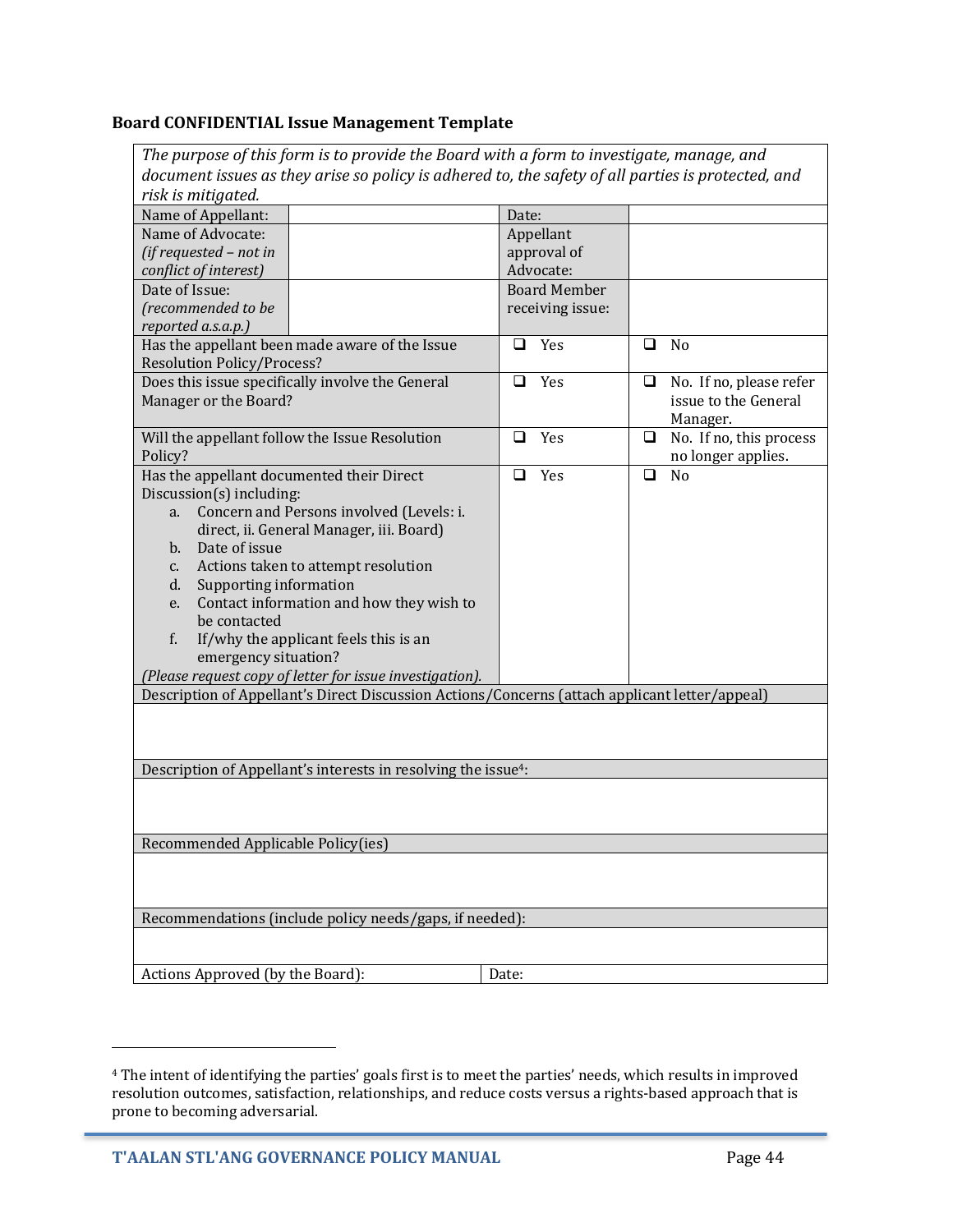*Issue Management Template, continued (page 2 of 2)*

| Monitoring:                   |                |                         |
|-------------------------------|----------------|-------------------------|
| 1. Written Response           | General        | (Name and Signature of  |
| (declaring receipt of         | Manager/Board: | Recipient/Investigator) |
| <i>issue/appeal</i> ). Please |                |                         |
| attach                        |                |                         |
| application/appeal.           |                |                         |
| 2. Review of issue            | General        | (Name and Signature of  |
| and written                   | Manager/Board: | Investigator)           |
| response (response            |                |                         |
| within ten days               |                |                         |
| following receipt of          |                |                         |
| application, or               |                |                         |
| appeal within fifteen         |                |                         |
| days). Please attach          |                |                         |
| documentation.                |                |                         |
| 2. Follow Up (within          | General        | (Name and Signature of  |
| twenty days). Please          | Manager/Board: | Investigator)           |
| attach                        |                |                         |
| documentation.                |                |                         |
| Notes:                        |                |                         |
|                               |                |                         |
|                               |                |                         |
|                               |                |                         |
|                               |                |                         |
|                               |                |                         |
|                               |                |                         |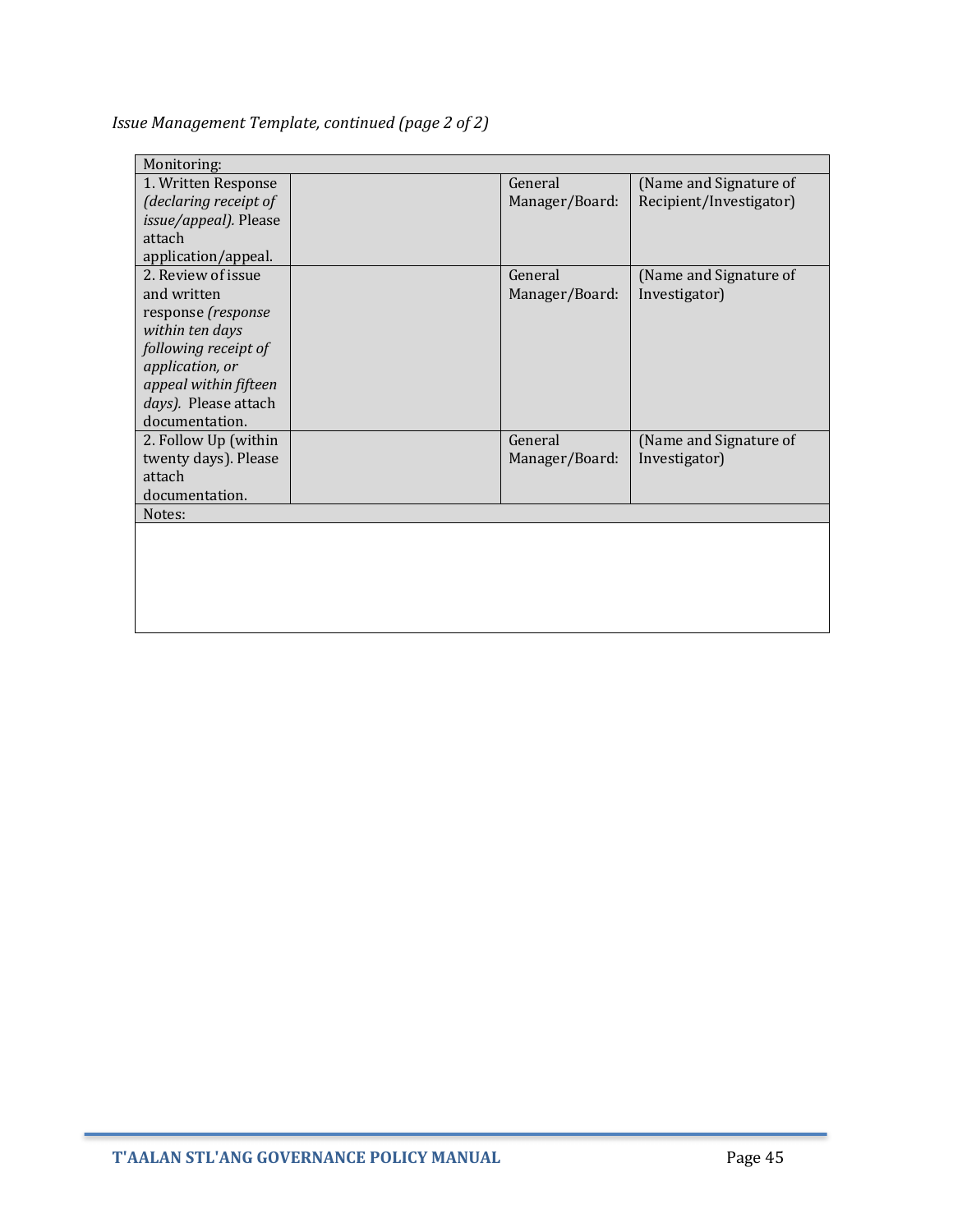# **Section II: Board Relationship to the General Manager**

*The General Manager* is the only link between the Board and all operational conduct and achievement. Therefore, these policies have been developed by the Board to ensure the effective management of the *General Manager, and by extension, all staff she/he/they is responsible for.* 

## **13. Board Authority**

13.1 *Limits of the Boards Authority.* 

Only decisions made by the Board as a whole are binding on the General Manager. Therefore:

- a. Instructions of individual Board members or Working Group members are not binding on the General Manager except in rare situations when the Board has specifically authorized in writing the exercise of such authority, such as the day-to-day direction provided by the Chair.
- b. If individual Board members or Working Group members request information or assistance from the General Manager without the Board authorization, the General Manager may refuse those requests that require (in the opinion of the General Manager) a material degree of staff time, funds, or are disruptive.
- 13.2 The Board will never give instructions to persons who report directly, or indirectly, to the General Manager other than to deal directly with the General Manager and provide support to use the *Tll yah da Policy*.
- 13.3 The Board will refrain from evaluating, either formally or informally, any staff other than the General Manager.
- 13.4 *Direction & Delegation to the General Manager* 
	- 13.4.1 The Board tasks the General Manager to implement the annual Rediscovery T'aalan Stl'ang Strategic Plan, within the approved budget, and consistent with other directives defined by the Board.
	- 13.4.2 The General Manager is authorized to decide, take actions, and develop activities that are consistent with, and support the realization of, the annual strategic plan and adherences to Rediscovery T'aalan Stl'ang policies.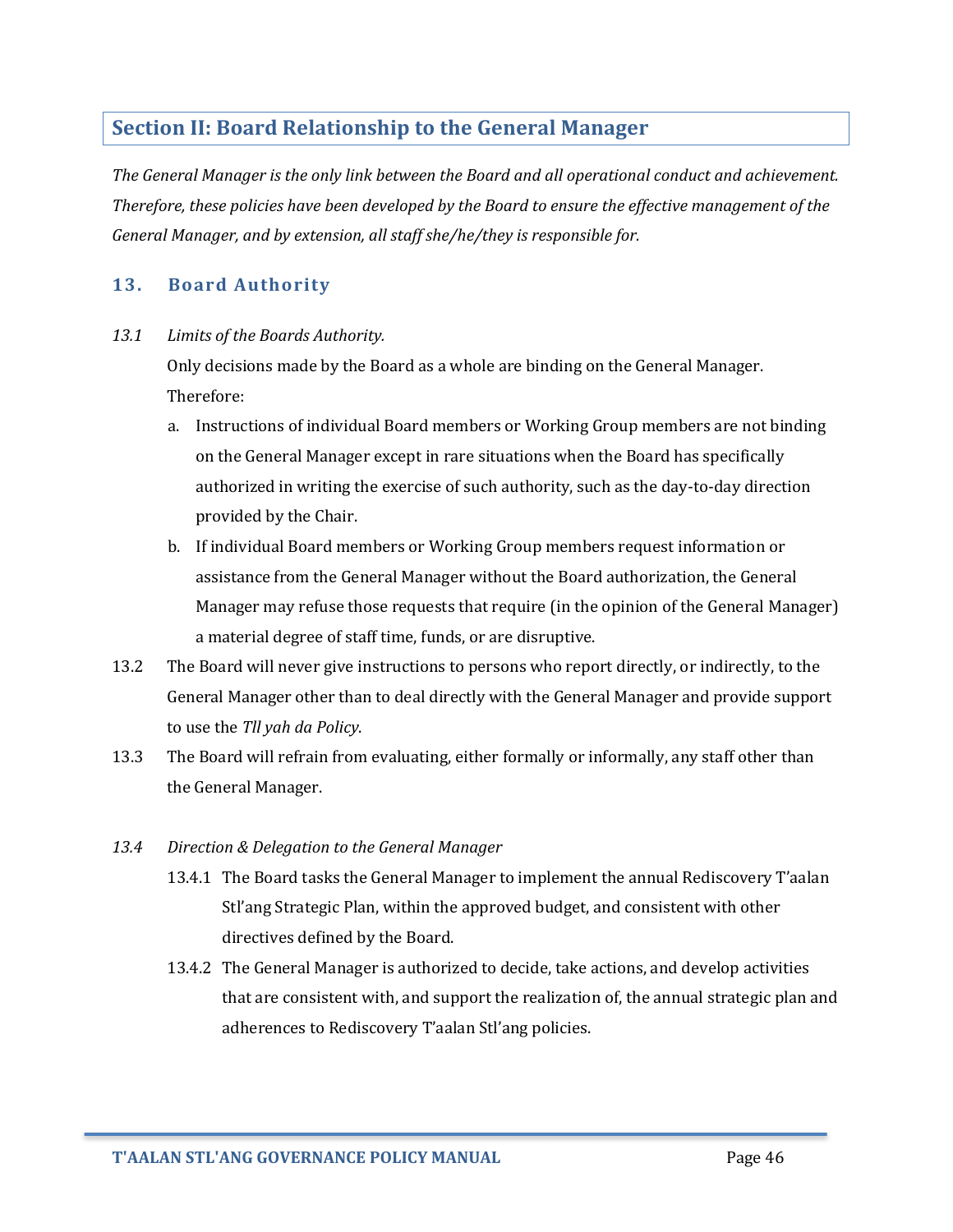- 13.4.3 Direction to the General Manager will be provided by the Chair on a day-to-day basis, consistent with prior decisions of the Board, the Strategic Plan, and Rediscovery T'aalan Stl'ang policies.
- 13.4.4 The Board will respect the General Manager's choices and decisions on an issue if the General Manager has acted within a directive for that issue. The Board may rescind areas of the General Manager's authority through regular review policy processes that are based upon research, and/or substantive variances of strategic plan outcomes.

## *13.5 Limits of the General Manager*

- a. The General Manager is responsible for ensuring the effective development and functioning of all organizational systems, policies, and procedures for achieving Rediscovery T'aalan Stl'ang annual goals and objectives set by the Board. These policy limits are intended to avoid micro-management, risk, and improve the effectiveness of the Board and the General Manager in fulfilling each of their respective roles and responsibilities. In performing her/his/their duties, the General Manager will adhere to the following limitations:
- b. Management: The General Manager will not fail to:
	- i. Develop and regularly update operations policies and procedures that are consistent with the Board governance policies, ensure operational efficiency and effectiveness, and realize progress on the Strategic Plan (e.g., including realizing progress on the plan for all managers and staff in job descriptions, reporting practices, and performance evaluations).
	- ii. Develop a Communications Strategy and systems with Society members, Haida peoples, and communities that is consistent with best practices and includes FPIC to engage Society members, Haida peoples, and communities.
	- iii. Ensure timely Community Meetings monthly reporting that includes consolidated financial report (budget, YTD, and variance) with General Manager unbiased analysis and recommendations, and includes briefings for any special project proposed in the form of a briefing, and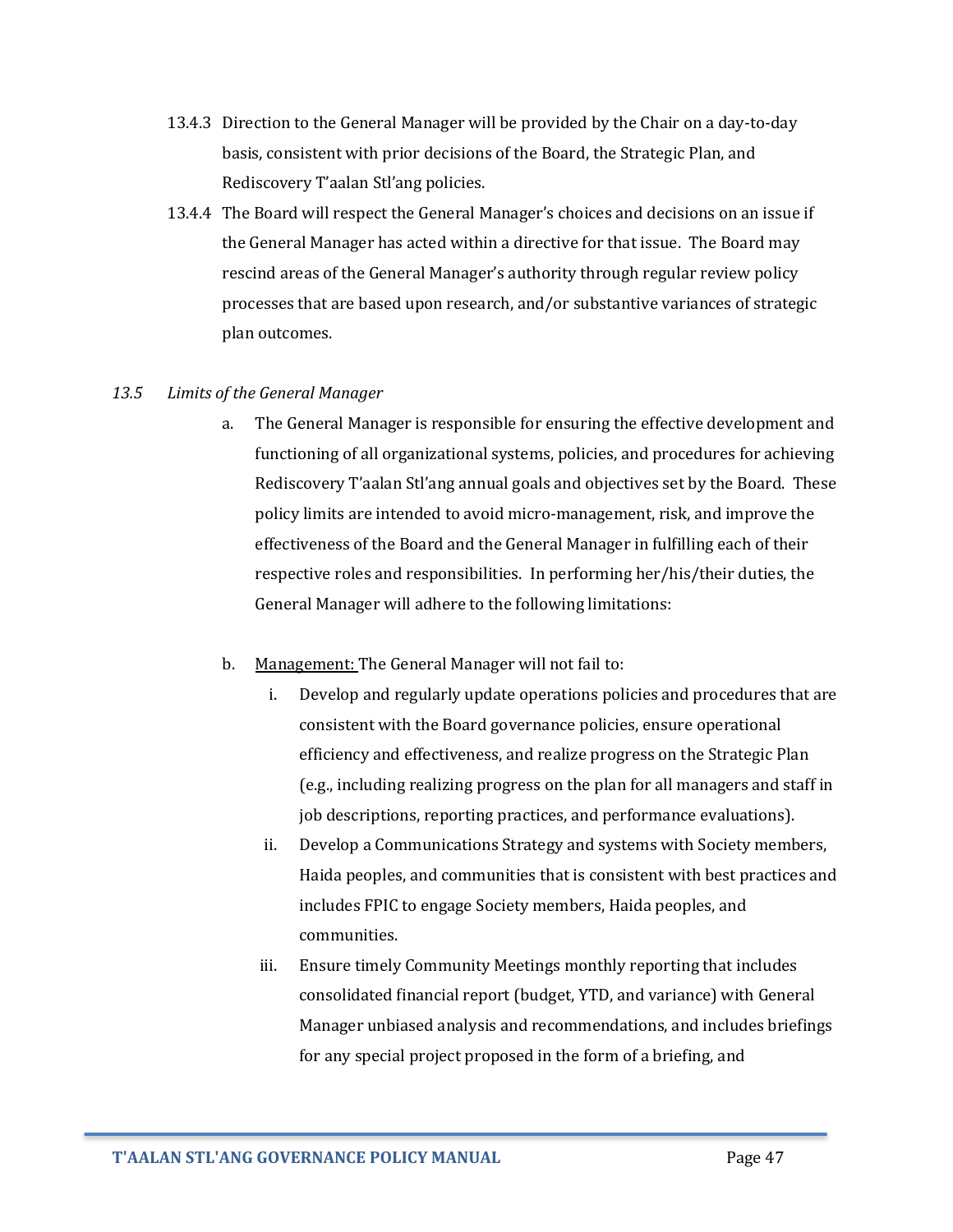- iv. Ensure that General Manager pay, expense reimbursement, and time off are approved by the Treasurer.
- c. Treatment of Staff: The General Manager will not fail to develop Board approved, written operations policies and procedures that:
	- i. Clarify Human Resource, Safety, Financial Management, Operating, and other Rediscovery T'aalan Stl'ang rules for all staff, including how the General Manager hires, manages, and when needed dismisses staff.
	- ii. Clarify budgets, responsibilities, and lines of accountability.
	- iii. Clarify Community Meetings written reporting requirements including financial reporting that ensures a balanced budget and realization of the annual plan.
	- iv. Also, the General Manager will not fail to:
		- Ensure adherence to all Rediscovery T'aalan Stl'ang policies and procedures,
		- Coach and provide progressive discipline to staff, as needed, to ensure effective operations,
		- Provide for the effective handling of disputes and
		- Protect a staff member for expressing an ethical dissent without penalty.
- d. Treatment of Contract Workers and Consultants: The General Manager will not:
	- i. Promise or imply permanent or guaranteed contracting that is inconsistent with the Rediscovery T'aalan Stl'ang contracting process
	- ii. Fail to establish a clear written contract that outlines expectations, costs, and deadline dates and
	- iii. Fail to ensure that all Rediscovery T'aalan Stl'ang intellectual property is protected.
- e. Fiscal Planning: The General Manager will implement the Board approved strategic plan and will protect the fiscal standards of the Board. Therefore, the General Manager will not: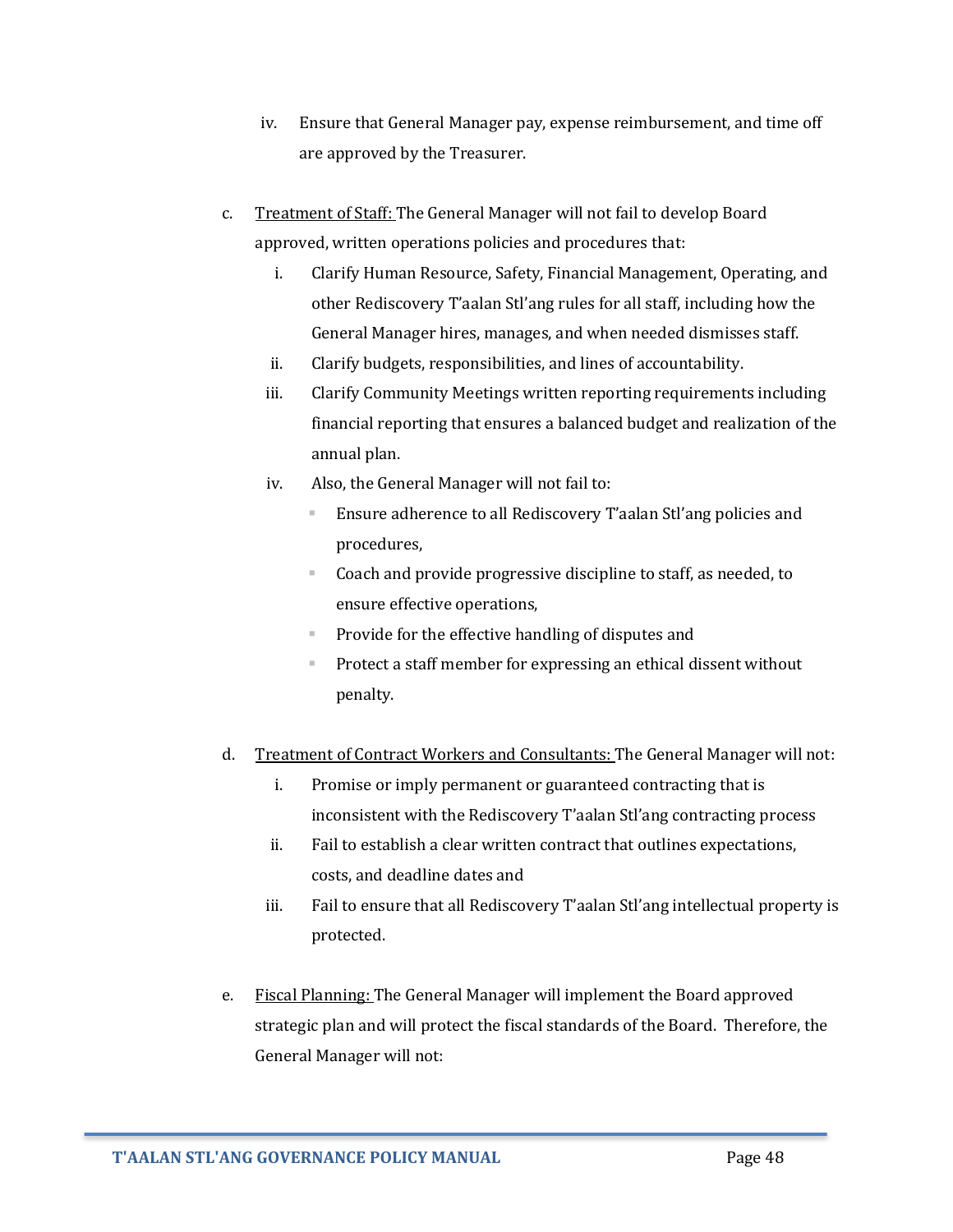- i. Permit activities that are inconsistent with funding agreements, or applicable legislation, and will not depart significantly from the Board's stated strategic goals or jeopardize the fiscal standards of the Board.
- ii. Permit accounting and reporting systems to operate outside of Generally Accepted Accounting Principles (GAAP).
- iii. Permit Rediscovery T'aalan Stl'ang to run a deficit budget that is, will not plan or expend more operating funds than are conservatively projected to be received in any given fiscal year.
- iv. Permit the creation of a budget which contains too little information to allow the Board to effectively monitor the financial health of Rediscovery T'aalan Stl'ang, including:
	- A reasonably accurate projection of revenues and expenses.
	- A reliable cash flow projection.
	- Subsequent audit trails.
	- Planning assumptions.
- v. Permit current liquid assets below a level that can meet Rediscovery T'aalan Stl'ang 's current liabilities.
- f. Financial Conditions and Activities: The General Manager will ensure the Rediscovery T'aalan Stl'ang is financially sound, and will not allow financial risk to develop, nor jeopardize her/his/their ability to allocate funds with integrity. Therefore, the General Manager will not:
	- i. Fail to immediately report to Board, and provide recommendations to mitigate risk, when an individual Board member(s), or Board as a whole, is presented with a potential liability or risk.
	- ii. Fail to submit an annual budget that includes all departments and program areas, as well as Administration, including reasonable contingency funds, for the Finance and Audit Committee review, and Board approval prior to the start of each fiscal year.
	- iii. Neither commit nor expend more funds than have been provided for in the annually approved budget, without Board's approval.
	- iv. Indebt the Rediscovery T'aalan Stl'ang beyond any levels provided for in the annually approved budget.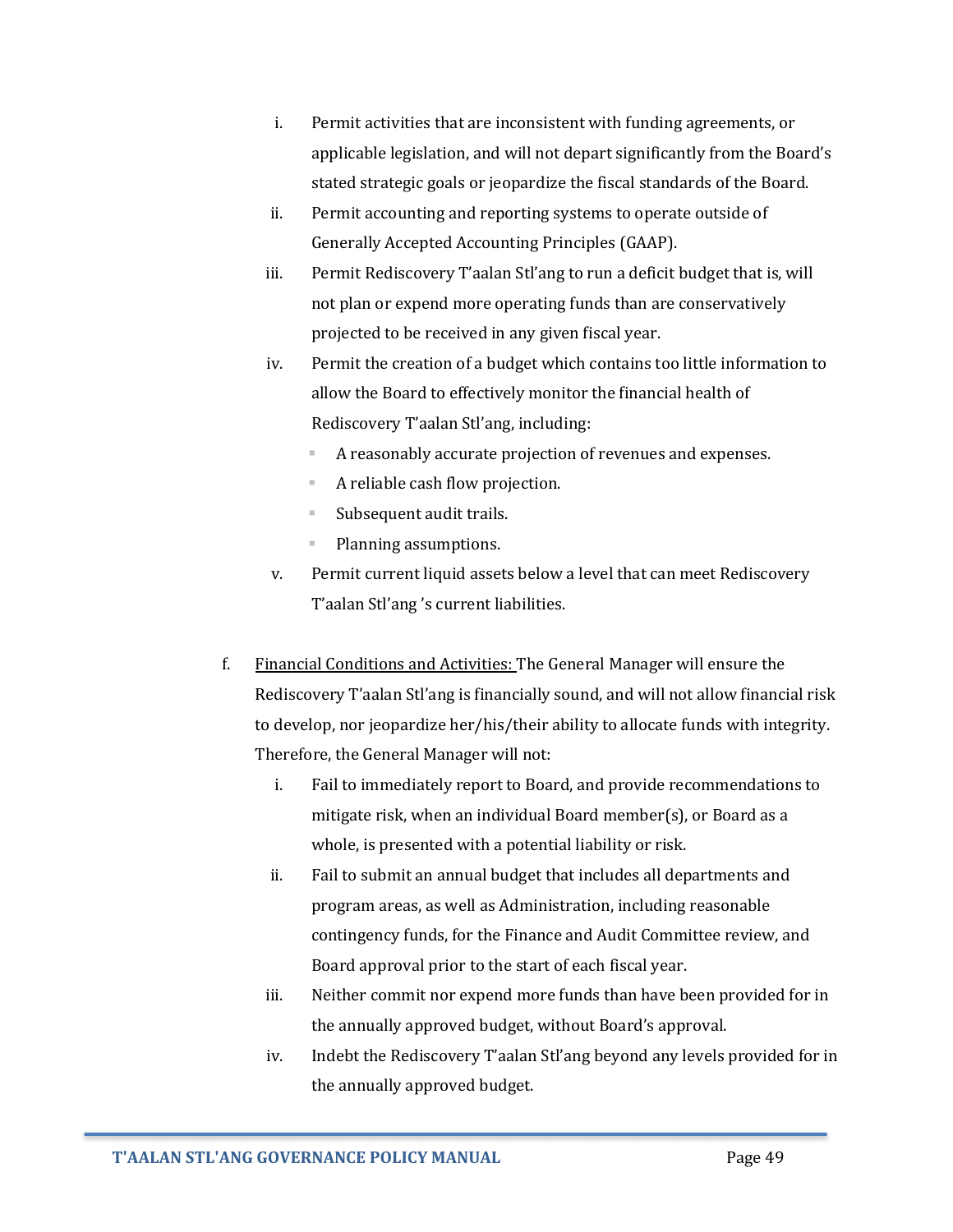- v. Use any long-term reserves without written authorization from Board.
- vi. Conduct inter-fund transfers between departments or Rediscovery T'aalan Stl'ang organizations without consulting the appropriate department manager/supervisor and the approval of Board.
- vii. Fail to settle payrolls and debts quickly and according to supplier terms.
- viii. Fail to develop a qualified supplier list for purchases that can be relied upon for quality and cost effectiveness.
- ix. Allow tax payments or other government ordered payments or filings to be overdue or inaccurately filed.
- x. Secure more than three (3) quotes for purchasing where needed, as determined by the General Manager.
- xi. Make or permit a single purchase or financial commitment of greater than \$1,000 beyond the annual Board approved budget and/or Board, without Board's approval. The General Manager may at her/his/their discretion may solicit Board's feedback for purchases to ensure understanding, appropriateness, and effectiveness.
- xii. Make or permit purchase(s) of financial commitment of greater than \$5,000 without going to a request for proposal (RFP) process (e.g., BC Bid) to maximize quality and outcomes.
- xiii. Acquire, encumber, or dispose of real property, without the Board's approval.
- xiv. Fail to aggressively pursue receivables after a reasonable grace period.
- g. Asset Protection: Rediscovery T'aalan Stl'ang's assets must be properly cared for, including property, equipment, membership lists, and digital data. The General Manager will ensure Rediscovery T'aalan Stl'ang is financially sound. The General Manager will adhere to all limitations set forth in the Rediscovery T'aalan Stl'ang Governance Policy Manual. This includes but is not limited to:
	- i. Fail to insure against theft and casualty losses to at least 80% of replacement value.
	- ii. Fail to insure against liability losses to Board members, staff, and Rediscovery T'aalan Stl'ang in no greater amount than the average for comparable operations.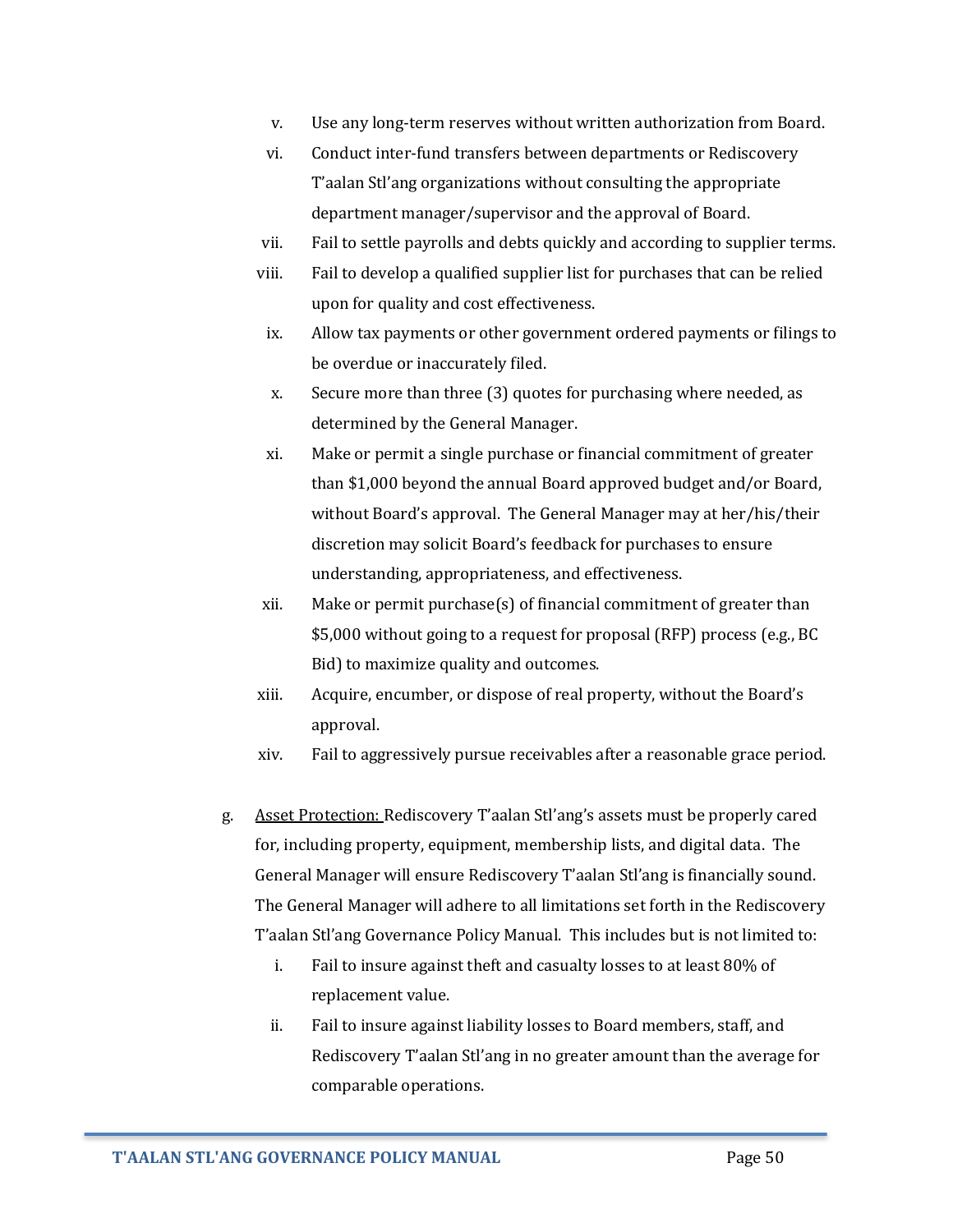- iii. Fail to ensure the secure management of all electronic information, including multiple redundancies and backups.
- iv. Allow the licensing of computerized equipment, software, or data or other intellectual property, utilized by the Rediscovery T'aalan Stl'ang to be held or owned outside of Rediscovery T'aalan Stl'ang, unless there is expressed written permission by Board.
- v. Allow non-bonded personnel to access material amounts of funds.
- vi. Permit infrastructure and equipment to inadequate maintenance and improper wear and tear.
- vii. Unnecessarily expose the Rediscovery T'aalan Stl'ang Government, Board, or staff to claims of liability.
- viii. Make any purchase where normally careful protection has not been given against conflict of interest.
- ix. Receive, process, or spend funds under controls that are insufficient to meet Boards' auditor standards.
- x. Invest or hold operating capital in insecure instruments, including:
	- Uninsured chequing accounts and bonds of less than AA rating.
	- Non-interest-bearing accounts.
- xi. Endanger the Rediscovery T'aalan Stl'ang public image or credibility, particularly in ways that would hinder accomplishment of its strategic goals.
- h. Compensation and Benefits: With respect to employment, compensation, and benefits for employees, consultants, contract workers and volunteers, the General Manager will not:
	- i. Change her/his/their own compensation and benefits.
	- ii. Promise or imply permanent or guaranteed employment, outside of Rediscovery T'aalan Stl'ang employment processes.
	- iii. Establish compensation and benefits that deviate materially from the geographic or professional market for the skills employed (e.g., Board approved wage grid).
	- iv. Establish or change pension benefits so as to cause unpredictable or inequitable situations, including those that: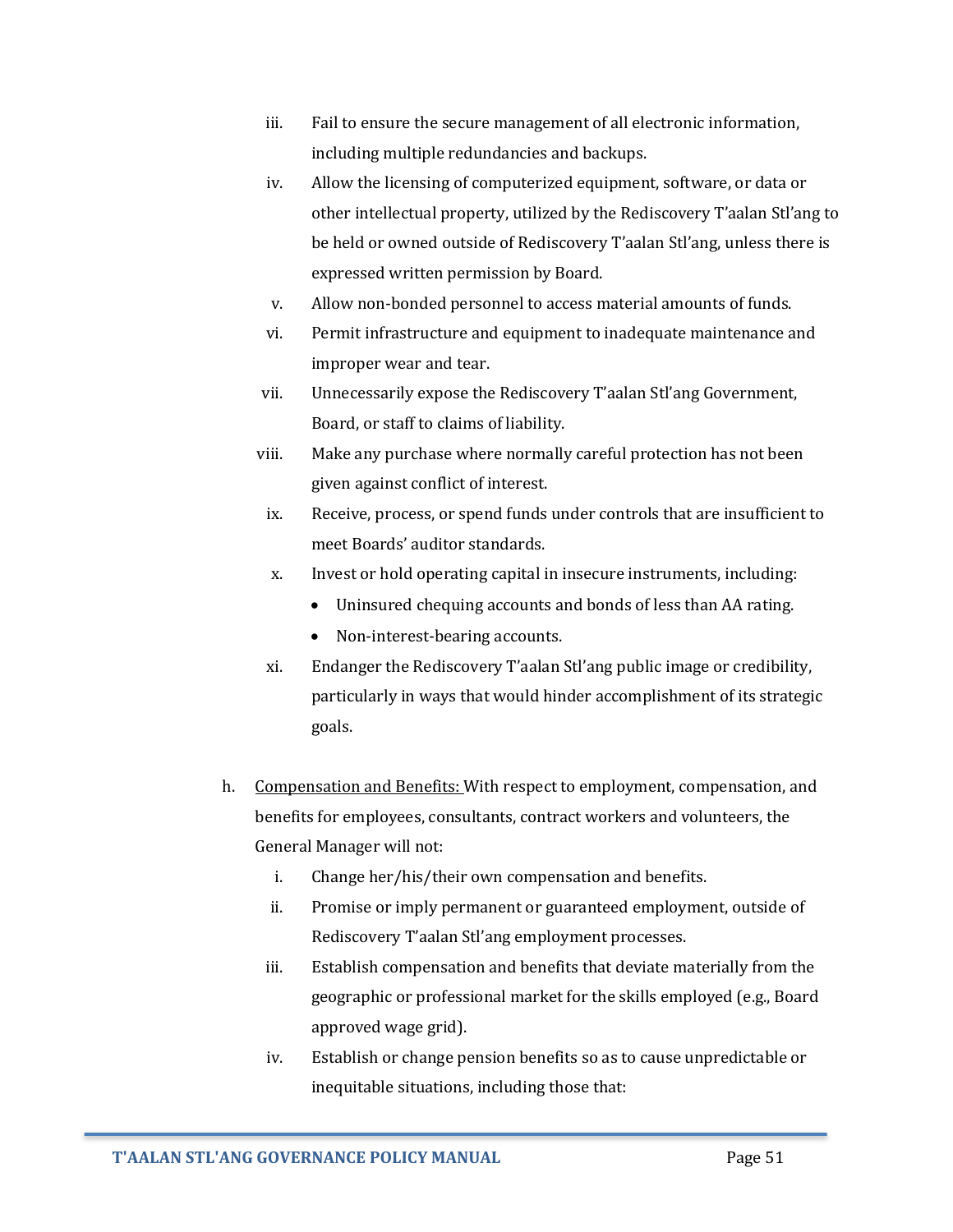- Incur unfunded liabilities,
- Provide less than some basic level of benefits to all full-time employees, or
- Allow any employee to lose benefits already accrued from any foregoing plan.
- i. Communication and Support to the Board: The General Manager will inform and support the Board in its work. Therefore, she/he/they will not:
	- v. Neglect to advise all Board members as soon as possible when the General Manager or Executive Assistant is unable to attend Board meetings.
	- vi. Neglect to submit written monthly General Manager reports (including monthly administrative and department summaries, aligned monthly financial reporting, and annual community reporting summaries utilizing the reporting template in Appendix D) in a timely, accurate, and understandable fashion.
	- vii. Fail to advise Board of relevant trends, anticipated adverse media coverage, risks, significant external and internal changes (transfers, acquisitions, etc.), particularly changes in the assumptions upon which any Board and/or Rediscovery T'aalan Stl'ang policy or decision has previously been established. This includes sharing all Issue Resolution applications regarding Board, the General Manager, or administration, including providing Board a written report identifying measures taken that ensured conformance with policies and risk mitigation.
	- viii. Present information in unnecessarily complex or in a form that fails to differentiate between monitoring information and decision preparation (e.g., prepared briefings and recommended motions).
	- ix. Fail to update the Rediscovery T'aalan Stl'ang website monthly including collecting Society members, Haida peoples, and communities' feedback, analyze, and include in briefings an unbiased summary from as many staff, citizens, and external points of view, issues, and options as needed to support Board informed decision-making and effective operations.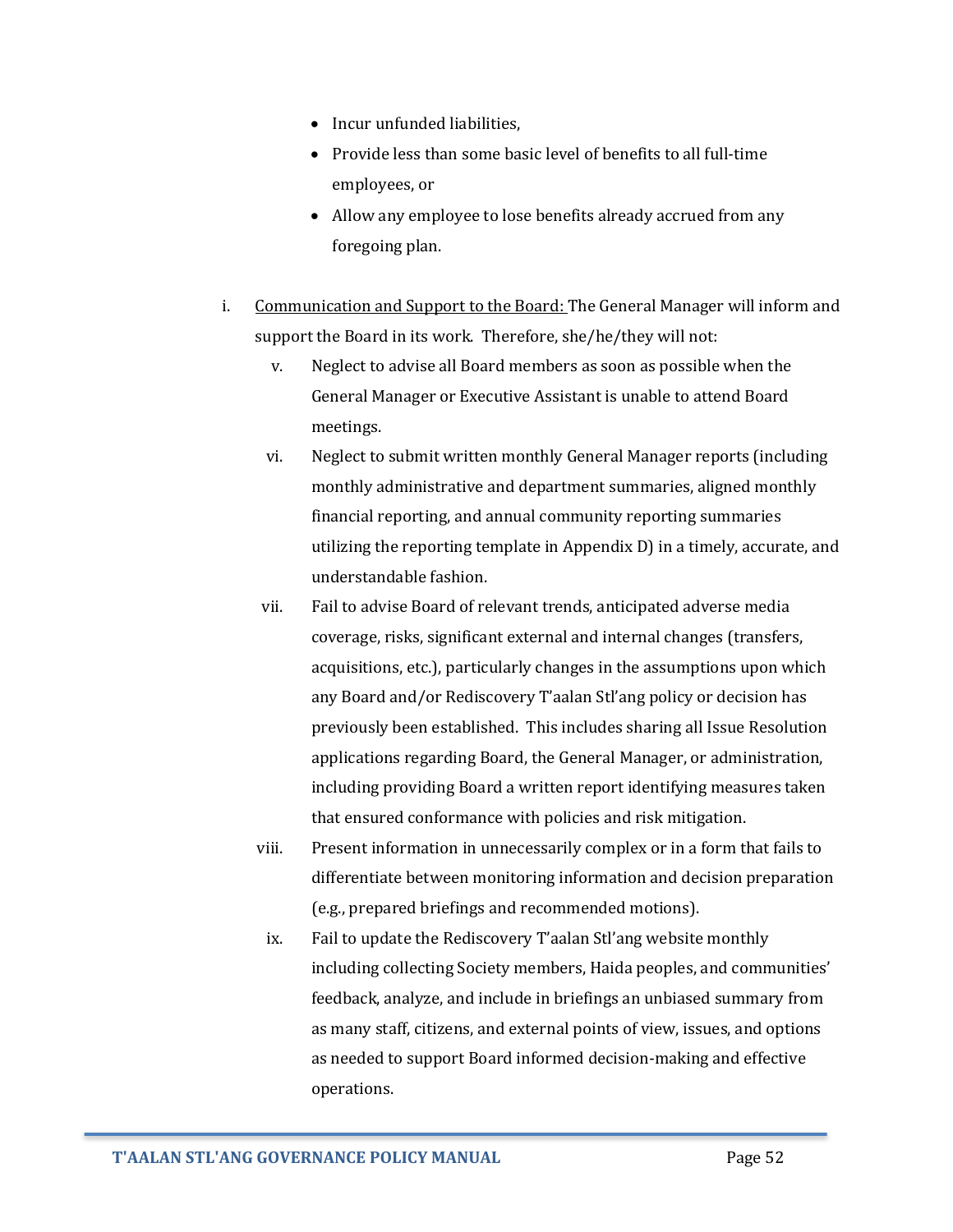- x. Fail to advise Board if, in the General Manager' opinion, Board is not in compliance with its own policies, particularly in the case of Board behaviour that is detrimental to the working relationship between Board and the General Manager.
- xi. Fail to deal with Board as a whole except when fulfilling individual requests for information that have been authorized in writing by Board as a whole.
- xii. Fail to report in a timely manner her/his/their non-conformance with any Board and/or Rediscovery T'aalan Stl'ang policy.
- xiii. Fail to report all information delegated to the General Manager yet required by law or contract to be approved by Board, along with the monitoring assurance required for the issue.
- 13.6 Monitoring General Manager Performance: The Board will only assess the General Manager's performance by monitoring whether the General Manager has:
	- a. Adhered to the limits set by the Board, her/his/their Job Description, and Rediscovery T'aalan Stl'ang policies and
	- b. Achieved reasonable progress on the annual strategic plan.
- 13.7 The only criteria to be used in monitoring these areas are, respectively:
	- a. The Directives to the General Manager and all Rediscovery T'aalan Stl'ang policies
	- b. The General Manager's Job Description and
	- c. Annual strategic plan outcomes, as outlined in written monthly, and annual reporting submitted to the Board by the General Manager.
- 13.8 The only measure to be used for monitoring will be data that reflects whether or not the criteria listed above are 'reasonably' being met or adhered to.
- 13.9 The General Manager will inform the Board in writing immediately when she/he/they has contravened a Rediscovery T'aalan Stl'ang policy.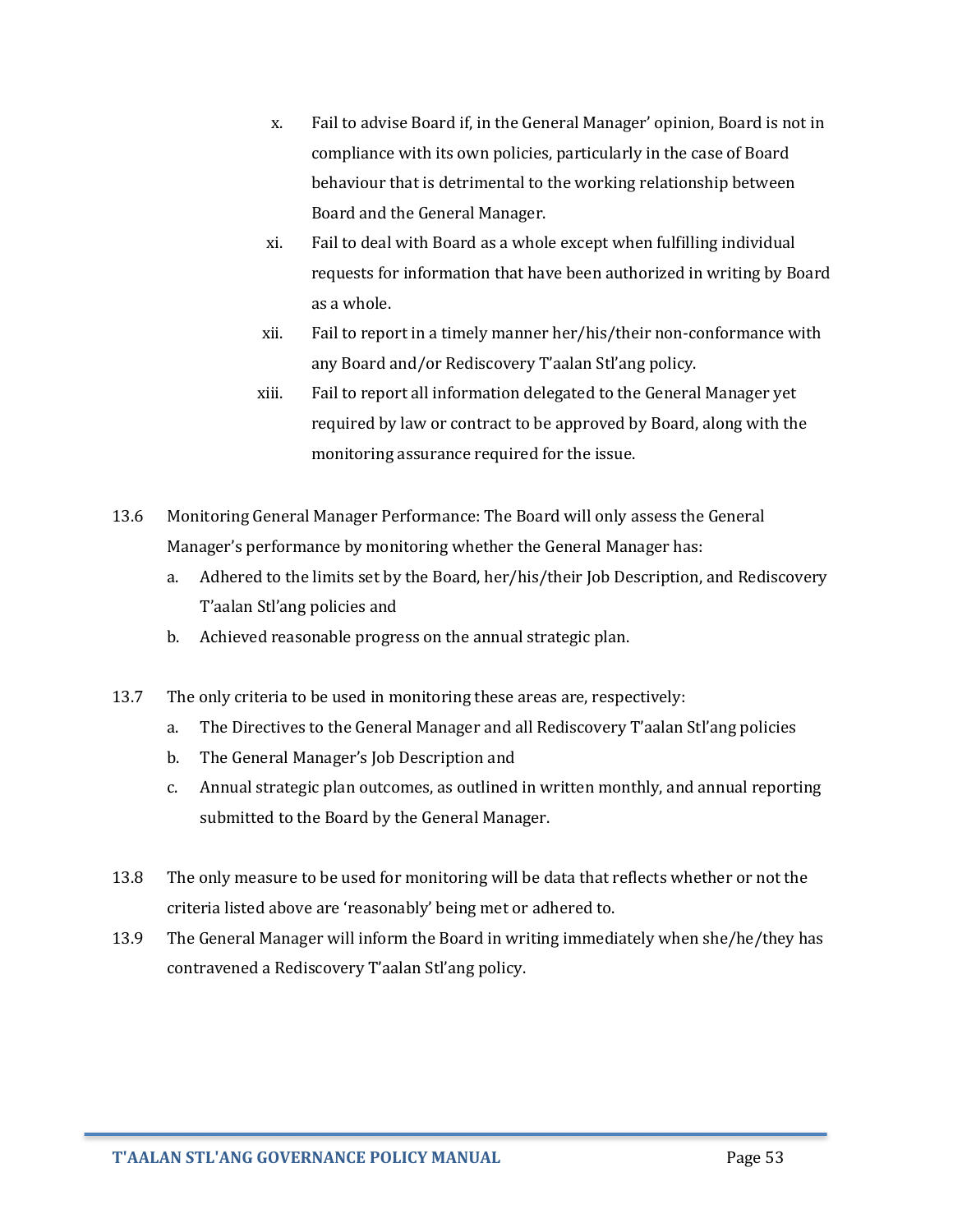## **Performance and Monitoring Schedule**

| Area                                 | Method                     | Frequency |
|--------------------------------------|----------------------------|-----------|
| Rediscovery T'aalan Stl'ang          | Internal, Direct, External | Annual    |
| <b>Policy Adherence</b>              |                            |           |
| <b>Job Description</b>               | Direct                     | Annual    |
| Performance Evaluation and           | Direct                     | Annual    |
| <b>Professional Development</b>      |                            |           |
| Plan                                 |                            |           |
| <b>Strategic Objectives (meeting</b> | Internal and Direct        | Quarterly |
| of objectives, targets, and          |                            | Annual    |
| budgets)                             |                            |           |

The following schedule will be followed in reviewing the performance of the General Manager: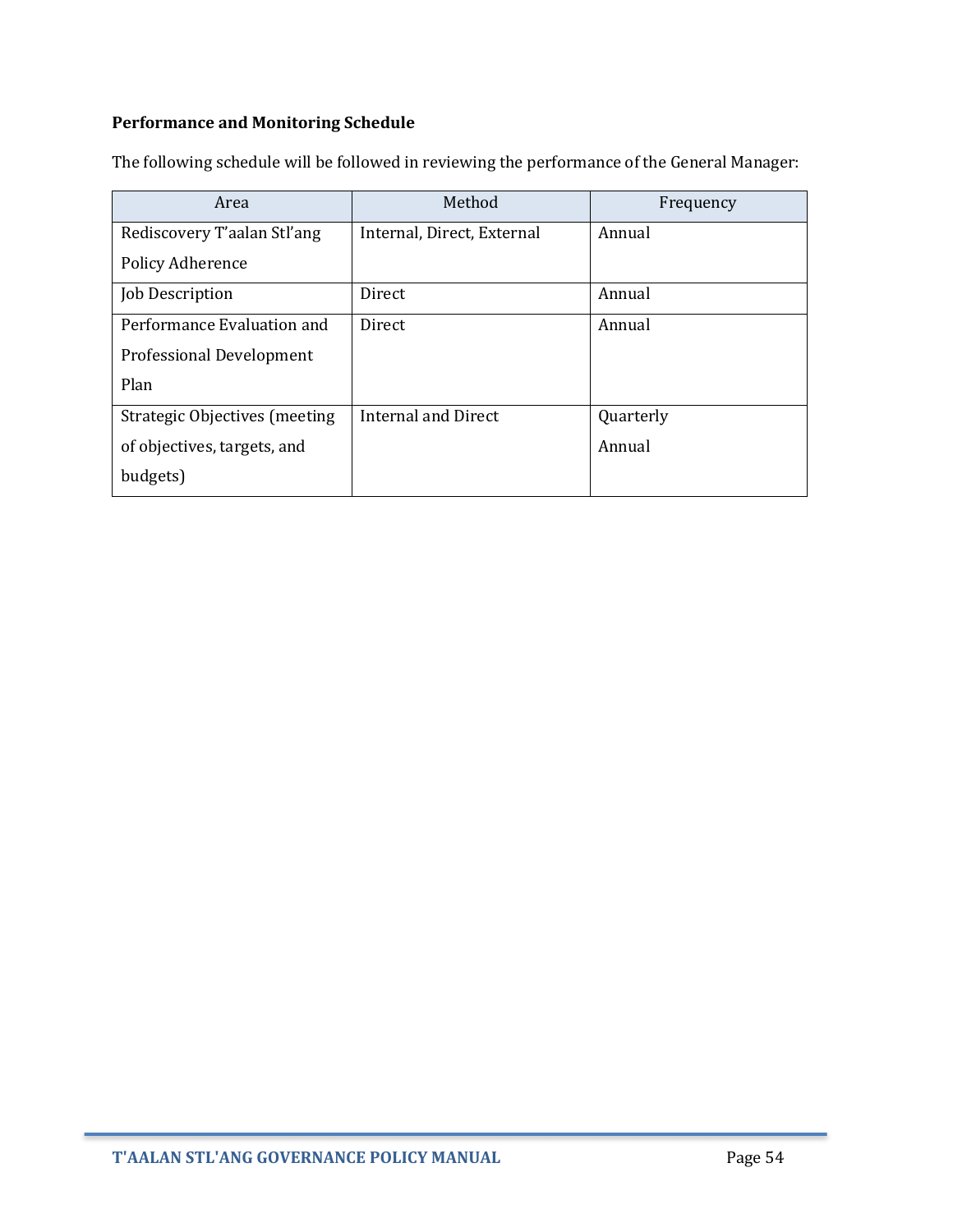# **Section III: Board Relationship to Rediscovery T'aalan Stl'ang Society Members**

*14.1 Rediscovery T'aalan Stl'ang Society Membership Eligibility:*

Rediscovery T'aalan Stl'ang Society Members eligibility criteria includes:

- a. Over the age of eighteen  $(18)$  years of age,
- b. Be a member of the Haida Nation, a resident of Haida Gwaii or relation, and
- c. Agree to the Responsibilities of Rediscovery T'aalan Stl'ang Society members.

## *14.2 Rediscovery T'aalan Stl'ang Society Member Responsibilities:*

The responsibilities of Rediscovery T'aalan Stl'ang Society Members includes:

- a. Paying annual dues of two  $(2)$  dollars, or an agate at the AGM,
- b. Maintaining up to date contact information for your membership and Rediscovery  $T'$ aalan Stl'ang communications (e.g., newsletters), and approving the use of contact information consistent with the *Freedom of Information and Privacy Act*,
- c. Informing yourself about the work of the Rediscovery T'aalan Stl'ang Society, Haida values and ways of being and knowing,
- d. Participate in Rediscovery T'aalan Stl'ang Society meetings, and events, and
- e. Serve as a role model and ambassador by acting in accordance with Haida values, ways of knowing and being.
- *14.3 Rediscovery T'aalan Stl'ang Society Membership Application Process:*
	- a. All applications will be made using the application form (Appendix I), or electronic equivalent on the Rediscovery T'aalan Stl'ang Society website.
	- b. The Board will ensure a timely response to all applications made for approval, or further clarification to ensure adherence to eligibility criteria.
- 14.4 T'aalan St'ant Society members may be removed for:
	- a. Failing to adhere to their roles and responsibilities, as determined by the remainder of the Board.
	- b. Any removals will be completed by the Board through a Special Resolution of the Board.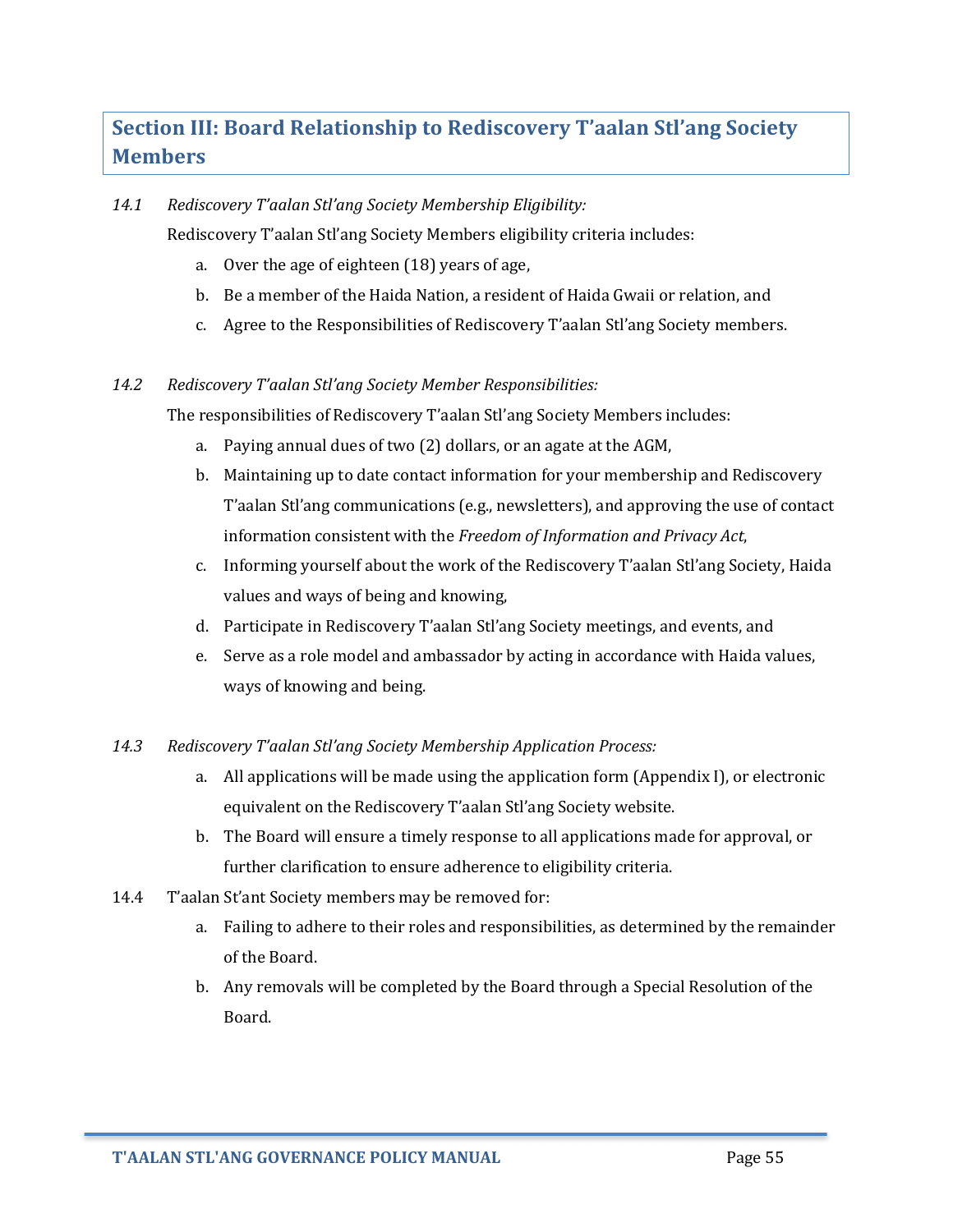### 14.5 *Relationship with Rediscovery T'aalan Stl'ang Society Members*

The Board has a direct reporting relationship and accountability to the Rediscovery T'aalan Stl'ang Society members, and indirect reporting relationship with Haida peoples, Haida communities that is realized through regular reporting to that is undertaken through the regular engagements, the Annual General Meeting (AGM), and Special Meetings for substantive issues.

- 14.6 A minimum of one Rediscovery T'aalan Stl'ang Member Meeting will be held each calendar year to facilitate reporting and may be completed in conjunction with regularly scheduled Haida Community Meetings. These meetings may be in the form of:
	- a. Open house prior to camp season,
	- b. Wrap up community dinner at the close of the season,
	- c. School engagements,
	- d. Website, newsletter (pre and post camp), and partners updates (as determined by the Partnership Working Group), and
	- e. Other method determined by the Board.
- 14.7 The purpose of Community Meetings are to:
	- f. Share the Strategy/Annual Strategy,
	- g. Provide regular progress reports on Board and Rediscovery T'aalan Stl'ang Operations activities
	- h. Collect feedback on decisions and progress reports that inform the remainder of the year's plan and subsequent years' plans,
	- i. Allow for the Haida communities to ask questions, enquire and/or voice concerns related to the Rediscovery T'aalan Stl'ang through a respectful and safe dialogue, and
	- j. Share Board and Rediscovery T'aalan Stl'ang Policies to ensure transparency.

### 14.8 Community Meeting Notice

Haida communities will be notified about regular Member Meetings:

a. With an agenda and supporting materials that provides fully disclosed, unbiased information in summarized, layman's terms and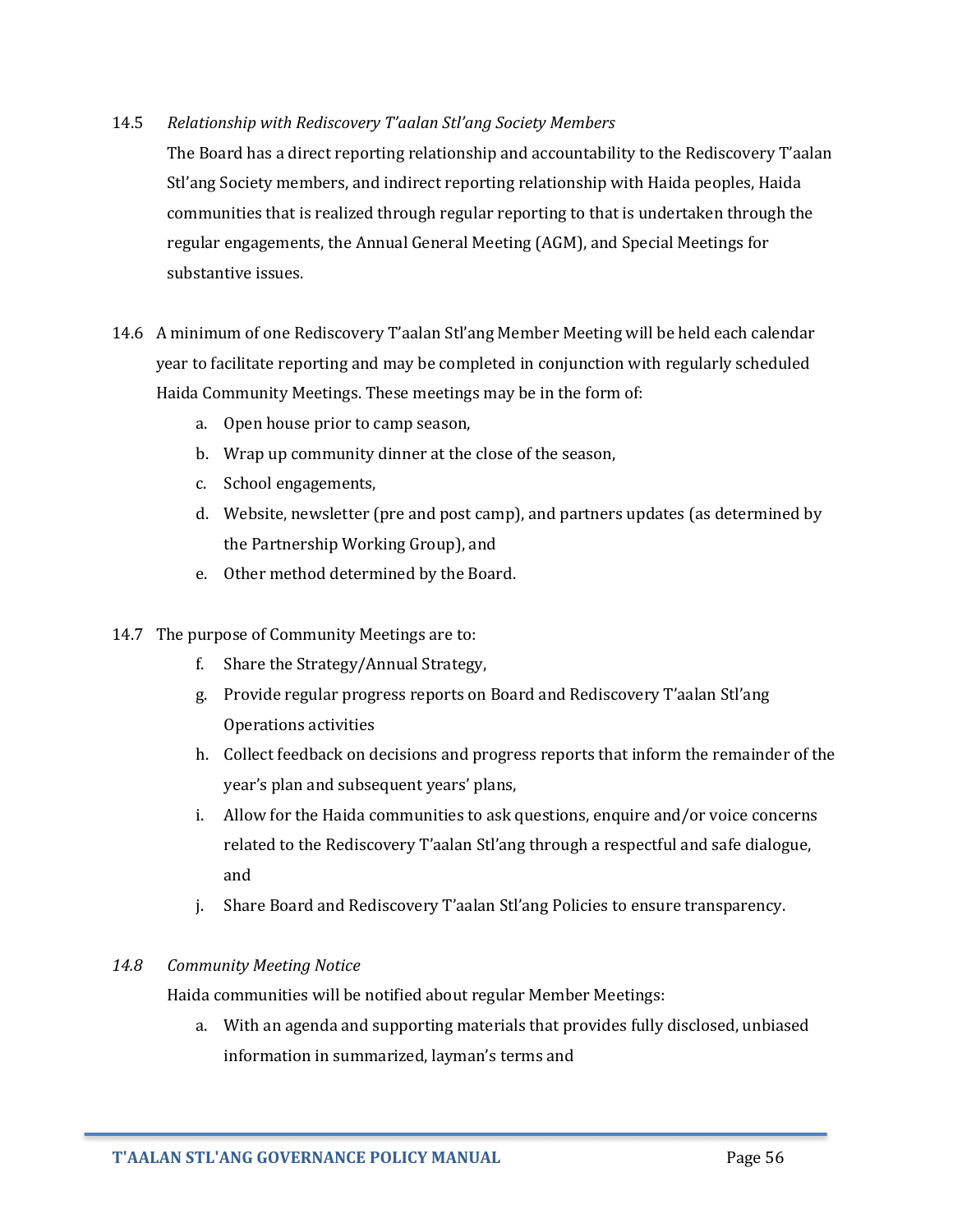b. No less than fourteen (14) days in advance of the meeting, utilizing methods identified in the Communications Strategy, which are based upon regularly updated Haida community communication preferences. In addition, meeting reminders will be communicated prior to the meeting.

### *14.9 Meeting Conduct:*

Haida community members attending a Rediscovery T'aalan Stl'ang Community Meeting will:

- a. Adhere to the agenda, addressing comments to the meeting Chair
- b. Contribute to problem solving, and respect those speaking and
- c. Respect the decisions of the Chair, or designate, who may ask individuals to leave if they are perceived to be under the influence of alcohol or drugs, or if any kinds of bullying/intimidation, harassment or abusive language is used by an individual against another Haida member, staff member, or member of Board.
- 14.9.1 The scheduled meeting times will not be exceeded unless there are just reasons for doing so and those present generally agree.
- 14.9.2 The first spaces on the agenda will be allotted to any "visitors" so that they can be excused from the rest of the meeting after their agenda item is completed. Alternately, visitors will be scheduled as a timed item and will attend only during their allotted time.
- 14.9.3 Issues of higher importance will be addressed early in the agenda to ensure the issues are given adequate time.

## *14.10 Chairperson:*

- 14.10.1 The job of the Chair is to ensure the integrity of the meeting and how it is conducted. This means ensuring that all speakers follow and maintain the meeting agenda, rules of order, and any policies relevant to Community Meetings. While the Chair may participate in discussions, the role of the Chair is first and foremost to provide only a basic introduction to an agenda item, and then facilitate the full discussion on that item.
- 14.10.2 The Chair may delegate the role, but still remains accountable for the role and conduct of the Chair.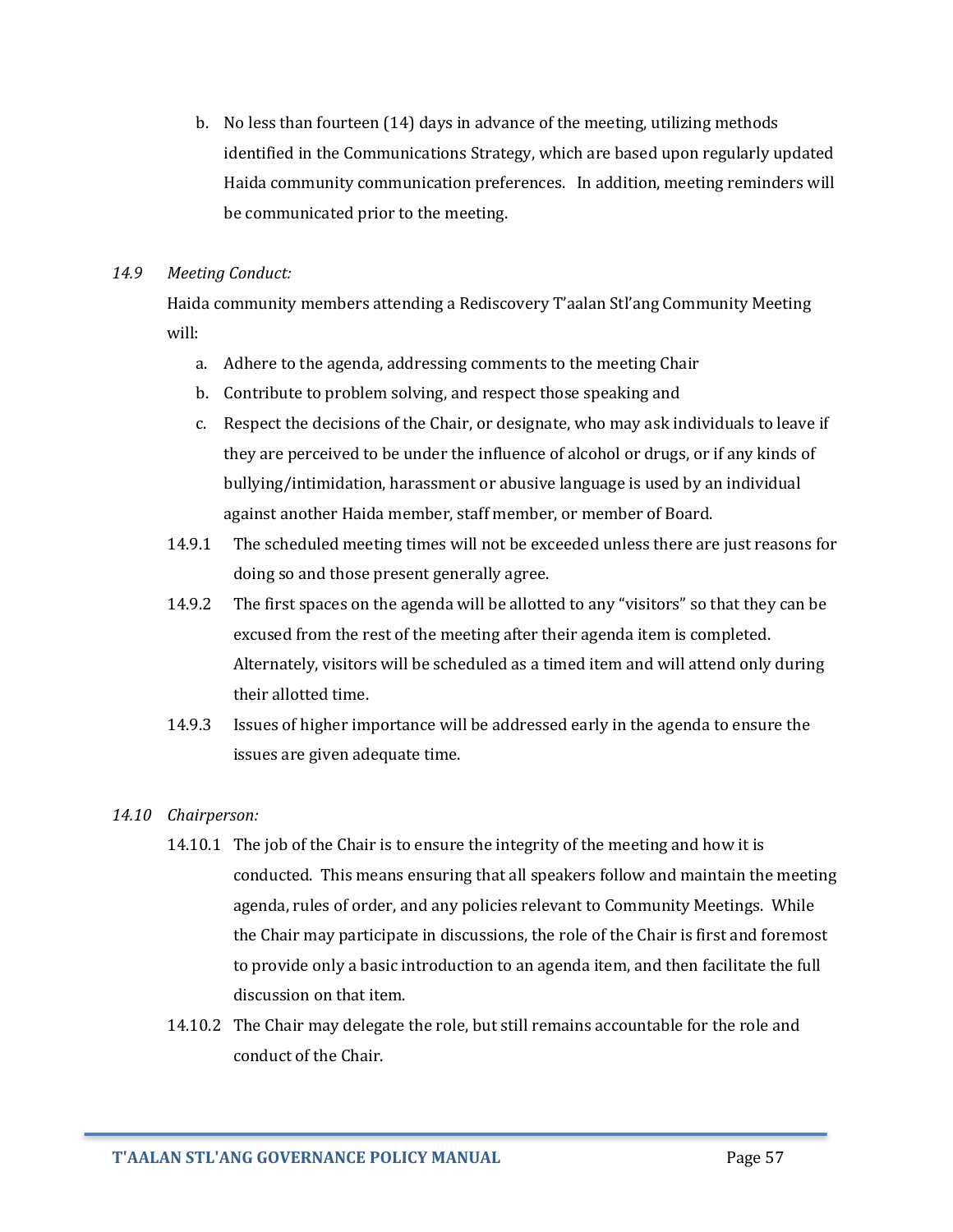- 14.10.3 The Chair will ensure a minute taker is established to record discussion, action items and recommendations, Rediscovery T'aalan Stl'ang Society Member and Haida member voting on substantive issues, or motions as determined by Rediscovery T'aalan Stl'ang Society Member.
- 14.10.4 The Chair will ensure that the minutes are circulated to Board as a whole and made available to the Rediscovery T'aalan Stl'ang Society Members and Haida communities in a timely manner.

### *14.11 Rules of Order:*

- 14.11.1 Meetings will be conducted in accordance with Modern Rules of Order, and will promote the full, open, and orderly discussion of matters brought before the Rediscovery T'aalan Stl'ang Society Members, Haida and Community members.
- 14.11.2 To aid in fulfilling her/his/their responsibilities, the Chair has the authority and ability to:
	- a. Rule when someone is out of order or out of turn
	- b. Apply a process that allots a time limit on how long people talk in order to allow more opportunities for others to speak
	- c. End the discussion in a respectful manner if tempers arise, repetition occurs, the agenda is strayed away from, or an individual continues on at too much length
	- d. Ask an individual to be excused from the meeting if that person breaches the Meeting Code of Conduct or prevents the chair from fulfilling her/his/their meeting responsibilities.
	- e. Adjourn the meeting early in the interest of maintaining a safe and respectful environment that Haida community members will feel comfortable returning to at a later date.

## 14.12 *Incorporation of Rediscovery T'aalan Stl'ang Society Members and Community Input:*

- 14.12.1 The focus of these meetings is to allow the Rediscovery T'aalan Stl'ang Society Members and Haida community members to provide input to the Board.
- 14.12.2 Once the Board has had the opportunity to evaluate this input and complete their due diligence, the Board will make every reasonable effort to incorporate input and feedback where doing so will not contravene Rediscovery T'aalan Stl'ang policies or the annual plan priorities, or unduly stress human and financial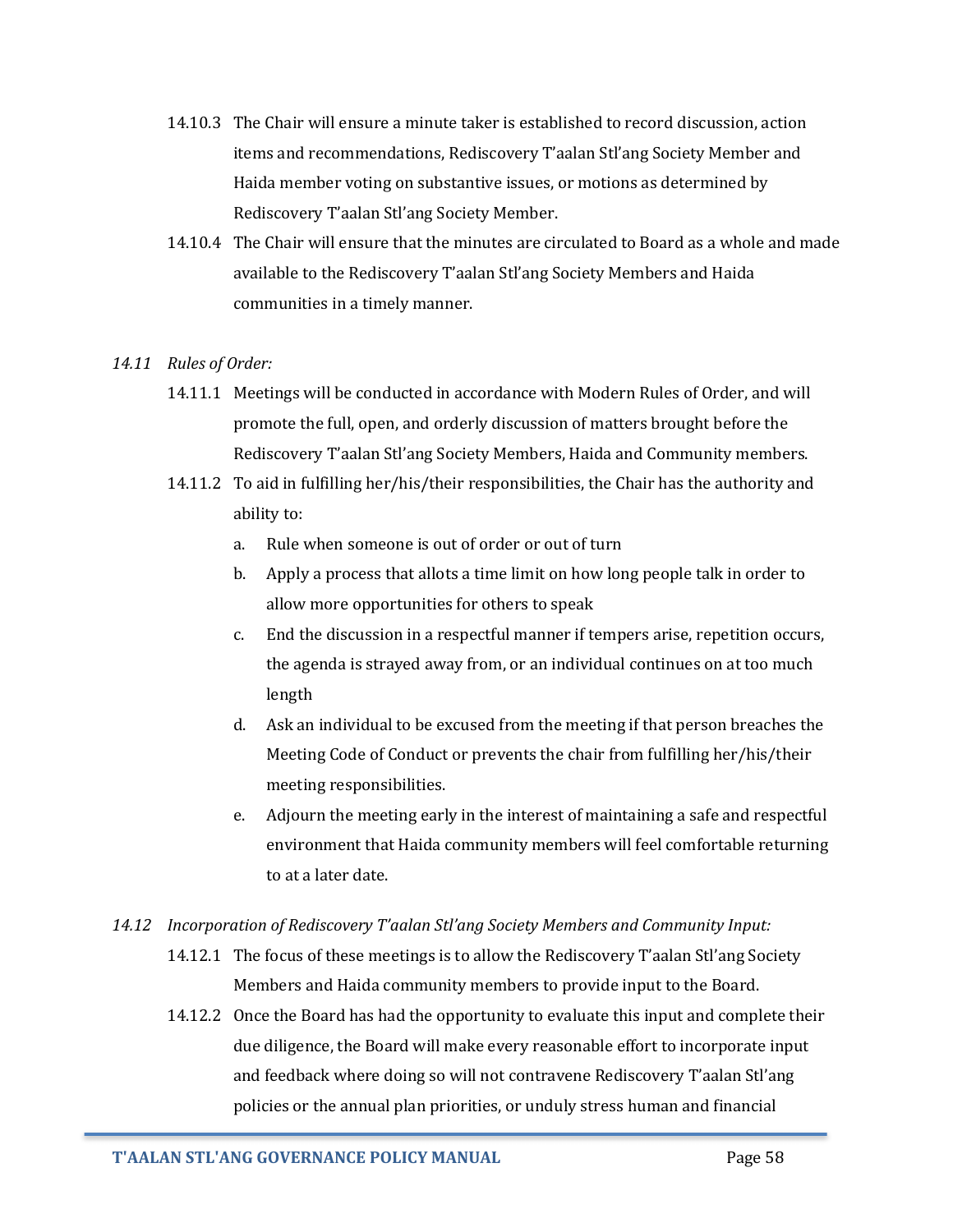resources, or the best interests of the Rediscovery T'aalan Stl'ang and Rediscovery T'aalan Stl'ang Society members.

# 14.13 Additional Communications with Rediscovery T'aalan Stl'ang Society Members and *Community:*

- 14.13.1 Outside of the reporting requirements the Board will:
	- a. Publish only non-confidential material and
	- b. Will utilize the Rediscovery T'aalan Stl'ang electronic communication methods to supplement, but not replace Rediscovery T'aalan Stl'ang reporting requirements.
	- c. The frequency and format of information to be distributed will balance efficiency, effectiveness, and cost.
- *15.1 AGM:*

The purpose of the AGM is to:

- a. Present the annual report, and financial reporting,
- b. Collect feedback on decisions and progress reports that inform the coming year planning,
- c. Allow for Haida communities to ask questions, enquire and/or voice concerns related to the Rediscovery T'aalan Stl'ang through a respectful and safe dialogue, and
- d. Provide Board and Rediscovery T'aalan Stl'ang Operations Policies, to ensure transparency.
- 15.2 The purpose of Special Meetings is to (in extenuating circumstances):
	- a. Provide reporting on urgent/emergency or substantive issues that cannot be accommodated through the Community Meetings or the AGM agenda,
	- b. Gather immediate feedback and/or decisions from Rediscovery T'aalan Stl'ang Society members,
	- c. Allow for Haida communities to ask questions, enquire and/or voice concerns related to the Rediscovery T'aalan Stl'ang through a respectful and safe dialogue, and
	- d. Provide Board and Rediscovery T'aalan Stl'ang Operations Policies, to ensure transparency.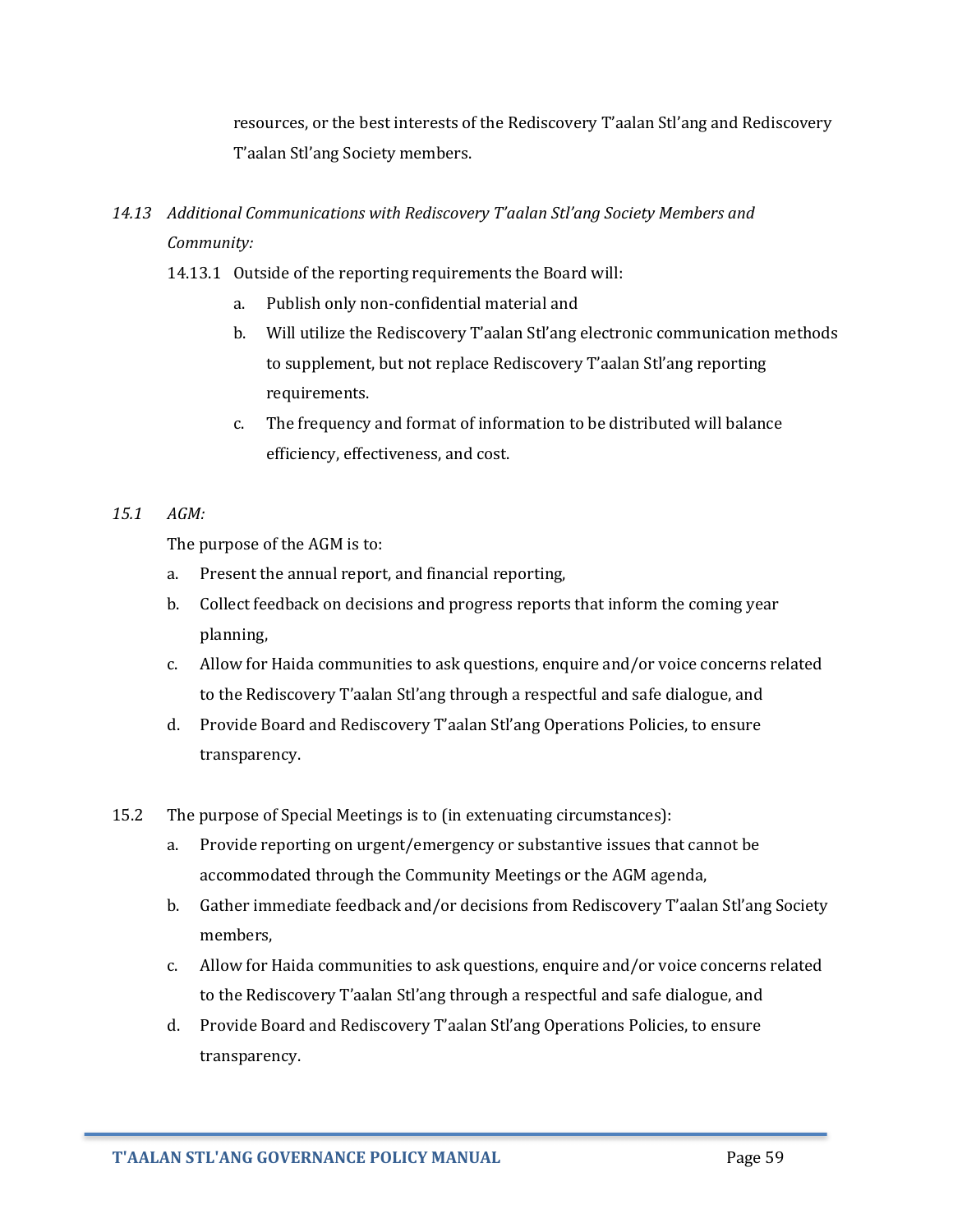### *15.3 AGM Meeting Notice:*

Rediscovery T'aalan Stl'ang Members will be notified about Quarterly Reporting Meetings and Annual General Meetings:

- a. With an agenda and supporting materials that provides fully disclosed, unbiased information in summarized, layman's terms and
- b. No less than two (2) weeks in advance of the meeting, utilizing methods identified in the Communications Strategy, which are based upon regularly updated Haida community communication preferences.

## *15.4 Agenda Development:*

- a. The Board Chair is responsible for establishing the date for the AGM for Rediscovery T'aalan Stl'ang Members, at the beginning of the calendar year.
- b. The Board is responsible for setting the agendas for AGM, with the support of the General Manager.
- c. Rediscovery T'aalan Stl'ang Society Members may propose items for the agenda that are consistent with the stated purposes of Community Meetings and the AGM.
- d. If a Rediscovery T'aalan Stl'ang Society Member wishes to propose a meeting agenda item she/he/they may do so directly with the General Manager, who is responsible to provide it to the Board immediately.
- e. Submissions are respectfully requested to be submitted no less than seven (7) business days prior to the meeting date to allow time for the Board to review the agenda item and undertaken any due diligence required.
- f. The Rediscovery T'aalan Stl'ang Society Member will be notified no less than five (5) business days prior to the meeting date if there is any need to undertake due diligence over a longer time period and requires deferring the item to the next meeting.
- g. If there are approved additions to the Agenda the updated Agenda (with revisions) will be redistributed to Rediscovery T'aalan Stl'ang Society Members no less than two days prior to the meeting date.

## *15.5 Rediscovery T'aalan Stl'ang Society Members Decision Making Process:*

a. Voting rights at Rediscovery T'aalan Stl'ang Society Community, AGM and Special Meetings will be limited to those Rediscovery T'aalan Stl'ang Society Members in good standing who are entitled to vote.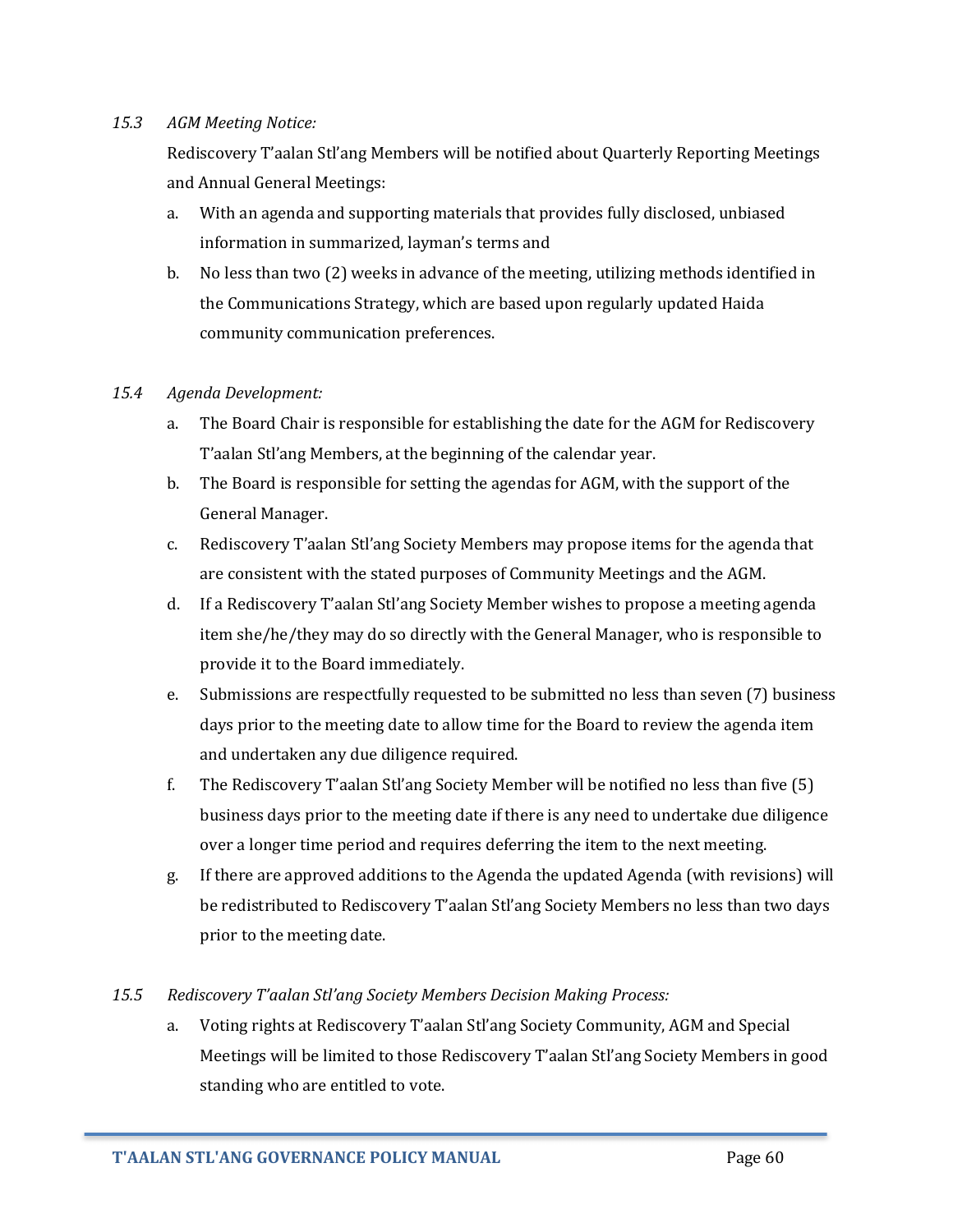- b. Voting on substantive issues requires majority (51%) support from Rediscovery T'aalan Stl'ang Society Members in attendance.
- c. See levels of decision making, in the Meeting and Agenda Setting Policy for a definition of substantive issues.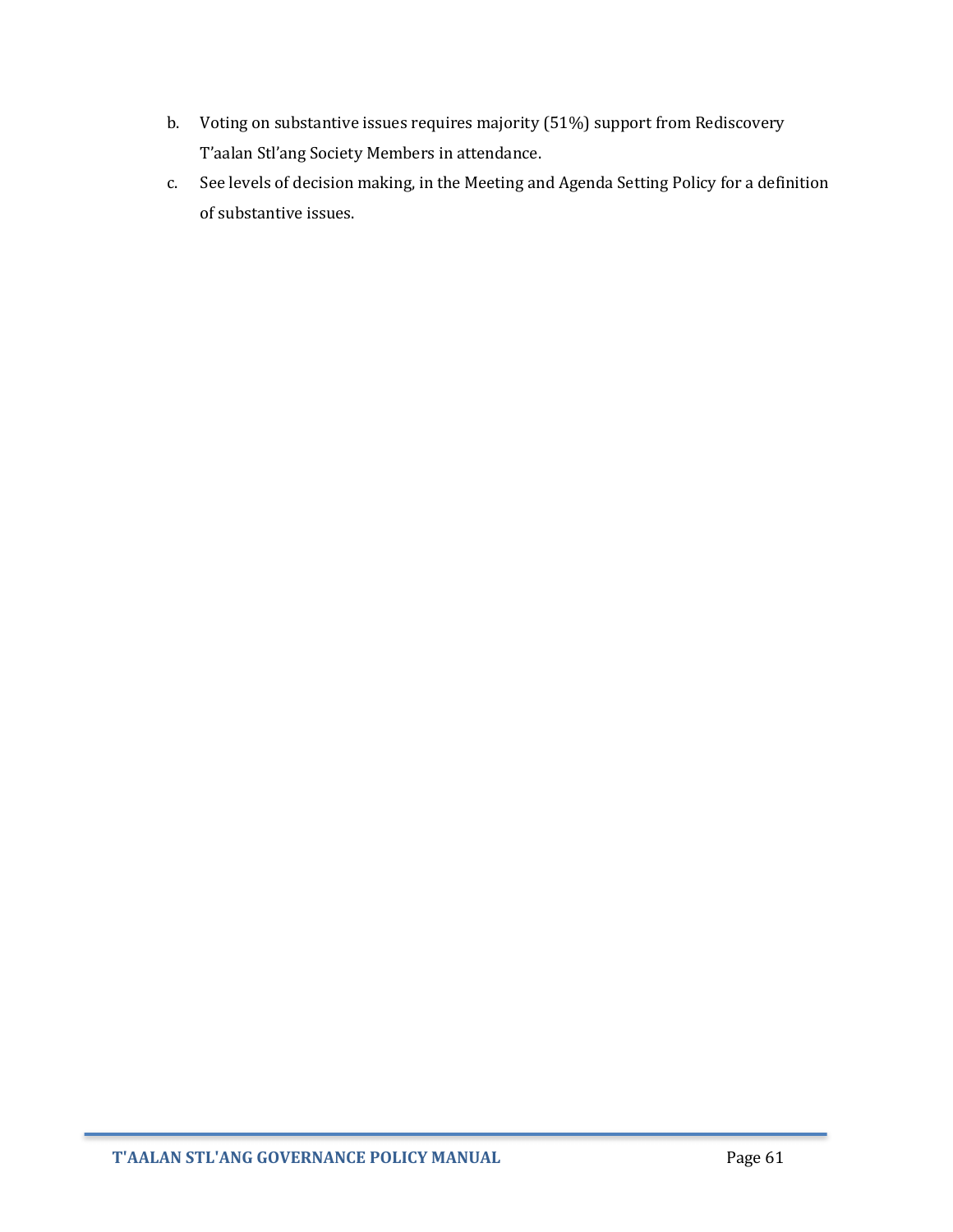# **Section IV: Board Community Economic Development Planning and Accountability**

## **14. Strategic Planning**

- 16.1 The purpose of this policy is to outline the principles, roles, responsibilities, and processes that the Board utilizes to initiate/update strategic planning that improves leadership decision-making and opportunity identification to achieve the Rediscovery T'aalan Stl'ang purpose, while also building organizational capacity and efficiencies.
- 16.2 The Strategy is a rolling three (3) or five (5) year plan that is renewed annually through the collaborative efforts of the Board and the General Manager, and based upon feedback from the Rediscovery T'aalan Stl'ang Members, Haida peoples, and community members.
- 16.3 The planning process will be initiated by the Board, informed by the General Manager, and approved by the Board.
- 16.4 Annual strategic planning updates include renewing the Rediscovery T'aalan Stl'ang values, purpose, and detailing how Rediscovery T'aalan Stl'ang will achieve its purpose through updated annual goals, objectives, and performance measures and budget and.
- 16.5 When the strategic plan is completed and approved it will be communicated to the Rediscovery T'aalan Stl'ang Members, Haida and Haida Gwaii community members, Rediscovery T'aalan Stl'ang staff, and partners, as determined by the Board.
- 16.6 The Board is responsible for ensuring that strategic planning is completed annually (e.g., before the end of the Rediscovery T'aalan Stl'ang fiscal year). The General Manager is responsible for assisting with research and coordination of the annual planning.
- 16.7 The Board controls the planning process by setting the strategic direction, which includes:
	- a. Reviewing prior year outcomes from the General Managers monthly reporting, and AGM report,
	- b. Establishing/renewing the Rediscovery T'aalan Stl'ang goals, objectives, and performance measures and
	- c. Approving the final plan and associated budget.
- 16.8 The General Manager participates in the development of goals and objectives by providing the Board with operational information that enables them to undertake due diligence and make informed decisions. This work will be undertaken with the General Manager based upon Rediscovery T'aalan Stl'ang member, Haida and community member, and staff feedback that includes: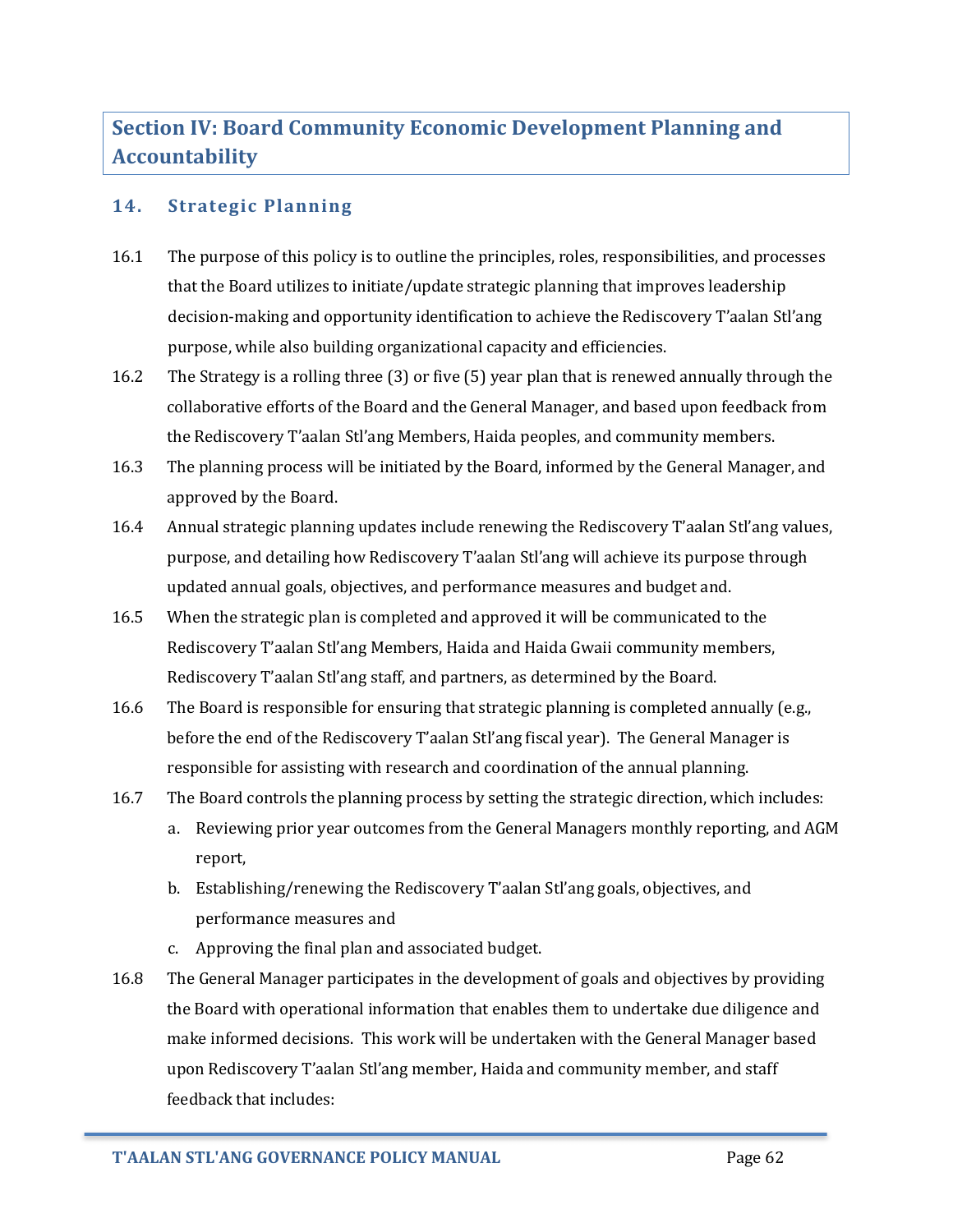- d. Prior year plan progress on performance,
- e. Current and prior Rediscovery T'aalan Stl'ang operational capacity, and identified areas of capacity development, and
- f. A summary of feedback from Haida communities and other relevant Rediscovery T'aalan Stl'ang internal and external environmental information for annual planning.
- 16.9 The General Manager is responsible for collaboratively developing and finalizing tasks and activities, performance measures, responsibility centers, and resourcing needs, designed to meet the Board's identified objectives before the start of the fiscal year, for Board review and approval.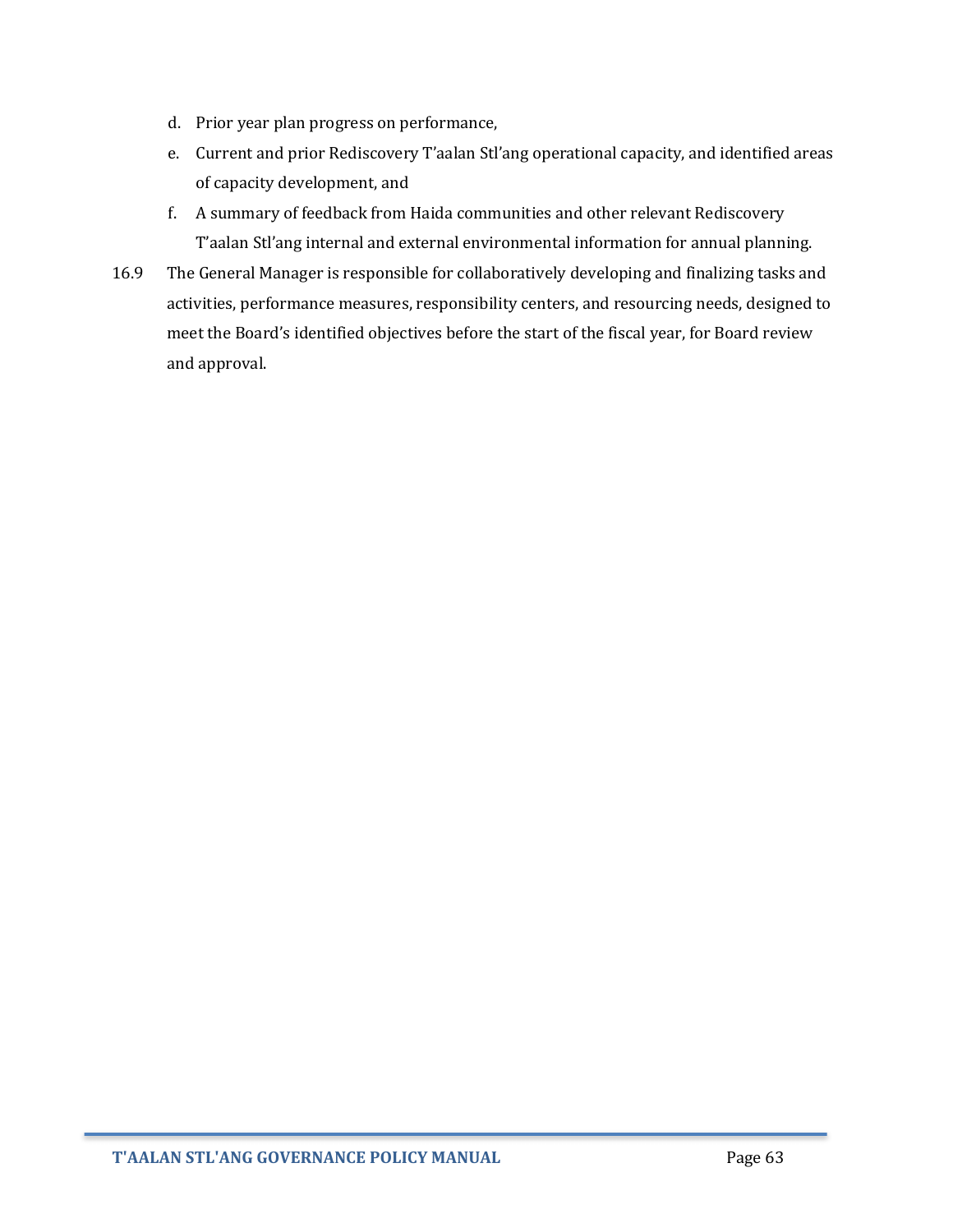## **15. Accountability & Reporting**

- 16.2 Board members have a fiduciary responsibility to the Rediscovery T'aalan Stl'ang Members as well as Haida and Community Members, and Rediscovery T'aalan Stl'ang partners such as the Old Masset Village Council (OMVC) and Council of the Haida Nation (CHN). Therefore, regular organizational reporting that plays an essential role in the effective functioning of a community is a key responsibility of the Board. Research has also demonstrated that the effectiveness of an organization's reporting as an indicator of how well the organization is managed5.
- 16.3 To ensure effective reporting, this policy outlines an integrated (strategic plan, evolving community needs and interests, and alignment with policy/legislation), systematic reporting format that Rediscovery T'aalan Stl'ang will use. This reporting system supports the use of best practices and creates a clear blueprint for the future by building and aligning cultural integration/relevancy, structure of the organization, and behavioral capacity critical to the effective long-term development of Rediscovery T'aalan Stl'ang.
- 16.4 The Board is directly accountable to the Rediscovery T'aalan Stl'ang Society Members, indirectly to Haida peoples and community members, and partners.
- 16.5 The Board will ensure the effective reporting of the Rediscovery T'aalan Stl'ang, and information sharing on a regular basis, as outlined in the Board Relationship to Rediscovery T'aalan Stl'ang Society Members Policy.
- 16.6 The Board Annual Reporting will be provided to the Rediscovery T'aalan Stl'ang Society Members at a Community Meetings and the AGM.
- 16.7 Reporting on progress will be shared with Haida communities through regular Community Meetings, and other methods in accordance with the Haida Community Communication Preferences findings and the Rediscovery T'aalan Stl'ang Communications Strategy.
- 16.8 The Board is solely responsible for ensuring that the General Manager provides all reporting to the Board in a timely manner, using clear and understandable language and formats.
- 16.9 Reporting will include, but is not limited to:
	- a. Rediscovery T'aalan Stl'ang purpose,
	- b. strategic goals, objectives,

<sup>&</sup>lt;sup>5</sup> Source: Chartered Institute of Management Accountants

<sup>(</sup>http://www.cimaglobal.com/Documents/Thought\_leadership\_docs/Tomorrow's-Corporate-Reporting.pdf)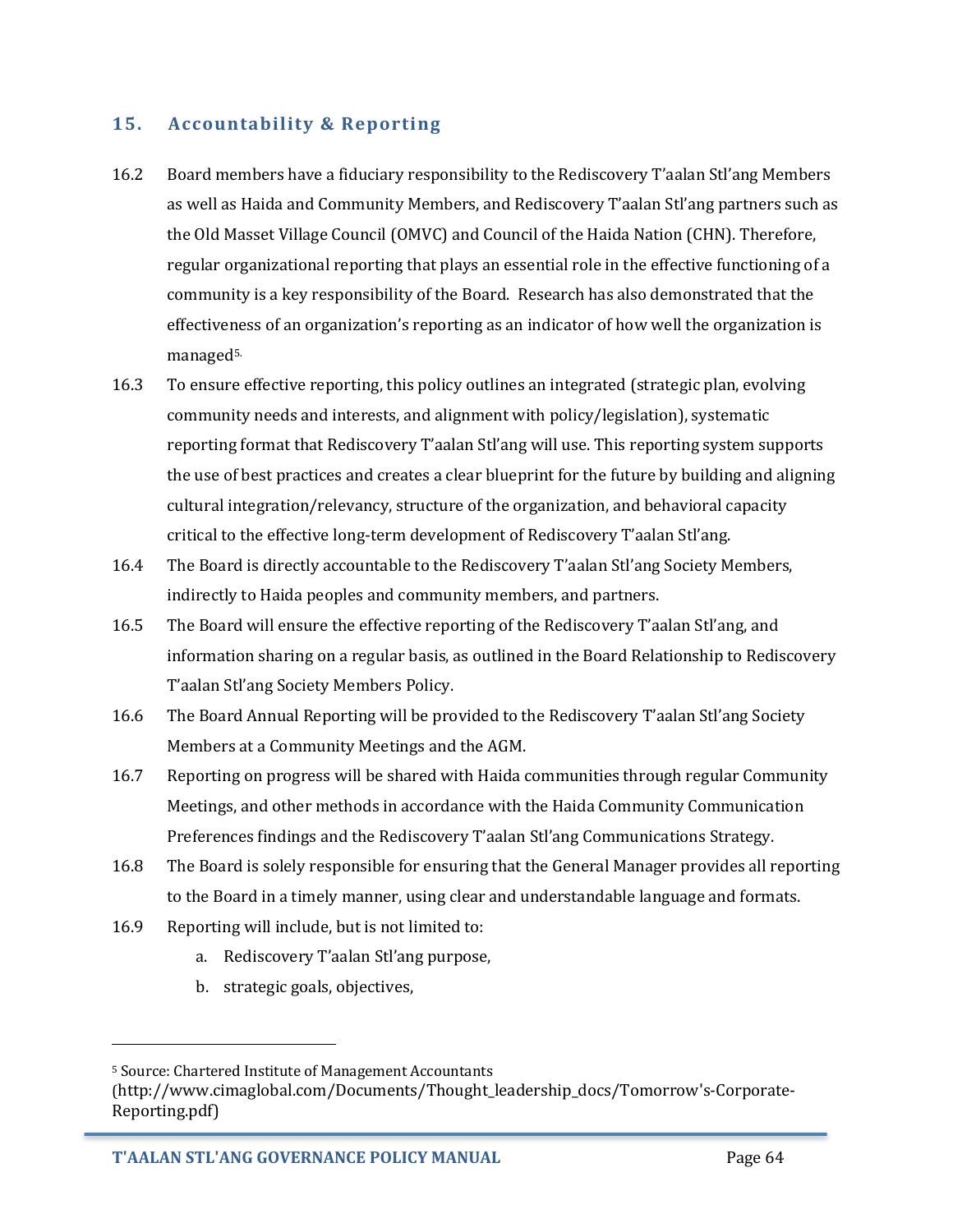- c. annual accomplishments to date,
- d. Financial statements.
- 16.10 Annual Reporting will include, but is not limited to:
	- e. Accountability Statement from the Chair attesting to the quality and approval of the report (including an outline of the report format),
	- f. Rediscovery T'aalan Stl'ang purpose, strategic goals, objectives,
	- g. annual accomplishments to date,
	- h. Audited financial statements, and
	- i. Goals for the coming years  $(e.g., 3 years)$ .
- 16.11 The Board will ensure additional copies of reports are made available for viewing only at Rediscovery T'aalan Stl'ang AGM's and at the entrance to the Rediscovery T'aalan Stl'ang Building. The Annual Report will also be posted on the Rediscovery T'aalan Stl'ang website.
- 16.12 As a part of overall reporting, the Board will also ensure that the General Manager provides a complete set of Board and Rediscovery T'aalan Stl'ang policies, approved Board meeting minutes, and most recent reports (including financial statements) for viewing at Quarterly Reporting Meeting and the AGM.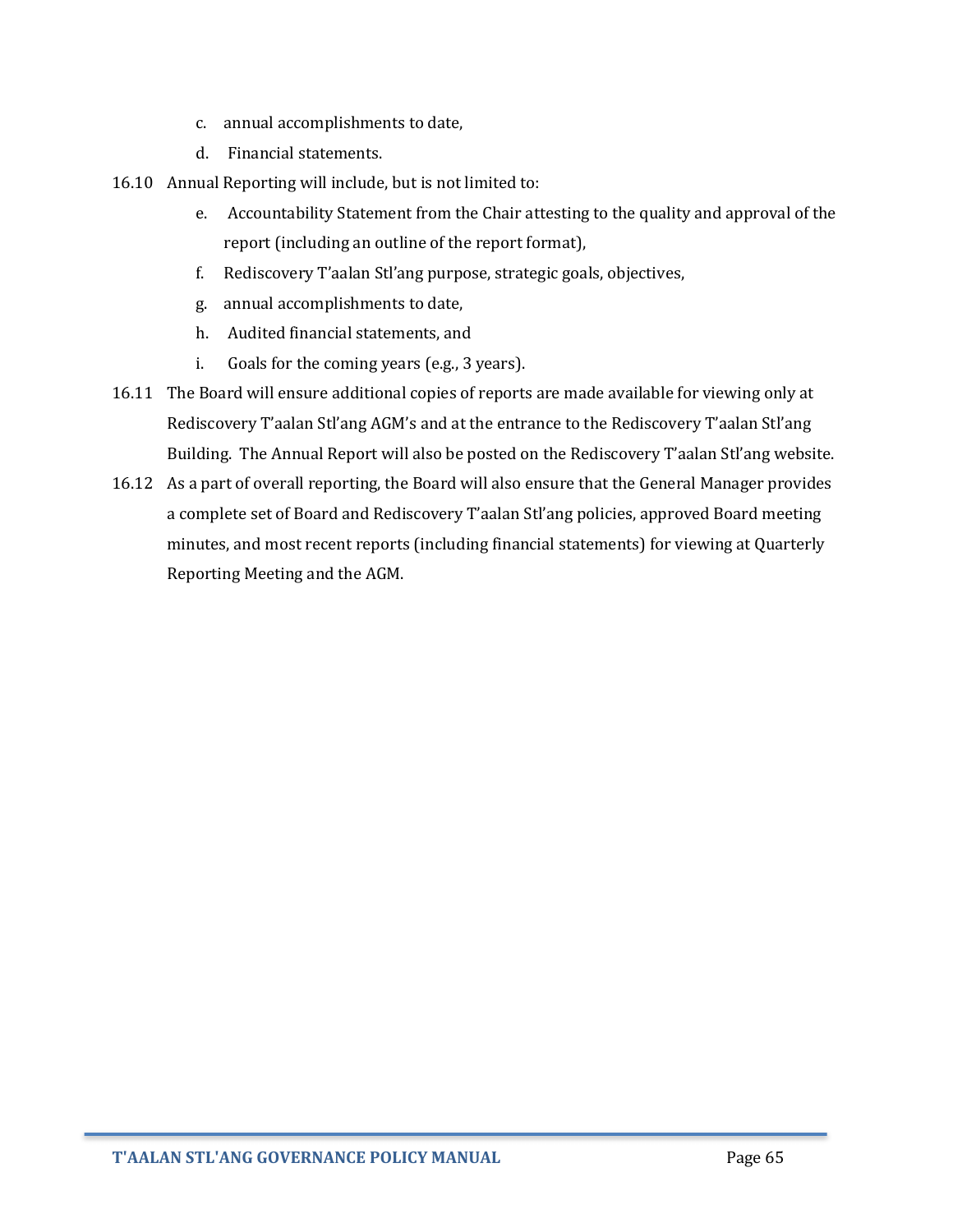## **Appendix A: Call for Nominations Package**

# **DRAFT** Call for Nominations for the **Rediscovery T'aalan Stl'ang Board**

| <b>Time Requirement:</b>         | Monthly Meetings, plus additional time to undertake |  |
|----------------------------------|-----------------------------------------------------|--|
|                                  | regular Board responsibilities                      |  |
| <b>Number of Positions Open:</b> |                                                     |  |
| <b>Posting Date:</b>             |                                                     |  |
| Term:                            | Three years in length                               |  |

### **Background:**

In 2022 the Board established a competency matrix, according to best practices, with the intent of maintaining the highest qualified Board possible for the Rediscovery T'aalan Stl'ang. This package outlines the recommended nomination and selection process for this vacant position.

### **Composition**

Board members are nominated, based upon an approved competency matrix, which identifies the recommended experience and skills that the Board needs to effectively govern a Society, based upon best practices. The competency matrix includes, but is not limited to:

- Business
- Financial Skills/Experience
- Governance and Leadership (consistent with Haida ancestral leadership skills)
- Haida Culture and Language, and/or
- Member of the Rediscovery T'aalan Stl'ang and understand the purpose of the Rediscovery T'aalan Stl'ang.

In addition, all Board members, new or existing, must meet the requirements identified in the *BC Societies Act.* 

#### **Term**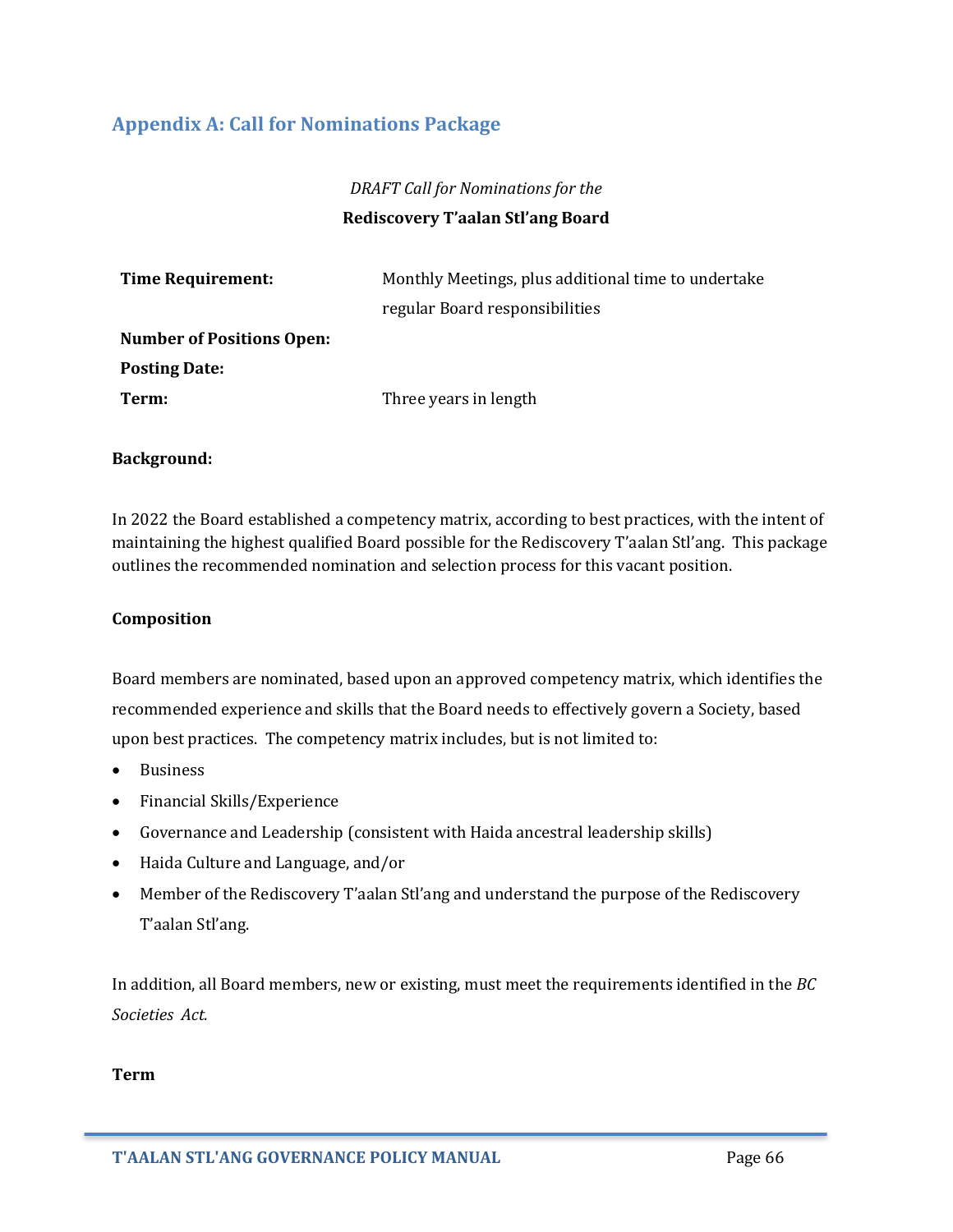The Rediscovery T'aalan Stl'ang Board member selected will serve a three year term, with opportunities for re-appointment.

## **Roles & Responsibilities of the Board**

The Board is responsible for establishing the rules of an effective development corporation through the development of policies and procedures that address the following areas:

- a. Report Regularly to the Rediscovery T'aalan Stl'ang Society members, and engage Haida communities to:
	- i. Share industry sector opportunities and collect feedback on priorities to complete the Rediscovery T'aalan Stl'ang Development Strategy.
	- ii. Regularly collect feedback on substantive decisions, and
	- iii. Provide updates on progress realized from the Rediscovery T'aalan Stl'ang Development Strategy.
- b. Develop, update and implement corporate governance policies and review the policies regularly to ensure Board effectiveness (including monitoring the General Manager, monitoring operational progress utilizing Key Performance Indicators (KPI's) from the Rediscovery T'aalan Stl'ang Development Strategy, and undertaking issue resolution as needed to ensure the fair and equitable treatment of all staff and Haida peoples and community members).
- c. Manage the General Manager, and monitor progress of the Rediscovery T'aalan Stl'ang Development Strategy, and if needed discipline the General Manager.

## **Accountabilities**

In carrying out its work, the Rediscovery T'aalan Stl'ang Board is accountable to the Rediscovery T'aalan Stl'ang Society Members and indirectly to Haida communities.

### **Staff Resources**

The Board undertakes work with support of the following staff:

- General Manager and
- Operations support staff, as determined by the General Manager.

## **Vacant Positions**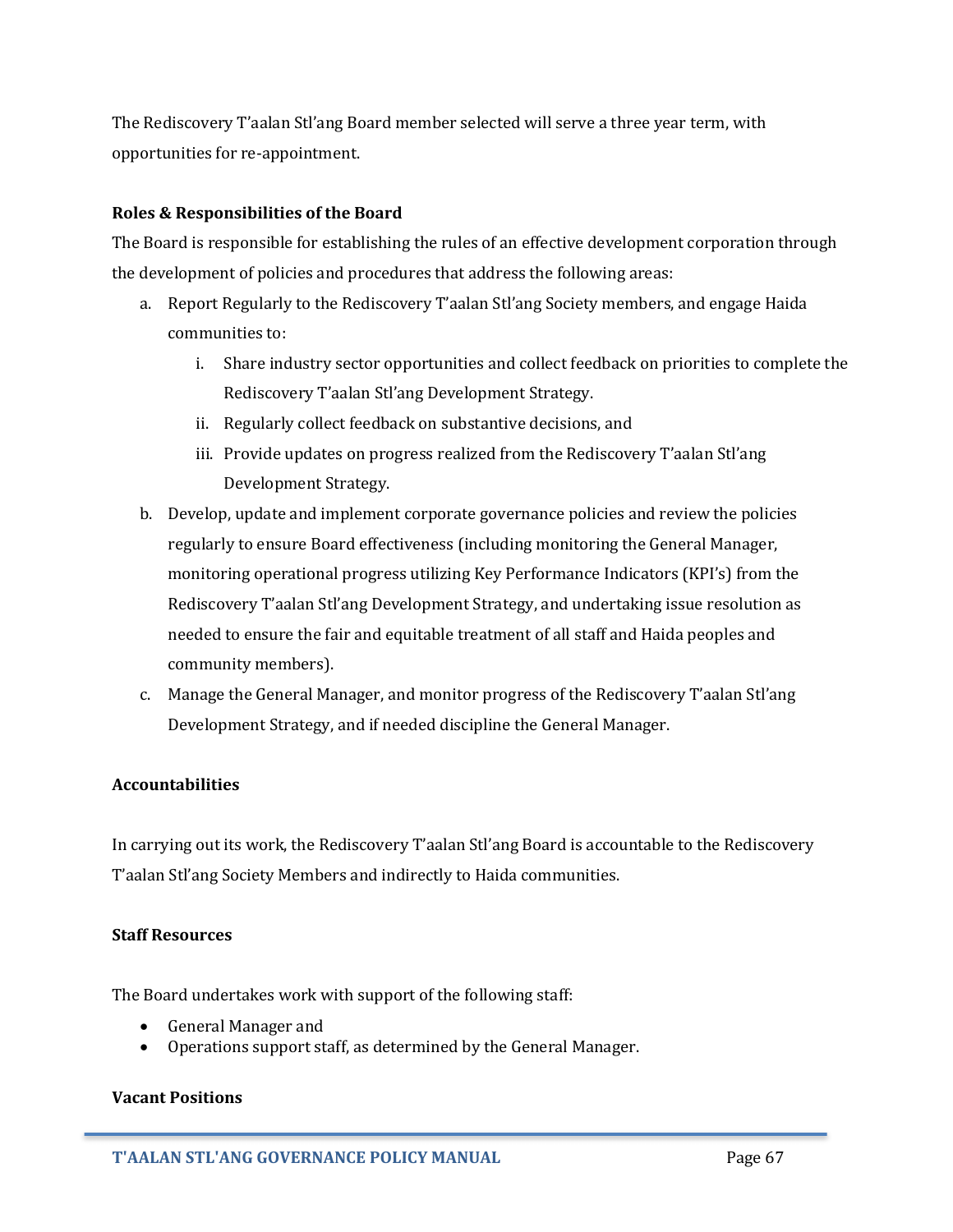The Board is seeking nominations for (insert#) Board members.

## **Personal Attributes**

All Board members should possess the following personal attributes:

- High ethical standards and integrity in professional and personal dealings
- Appreciation of the responsibilities to Haida communities and Rediscovery T'aalan Stl'ang Society members
- $\blacksquare$  Strong reasoning skills
- **EXECT** Able and willing to raise potentially controversial issues in a manner that encourages dialogue and issue resolution
- Flexible, responsive, and willing to consider others' opinions
- Capable of a wide perspective on issues
- Ability to listen and work as a team member
- **EXECT** Able and willing to fulfill the time commitment required to carry out responsibilities and,
- Possess business training/experience and commitment to continuous learning about Rediscovery T'aalan Stl'ang purpose, Haida values, ways of being and knowing.

## **Time Commitment**

Board meetings will occur on a monthly basis, in addition to fulfilling the responsibilities of the Board.

### **Compensation**

The Board is comprised of volunteer members.

### **Orientation**

Successful new Board members will be oriented with the Board corporate governance policies and reporting and updated on all meeting proceedings and decisions undertaken up until the time of being selected as a Board member.

### **Nomination Process**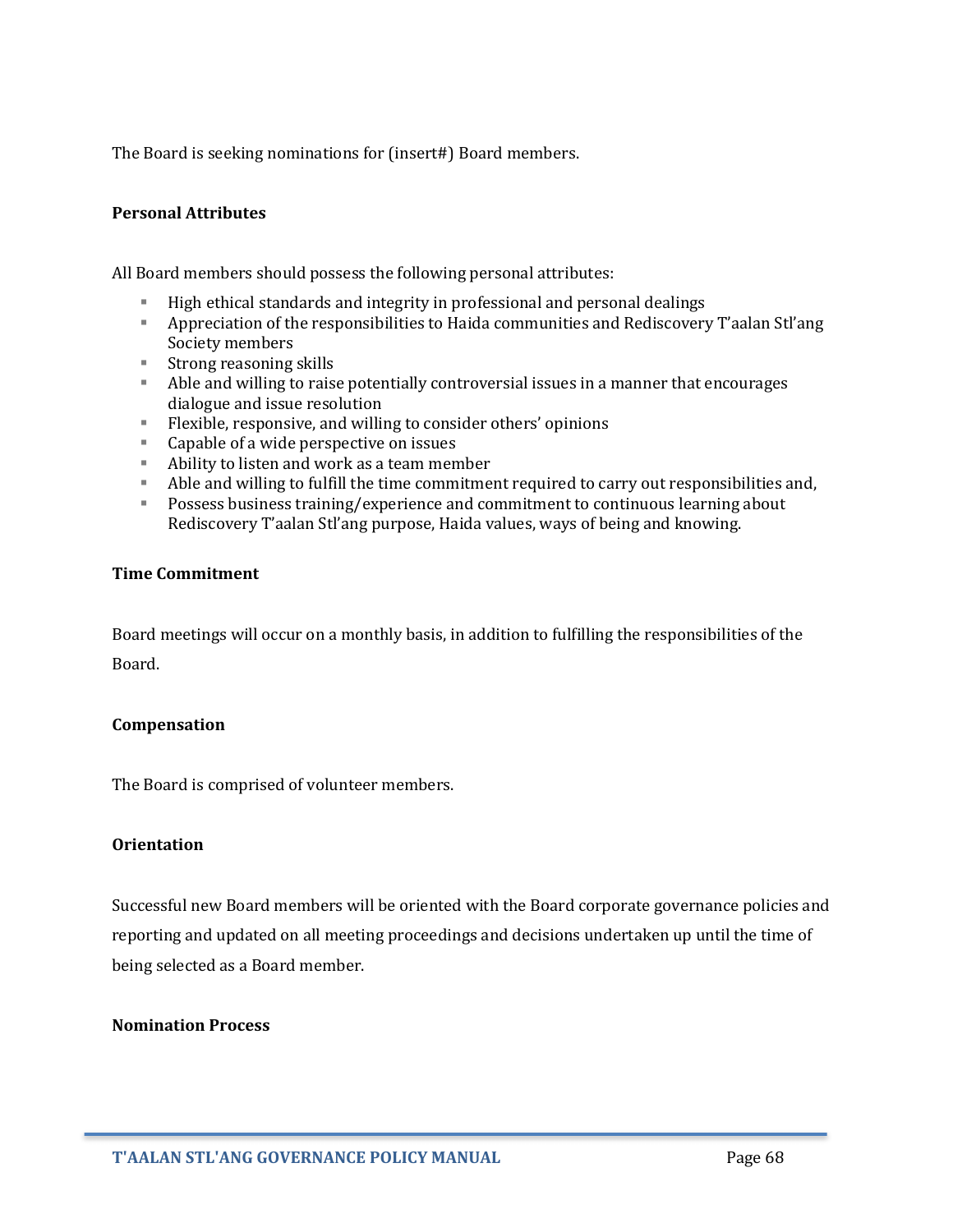Expressions of Interest with a resume for these/this vacant positions should be submitted on (insert deadline date) by 4:30 pm to:

| By Email to: | (insert lead name, position, and email)               |
|--------------|-------------------------------------------------------|
| By Mail to:  | (insert official Rediscovery T'aalan Stl'ang address) |
| By Fax to:   | (250) xxx xxxx- marked Confidential                   |

If you have any questions about submitting your Expression of Interest and resume, please contact (insert contact and phone)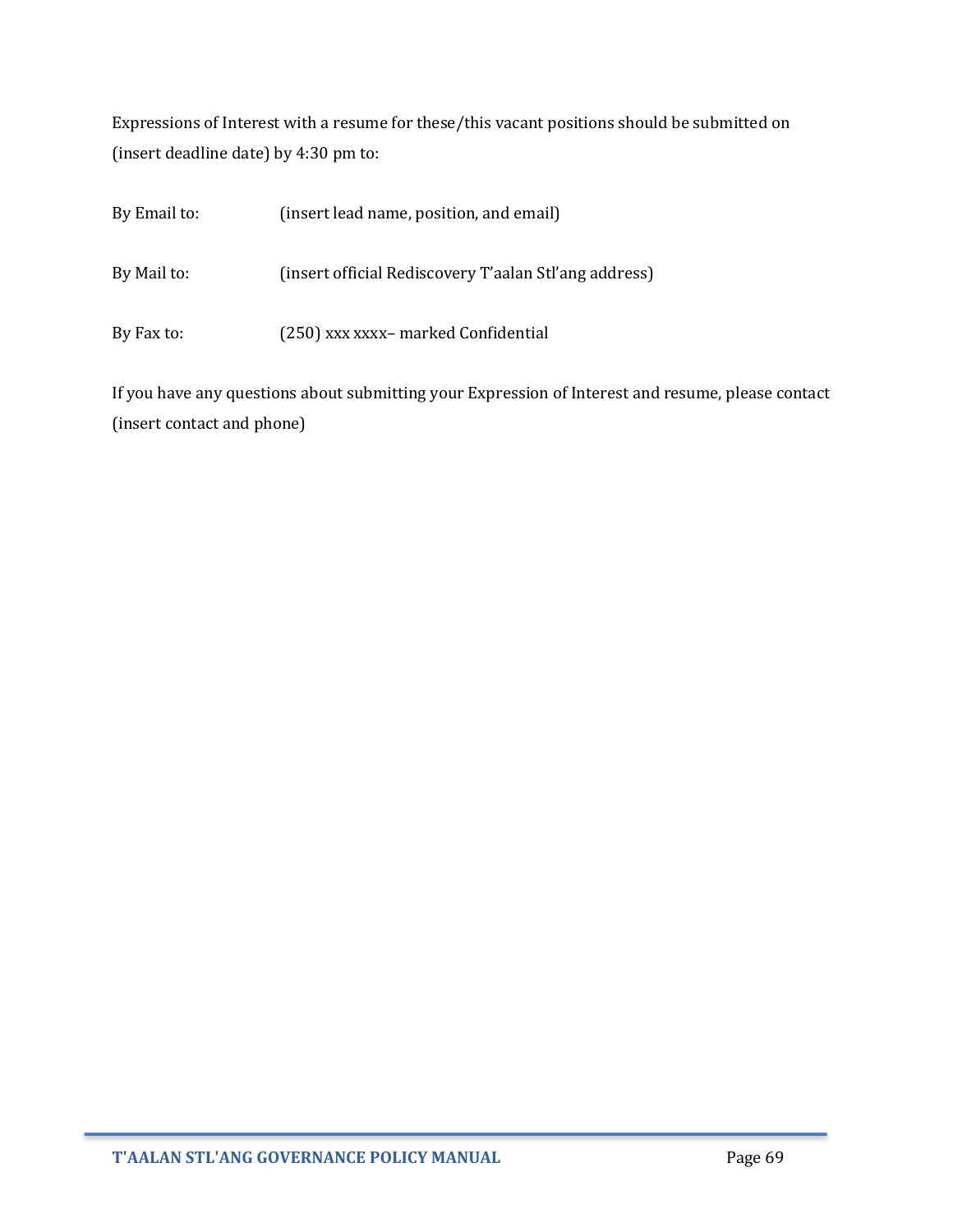# **Appendix B: Modern Rules of Order Introduction & Rules of Order Summary**

## **Introduction6**

The essential purpose of parliamentary rules for a business meeting is to provide a framework of established procedures for the orderly and fair conduct of the meeting's business. Procedural rules were never meant to interfere with substantive deliberations of the meeting. They were designed to *provide* an accepted and understandable format for timely consideration and resolution of the *meeting's issues.*

All too frequently, however, the adoption of "ancestral parliamentary rules" leads to confusion, disagreement, and disruption when it becomes apparent that the Chair of a meeting is not familiar with the complex procedures required by ancestral rules. This is not surprising because ancestral rules were tailored to formally structured parliamentary debate. It is significant to note that Clarence *Cannon, former Parliamentarian of the U.S. House of Representatives, stated that complex rules of order are not appropriate for small assemblies or business meetings:* 

These rules of Parliament and Congress are designed for bicameral bodies, generally with paid *memberships, meeting in continuous session, requiring a majority for a quorum, and delegating their* duties *largely* to Working Groups. Their special requirements ... have produced highly complex and *remarkably efficient systems of rules peculiar to their bodies, but which are, as a whole, unsuited to the needs of the ordinary assembly.* 

*Rules of parliamentary procedure stemming from Robert's Rules are neither appropriate nor* applicable to the corporate or non-profit business meeting. State laws and corporate bylaws are *generally silent regarding the procedural conduct of meetings, and there are no other detailed* procedural rules for business meetings that are commonly accepted. Therefore, it is suggested that the *Rules given here be used as a guide for conducting any business meeting (to the extent not otherwise covered by applicable statute, charter or bylaws). They can be formally adopted by an appropriate bylaw or board resolution.*

<sup>6</sup> Donald A. Tortorice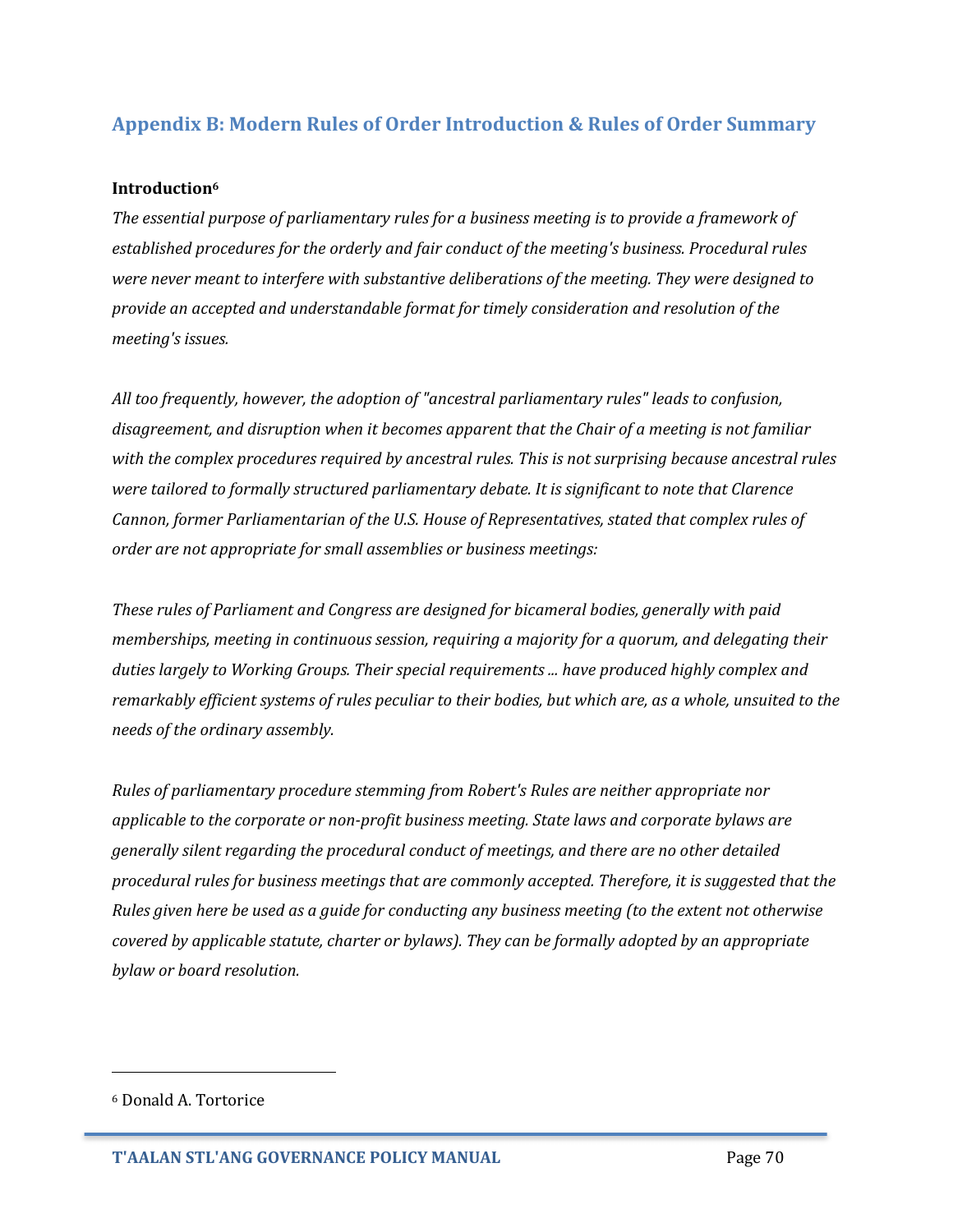The objective of The Modem Rules of Order is to provide a modern and simplified procedure that *promotes efficiency, decorum and fairness within a format that can be easily mastered and later referred* to with ease. The rules are designed for application to any business meeting, whether the *business is that of a major corporation or a small non-profit association. The focus is promoting timely consideration of the substance of the meeting rather than ritualistic procedure.* 

*Significant authority is given to the Chair, whose judgment should be respected by the meeting and* who will conduct matters in the best interests of the organization. This is the case in the vast majority of meetings convened every day. Where it is not true, remedial action may be appropriate to restore *effective leadership. Procedural measures are no substitute for leadership. The essential requirement for* the procedural framework of any meeting is that the meeting be conducted with fairness and good *faith toward all who are entitled to take part, and that those present be given an opportunity to consider and act on matters properly brought before the meeting.* 

## **Rules of Order**

Rules 1 and 2 are mandatory the remaining rules serve as guidance to the Chair and are subject to Rules 1 and 2.

## **Rule I: Role of the Chair**

Authority for conduct of the meeting is assigned to the Chair, who shall be responsible for timely, fair and reasonable conduct of the meeting's business. Decisions of the Chair are final on questions of procedure, except that any ruling can be appealed to a vote of the meeting. If a ruling of the Chair is corrected by the meeting, the Chair shall amend its ruling to reflect the will of the meeting.

## **Rule 2: The Rules and Governing Law**

The rules of conduct of the meeting are subordinate to bylaws of the organization, which are subordinate to the articles (or charter) and to prevailing state or federal law.

### **Rule 3: The Agenda**

The Chair shall be responsible for establishing the order of business, or agenda, in consultation with the Secretary, and shall ensure that the order of business is posted or circulated as required by the bylaws, articles or law.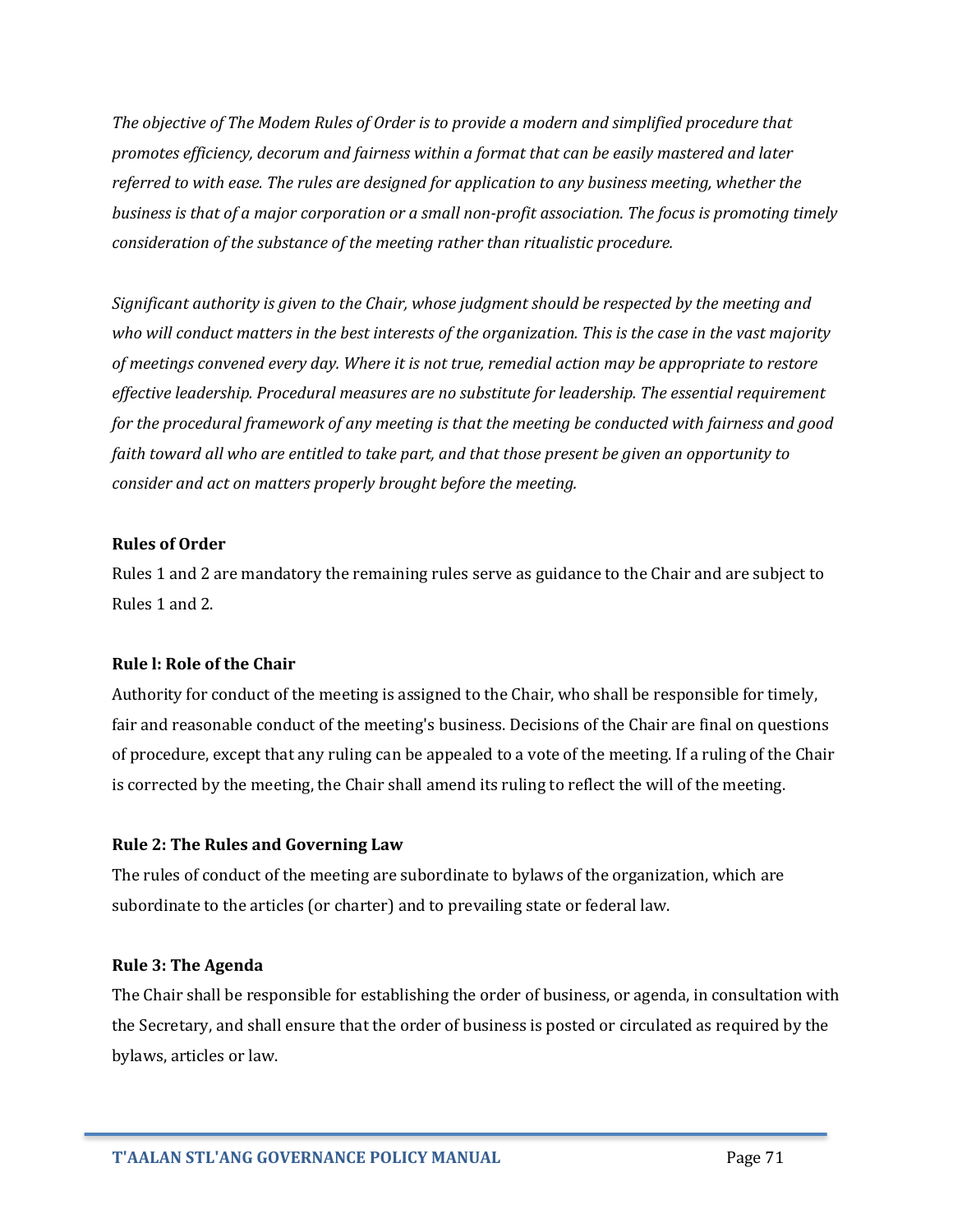### **Rule 4: Convening the Meeting**

The Chair shall be responsible for ascertaining and announcing the presence of a quorum and the due convening of the meeting.

#### **Rule 5: Special Officers**

The Chair shall have authority to appoint a Special Chair to conduct the meeting, a Special Secretary to record minutes, or other special officers for the purpose of assisting in conduct of the meeting. The Special Chair or other specially appointed officers shall serve under the authority of and be subject to direction of the elected Chair. A Special Secretary shall also serve under supervision of the elected Secretary.

### Rule 6: Approval of Minutes and Reports as Submitted

By announcement of the Chair, unless an objection is raised, previously circulated minutes of meetings and reports not requiring action may be approved as submitted. If an objection is made, approval shall be presented in the form of a motion.

### **Rule 7: General Discussion**

Issues that require consideration of the meeting may be discussed with or without formal motion. An issue may be resolved by recording  $(a)$  the general consensus or "sense of the meeting," or  $(b)$ by a formal motion.

### **Rule 8: General Principles for Discussion or Debate**

Discussion of any issue is subject to regulation by the Chair to assure adequate consideration of relevant points of view in the best interests of the organization. The objectives of discussion are to:

- a. Determine the will of the body and to articulate decisions for conduct of business
- b. Assure sufficient discussion and consideration of issues so that all pertinent points of view are considered
- c. Maintain at all times the dignity of the meeting so that each recognized speaker's views are made known to voting participants and to ensure that appropriate respect is accorded all members and
- d. Present the consideration of business in a manner understood by all participants.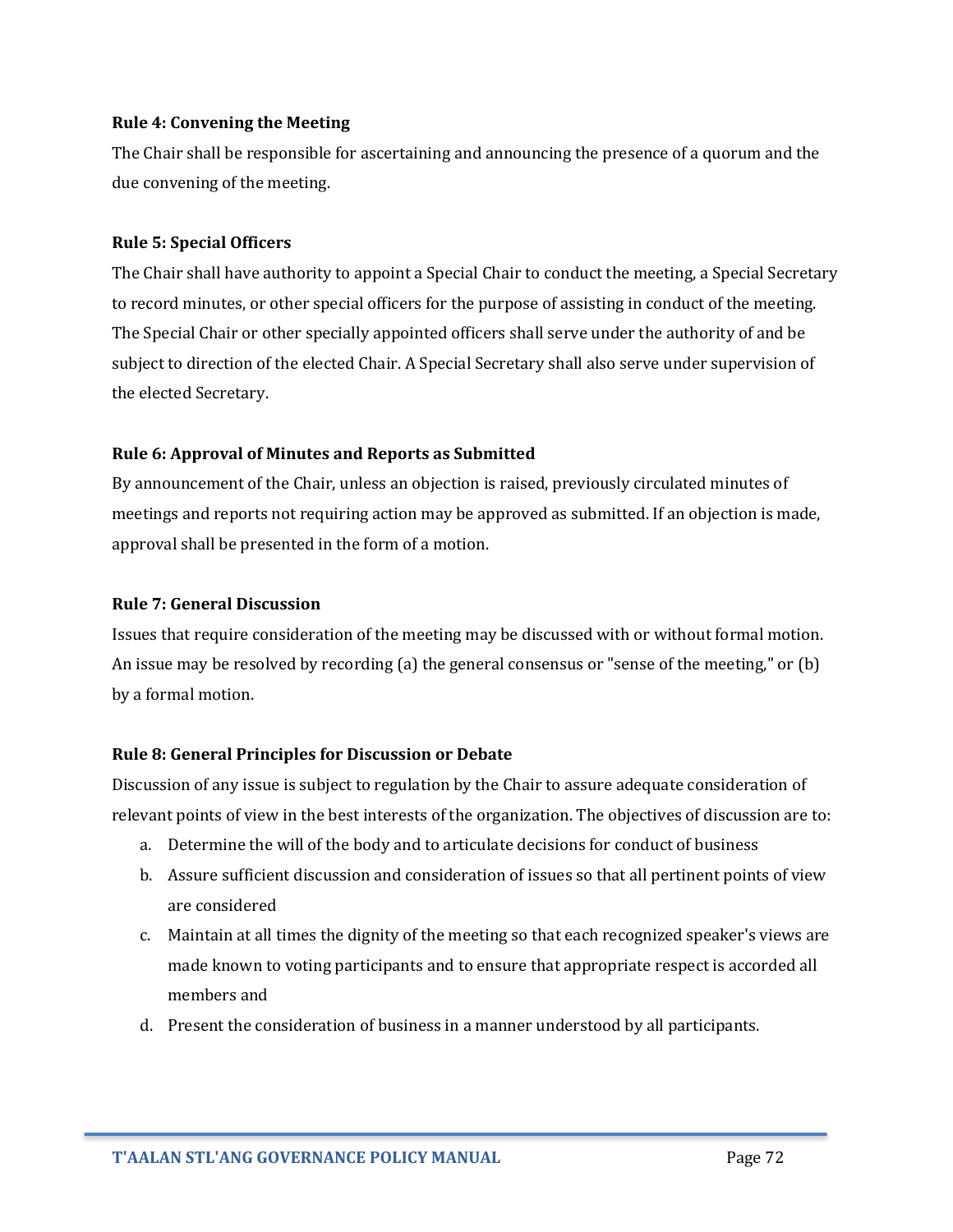#### **Rule 9: General Consensus or Sense of the Meeting**

When the meeting participants embrace a course of action by a clear consensus, the Chair may, if there is no objection, state that action upon the issue is resolved by "general consensus" or the "sense of the meeting." A ruling as to general consensus or the sense of the meeting shall be recorded in the minutes as the decision of the meeting. The Chair may also announce that, without objection, a matter may be recorded as the unanimous action of the meeting.

### **Rule 10: Use of Motion Practice**

Where a sense of the meeting cannot be determined with reasonable certainty (as discussed in Rule 9), or where by reason of importance of the matter formal approval or a count of the votes is desired, the Chair or any member may state the proposal as a motion under Rules 11 and 12.

### **Rule 11: Motion Practice**

The rules of motion practice shall be applied as a guide to the Chair in disposition of formal motions, which are resolved by a vote of the meeting.

### **Rule 12: Motion Practice and Precedence**

Under these Rules, motions should be limited to those set forth below. They are grouped into three (3) categories and listed in order of precedence:

- a. When any motion is pending, any motion listed above it in the list is in order, but those below it are out of order
- b. Where a required vote is stated, reference is made to those present and
- c. Voting or, in situations such as stockholders meetings where participants may have more than one  $(1)$  vote, reference is to the number of votes cast.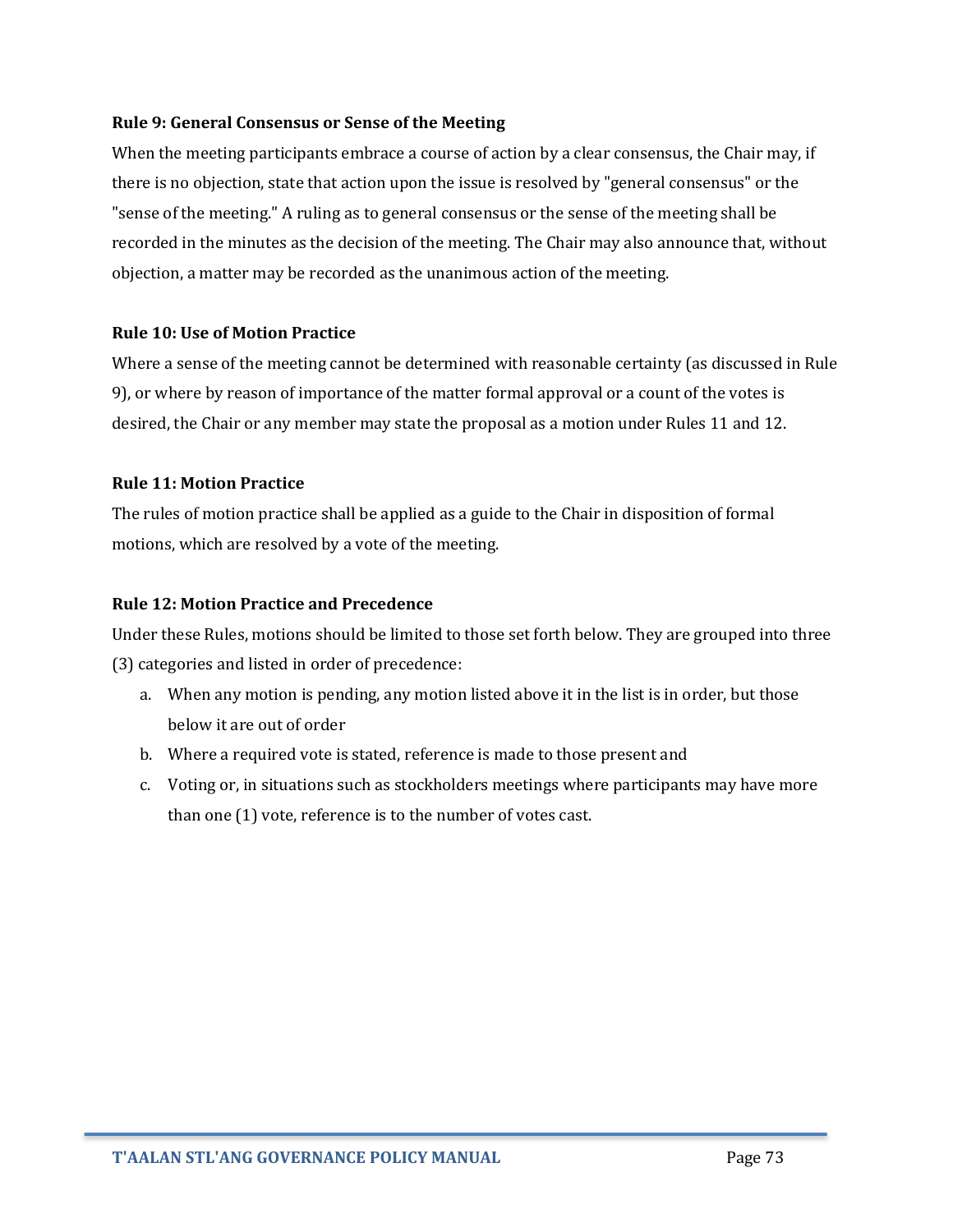# **Appendix C: Gift Assignment Form**

The following is the Rediscovery T'aalan Stl'ang Gift Declaration Form that is intended to track and re-assign gifts (that exceed \$100 in value) for the benefit of Haida peoples and community members, consistent with the *Code of Conduct Policy*.

| Gift<br>Description | Date of<br>Receipt | Donor | Received by<br>(the Board<br>member) | Approx.<br>Value | Board<br>Decision for<br>gift<br>assignment | Gift<br>Assignment<br>completed<br>by General<br>Manager<br>(date) |
|---------------------|--------------------|-------|--------------------------------------|------------------|---------------------------------------------|--------------------------------------------------------------------|
|                     |                    |       |                                      |                  |                                             |                                                                    |
|                     |                    |       |                                      |                  |                                             |                                                                    |
|                     |                    |       |                                      |                  |                                             |                                                                    |
|                     |                    |       |                                      |                  |                                             |                                                                    |
|                     |                    |       |                                      |                  |                                             |                                                                    |
|                     |                    |       |                                      |                  |                                             |                                                                    |
|                     |                    |       |                                      |                  |                                             |                                                                    |
|                     |                    |       |                                      |                  |                                             |                                                                    |
|                     |                    |       |                                      |                  |                                             |                                                                    |
|                     |                    |       |                                      |                  |                                             |                                                                    |